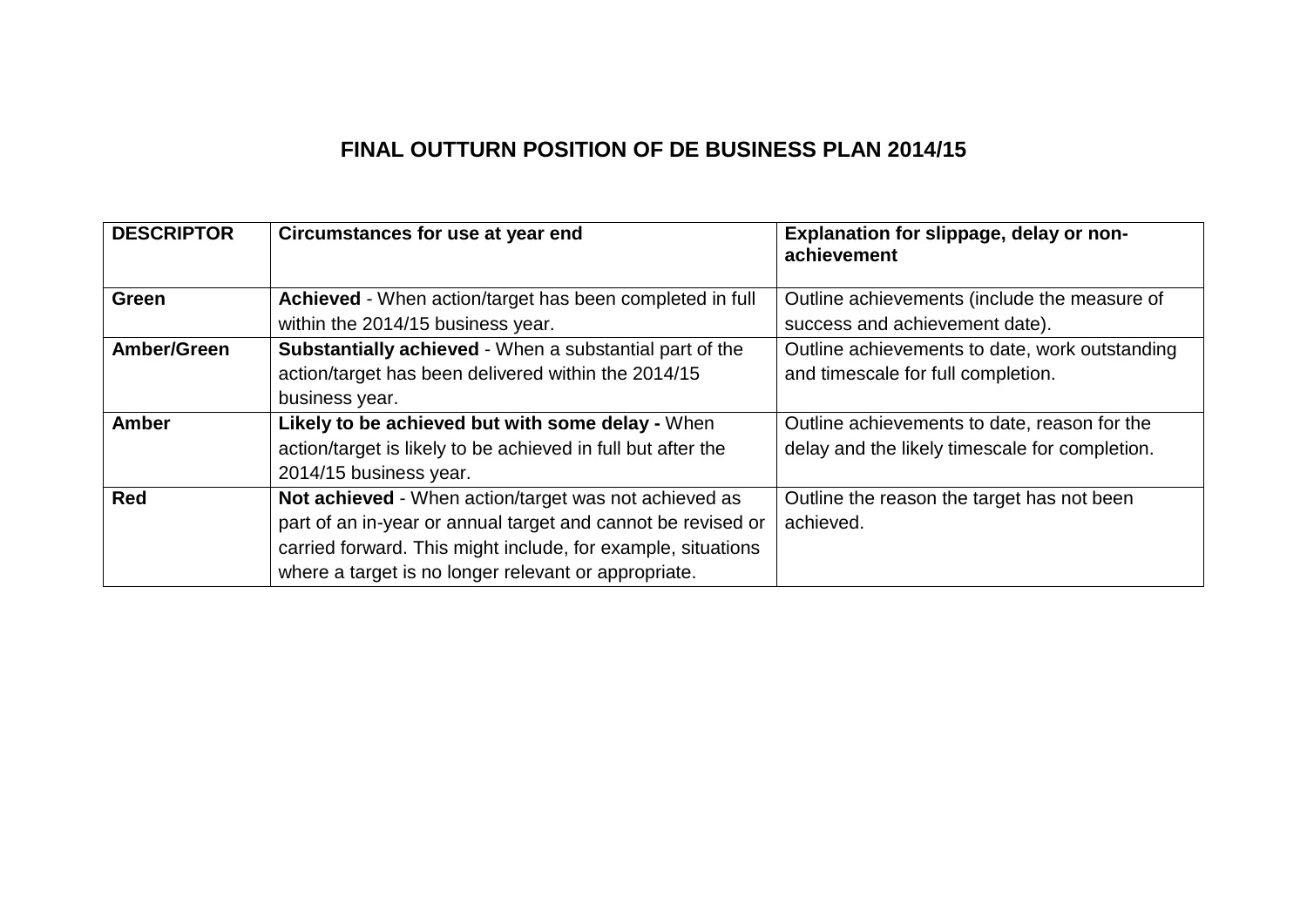## **CORPORATE GOAL 1: RAISING STANDARDS FOR ALL**

| Area               | <b>Key Success</b><br><b>Indicator</b>                                                                                           | <b>Commitment/Action</b>                                                                                                                                                                                                                                                                                                                                                                              | Lead<br><b>Directorate</b>                | <b>Current</b><br>status | <b>Comments</b>                                                                                                                                                                                                   |
|--------------------|----------------------------------------------------------------------------------------------------------------------------------|-------------------------------------------------------------------------------------------------------------------------------------------------------------------------------------------------------------------------------------------------------------------------------------------------------------------------------------------------------------------------------------------------------|-------------------------------------------|--------------------------|-------------------------------------------------------------------------------------------------------------------------------------------------------------------------------------------------------------------|
| <b>Early Years</b> | Sufficient pre-school<br>places available so<br>that every child can<br>be offered a place<br>Reduced non<br>participation rates | 1.1 Ensure sufficient level of provision to<br>meet demand.                                                                                                                                                                                                                                                                                                                                           | <b>Families and</b><br><b>Communities</b> | Green                    | Achieved.<br>99.9% of children<br>obtained a funded<br>pre-school place in the<br>2014/15 academic year<br>(whose parents engaged<br>with the admissions<br>process to the end).                                  |
|                    |                                                                                                                                  | 1.2 Engage with parents who chose not to<br>participate in the pre-school admission<br>process and, based on the outcome of that<br>engagement, review progress and take<br>further action as necessary to promote<br>access to the Pre-School Education<br>Programme.                                                                                                                                |                                           | <b>Green</b>             | Achieved.<br>The results of the survey<br>of parents who chose not<br>to participate in the Pre-<br><b>School Education</b><br>Programme should be<br>available by the end of<br>August 2015.                     |
|                    |                                                                                                                                  | 1.3 Progress implementation of the<br>framework for early years "Learning to<br>Learn" to strengthen and develop early years<br>education and implement key actions<br>(including undertaking a review of Sure Start<br>and developing an Early Years Bill (subject<br>to the legislative process) to remove<br>reception, redefine the age range for<br>statutory pre-school and redefine Foundation | <b>Families and</b><br><b>Communities</b> | Amber/<br><b>Green</b>   | Substantially achieved.<br>May be impacted by<br>budget constraints going<br>forward<br>Some actions are<br>dependent on Executive<br>agreement to draft a Bill.<br>A review of Sure Start<br>has been completed. |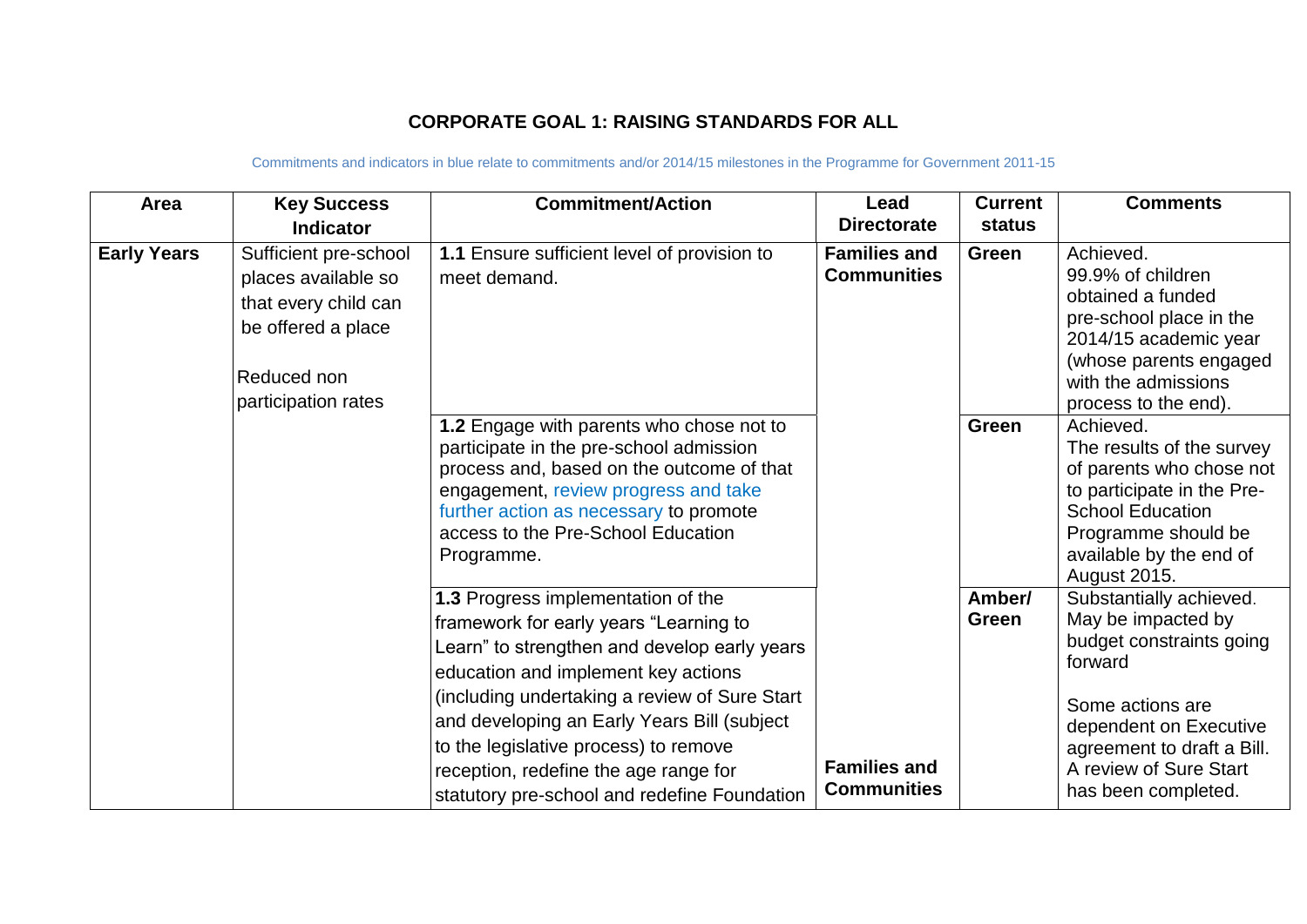| Area | <b>Key Success</b><br><b>Indicator</b> | <b>Commitment/Action</b>                                                                                                                                                                                              | Lead<br><b>Directorate</b> | <b>Current</b><br>status | <b>Comments</b>                                                                                                                                                                                                                                                                                                                                                                                      |
|------|----------------------------------------|-----------------------------------------------------------------------------------------------------------------------------------------------------------------------------------------------------------------------|----------------------------|--------------------------|------------------------------------------------------------------------------------------------------------------------------------------------------------------------------------------------------------------------------------------------------------------------------------------------------------------------------------------------------------------------------------------------------|
|      |                                        | Stage to include a non-compulsory pre-<br>school year).                                                                                                                                                               |                            |                          |                                                                                                                                                                                                                                                                                                                                                                                                      |
|      |                                        | 1.4 Develop potential options for an early<br>education and learning programme for 2<br>year olds.                                                                                                                    |                            | <b>Amber</b>             | Likely to be achieved with<br>some delay<br>Linked to progress on<br>legislation and may be<br>impacted by budget<br>constraints going forward.                                                                                                                                                                                                                                                      |
|      |                                        | 1.5 Extend the Sure Start programme to<br>provide services in more areas of<br>disadvantage $-$ to the top 25% most<br>disadvantaged wards, as measured by<br>Multiple Deprivation Measure.                           |                            | Amber/<br>Green          | Substantially achieved.<br>Services are now<br>provided via 39 Sure<br>Start projects. In total,<br>four new Sure Start<br>projects have been<br>created and 14 projects<br>have expanded their<br>catchment areas to<br>extend services to<br>additional wards. Work<br>is ongoing to effect the<br>expansion of services<br>into the two remaining<br>wards of the 21 identified<br>for expansion. |
|      |                                        | 1.6 Oversee and contribute to early years<br>cross-departmental workstream and projects<br>including TBUC, North South Ministerial<br>Council, British-Irish Council, Atlantic<br>Philanthropies funded projects etc. |                            | Amber/<br>Green          | Substantially achieved<br>May be impacted by<br>budget constraints going<br>forward                                                                                                                                                                                                                                                                                                                  |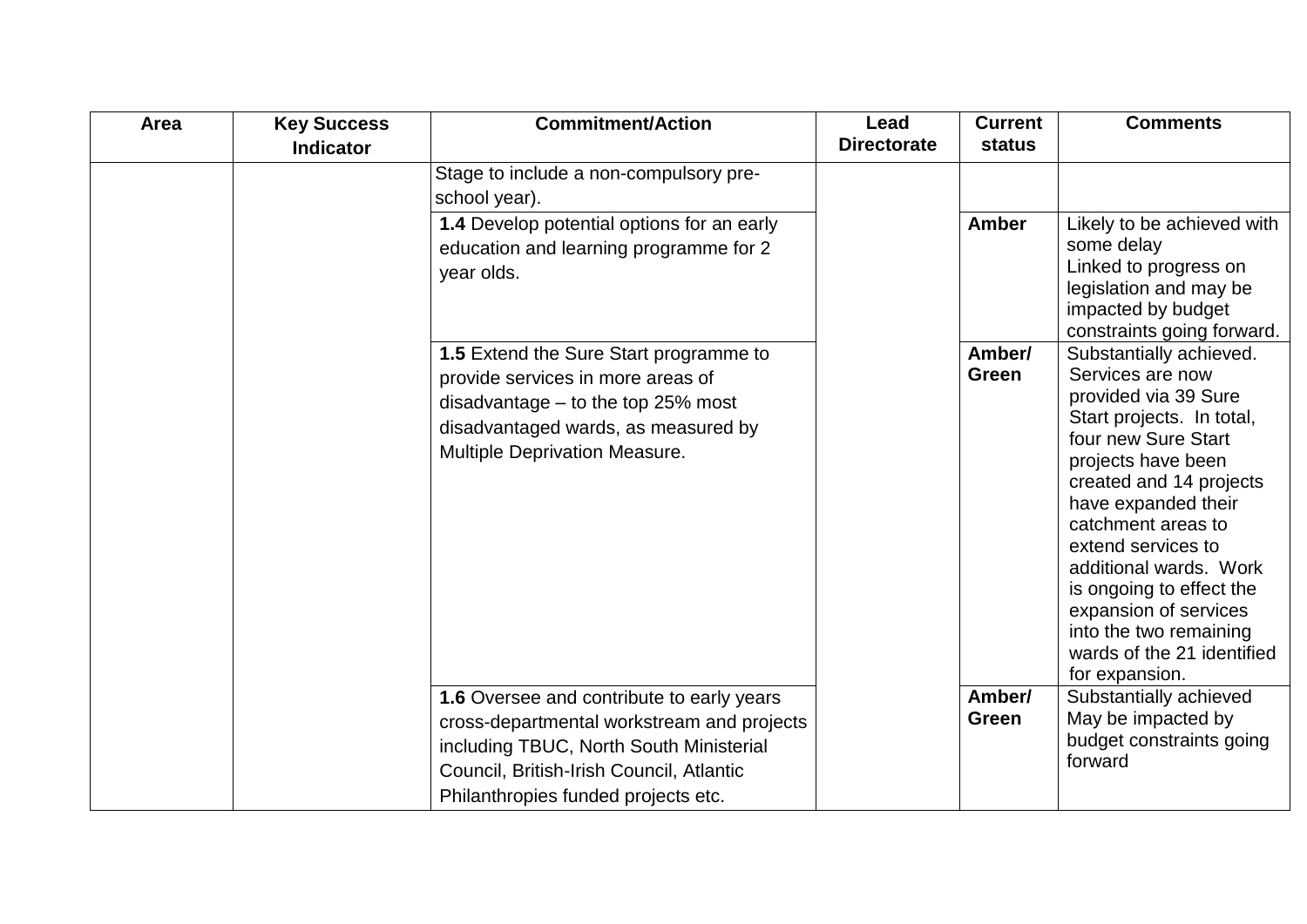| Area                       | <b>Key Success</b>                                                                                                                              |                                                                                                                                                                                                                                                                                                   | <b>Commitment/Action</b> |         | Lead                                                            | <b>Current</b> | <b>Comments</b>                                                                                                                                                                                                                                            |
|----------------------------|-------------------------------------------------------------------------------------------------------------------------------------------------|---------------------------------------------------------------------------------------------------------------------------------------------------------------------------------------------------------------------------------------------------------------------------------------------------|--------------------------|---------|-----------------------------------------------------------------|----------------|------------------------------------------------------------------------------------------------------------------------------------------------------------------------------------------------------------------------------------------------------------|
|                            | <b>Indicator</b>                                                                                                                                |                                                                                                                                                                                                                                                                                                   |                          |         | <b>Directorate</b>                                              | status         |                                                                                                                                                                                                                                                            |
|                            |                                                                                                                                                 | Progress the Early Intervention<br>Transformation Programme (EITP) 'Getting<br>Ready to Learn' work stream as part of<br>Delivering Social Change signature<br>programme to provide additional<br>opportunities for parents to develop and<br>maintain a supportive home learning<br>environment. |                          |         |                                                                 |                | Substantially achieved in<br>terms of the proposals<br>and business case. Work<br>progressing on EITP<br>'Getting Ready to Learn'<br>programme.                                                                                                            |
| <b>Pupil</b><br>attainment | % pupils attaining at<br>or above the<br>expected levels in<br>Communication and<br>Using Maths at the<br>end of Key Stage 2<br>and Key Stage 3 | 1.7 Use 2012/13 and 2013/14 Key stage<br>data based on new Levels of Progression<br>(collected by CCEA) to establish baseline<br>position to set targets for pupil attainment in<br>future years.                                                                                                 |                          |         | Curriculum,<br><b>Qualifications</b><br>and<br><b>Standards</b> | <b>Amber</b>   | Likely to be achieved but<br>with some delay.<br>An average has been<br>developed for 2013/14<br>based on the information<br>received from those<br>schools which made<br>returns. The methodology<br>has been endorsed by<br>NISRA's methodology<br>Unit. |
|                            | Increased % of pupils                                                                                                                           | 1.8 Through                                                                                                                                                                                                                                                                                       | 2013/14                  | 2014/15 |                                                                 | Green          | Achieved.<br>Latest school leavers'                                                                                                                                                                                                                        |
|                            | attaining 5 or more<br>GCSEs at A*-C (or<br>equivalent) including<br><b>GCSEs in Maths and</b>                                                  | continued<br>implementation of<br>the school<br>improvement policy                                                                                                                                                                                                                                | 63%                      | 66%     | Curriculum,                                                     |                | data reports 63.5% in<br>2013/14. The range of<br>actions being taken to<br>support the achievement                                                                                                                                                        |
|                            | <b>English</b>                                                                                                                                  | and 'Count, Read:<br>Succeed', to                                                                                                                                                                                                                                                                 |                          |         | <b>Qualifications</b><br>and                                    |                | of this are outlined in the<br>PfG delivery plan and                                                                                                                                                                                                       |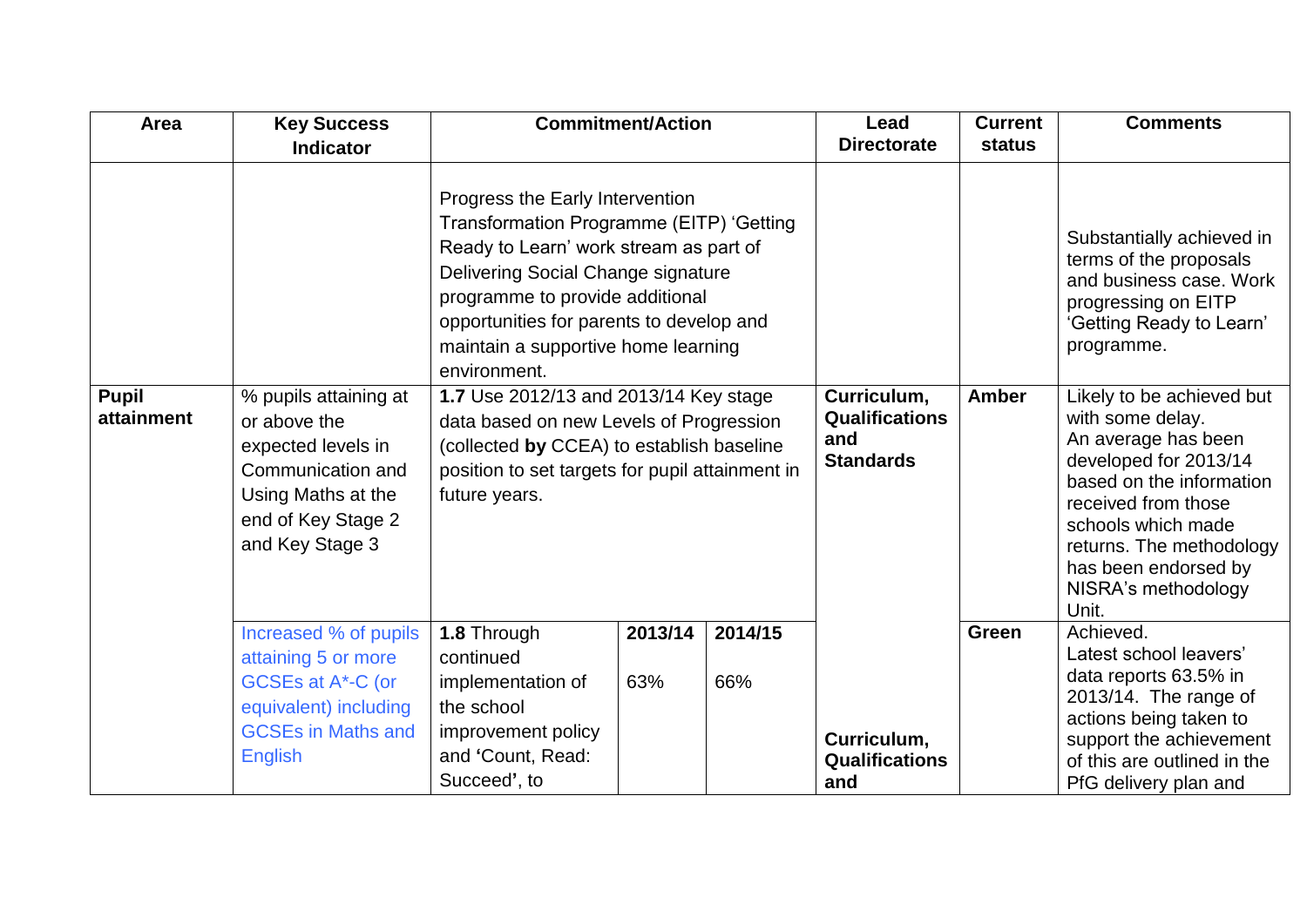| Area              | <b>Key Success</b><br><b>Indicator</b>                                                             |                                                                                                                                                                                                                                                                                                | <b>Commitment/Action</b> |                | Lead<br><b>Directorate</b>           | <b>Current</b><br>status | <b>Comments</b>                                                                                                                                                       |
|-------------------|----------------------------------------------------------------------------------------------------|------------------------------------------------------------------------------------------------------------------------------------------------------------------------------------------------------------------------------------------------------------------------------------------------|--------------------------|----------------|--------------------------------------|--------------------------|-----------------------------------------------------------------------------------------------------------------------------------------------------------------------|
|                   |                                                                                                    | increase the<br>proportion of young<br>people leaving<br>school with at least<br>5 GCSEs at A*-C<br>(or equivalent)<br>including GCSEs in<br><b>English and Maths</b>                                                                                                                          |                          |                | <b>Standards</b>                     |                          | quarterly updates to<br>OFMDFM.                                                                                                                                       |
|                   | % of school leavers<br>with at least 3 A<br>levels at A*-C (or<br>equivalent)                      | 1.9 Increase to at least 35%.                                                                                                                                                                                                                                                                  |                          |                |                                      | <b>Green</b>             | Achieved.<br><b>Current position exceeds</b><br>the target. Latest school<br>leavers' data reports<br>37.0% in 2013/14                                                |
|                   | Increasing % of<br>school leavers with at<br>least 2 A levels at<br>grades A*-E (or<br>equivalent) | 1.10 Increase % of<br>school leavers with<br>at least 2 A levels at<br>grades A*-E (or<br>equivalent)                                                                                                                                                                                          | 2013/14<br>55.2%         | 2014/15<br>56% |                                      | <b>Green</b>             | Achieved.<br>Latest school leavers'<br>data reports 55.7% in<br>2013/14.                                                                                              |
| <b>Curriculum</b> | Entitlement<br>Framework (EF) fully<br>implemented<br>September by 2015                            | 1.11 From September 2014, all grant-aided<br>post-primary schools are supported to<br>deliver a broad, balanced and coherent<br>curricular offer that includes at least 21<br>courses at KS4 and 24 courses post-16 and<br>meets the statutory requirements around<br>applied/general balance. |                          |                | Curriculum,<br><b>Qualifications</b> | Amber/<br>Green          | Substantially achieved.<br>At KS4, 179 (87%) of 206<br>schools have met the<br>2014 EF target.<br>At Post-16, 106 (63%) of<br>the 169 schools have met<br>the target. |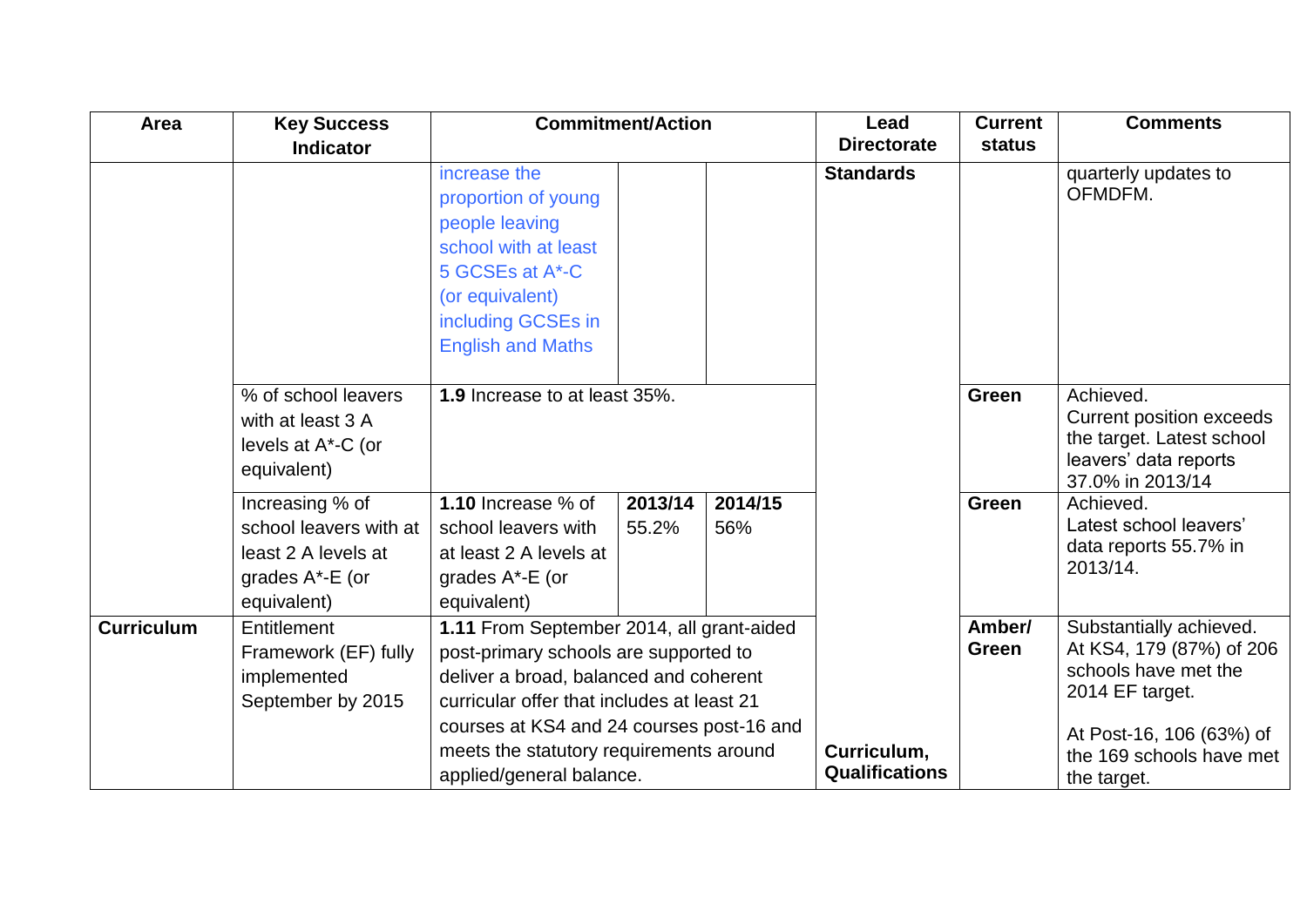| Area              | <b>Key Success</b>                                                                   | <b>Commitment/Action</b>                                                                                                                                                                     | Lead                                        | <b>Current</b>  | <b>Comments</b>                                                                                                                                                                                                                                                                                                                                                       |
|-------------------|--------------------------------------------------------------------------------------|----------------------------------------------------------------------------------------------------------------------------------------------------------------------------------------------|---------------------------------------------|-----------------|-----------------------------------------------------------------------------------------------------------------------------------------------------------------------------------------------------------------------------------------------------------------------------------------------------------------------------------------------------------------------|
|                   | <b>Indicator</b>                                                                     |                                                                                                                                                                                              | <b>Directorate</b>                          | status          |                                                                                                                                                                                                                                                                                                                                                                       |
|                   | Increase the % of<br><b>STEM</b> examination<br>entries in post-16<br>cohort by 2015 | 1.12 Delivery of a 5% increase in A-Level<br><b>STEM Examination Entries from a baseline</b><br>of 12,995 (number of A-Level STEM<br>Examination Entries in 2011/12).                        | and<br><b>Standards</b>                     | <b>Red</b>      | Not achieved.<br>The number of A- level<br><b>STEM</b> examination<br>entries for 2013/14 was<br>12,445. A decrease of<br>4.2% on 2011/12. In the<br>same period, however,<br>the number of overall A<br>level entries fell by 4.6%<br>and the number of entries<br>in Further Maths and<br><b>Computer Studies</b><br>increased by 22.4% and<br>103.8% respectively. |
|                   |                                                                                      | 1.13 During 2014/15, continue the review of<br>the implementation of the revised curriculum<br>to ensure that it continues to support<br>effectively the needs and aspirations of<br>pupils. |                                             | Amber/<br>Green | Substantially achieved. A<br>report on the delivery of<br>the World Around Us was<br>completed this year from<br>which a number of<br>recommendations are<br>being taken forward.<br>Scheduling of a wider<br>review of the<br>implementation of the<br>curriculum was not<br>possible during the year                                                                |
| <b>Assessment</b> |                                                                                      | <b>1.14</b> Ensure that the outcome of the review<br>of new assessment arrangements for the                                                                                                  | Curriculum,<br><b>Qualifications</b><br>and | <b>Amber</b>    | Likely to be achieved but<br>with some delay.<br>While progress has been                                                                                                                                                                                                                                                                                              |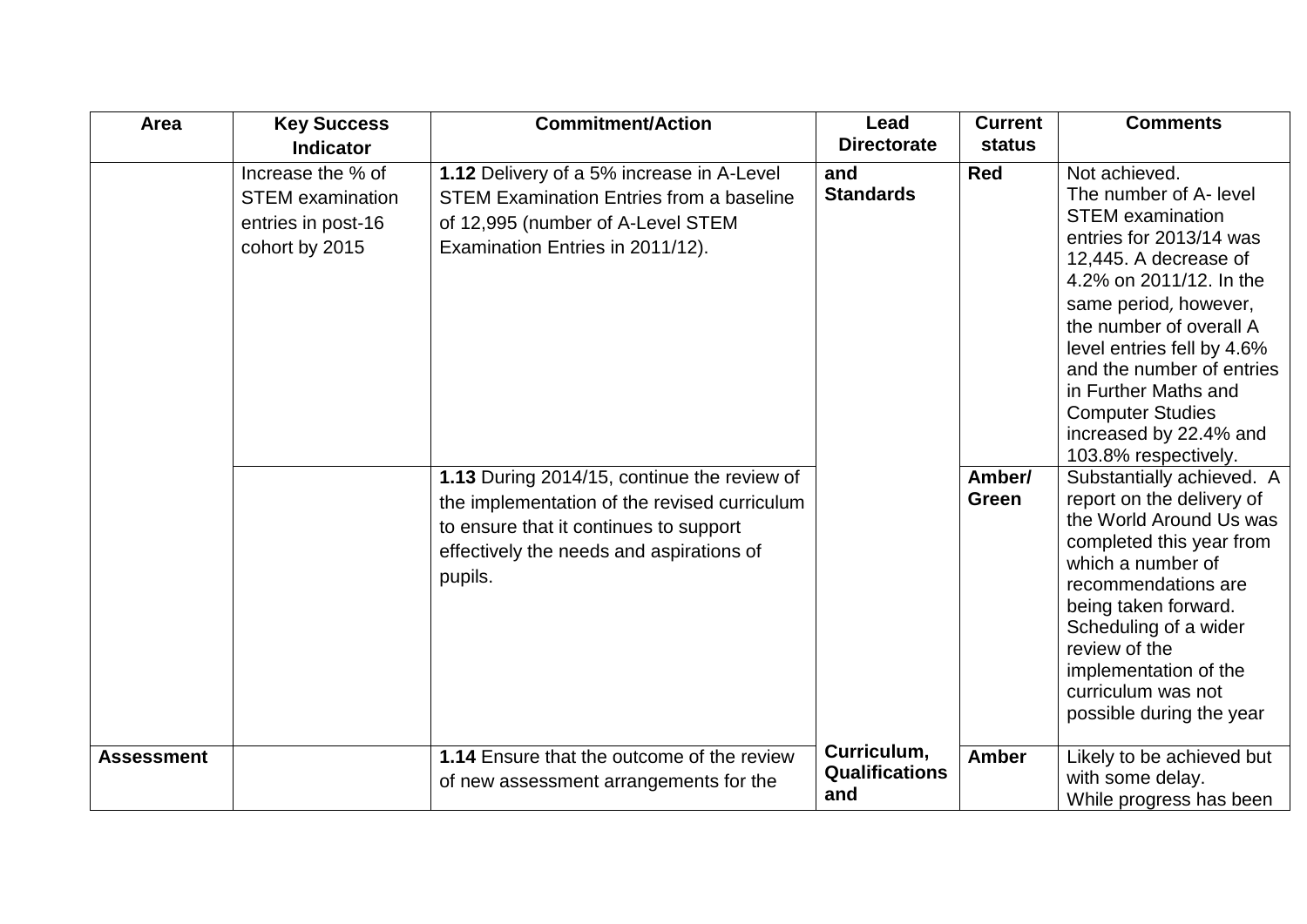| Area | <b>Key Success</b> | <b>Commitment/Action</b>                                                                                                                                                                  | Lead                                        | <b>Current</b>  | <b>Comments</b>                                                                                                                                                                                                                                                                                                                         |
|------|--------------------|-------------------------------------------------------------------------------------------------------------------------------------------------------------------------------------------|---------------------------------------------|-----------------|-----------------------------------------------------------------------------------------------------------------------------------------------------------------------------------------------------------------------------------------------------------------------------------------------------------------------------------------|
|      | <b>Indicator</b>   |                                                                                                                                                                                           | <b>Directorate</b>                          | status          |                                                                                                                                                                                                                                                                                                                                         |
|      |                    | cross-curricular skills of Communication and<br>Using Mathematics (and in due course,<br>Using ICT) is considered and changes<br>implemented where appropriate in 2014/15<br>school year. | <b>Standards</b>                            |                 | made through<br>engagement with schools<br>and teacher<br>representatives, non-<br>compliance due to<br>industrial action is<br>ongoing. This has<br>impacted on the degree<br>to which the<br>arrangements have been<br>embedded. To mitigate<br>this impact, there has<br>been proactive<br>communication with<br>schools in 2014/15. |
|      |                    | 1.15 Develop policy options in light of<br>independent research of commercial<br>assessments and development of proposals<br>by CCEA for decision on way forward by<br>Minister.          | Curriculum,<br><b>Qualifications</b><br>and | Amber/<br>Green | Substantially achieved.<br>The contract for this<br>research was awarded<br>and the project delivery<br>target for Jan 15 was<br>delayed due to extending<br>school participation<br>timescales and the need<br>for information from<br>Commercial providers.<br>Final draft expected<br>before 29 May.                                 |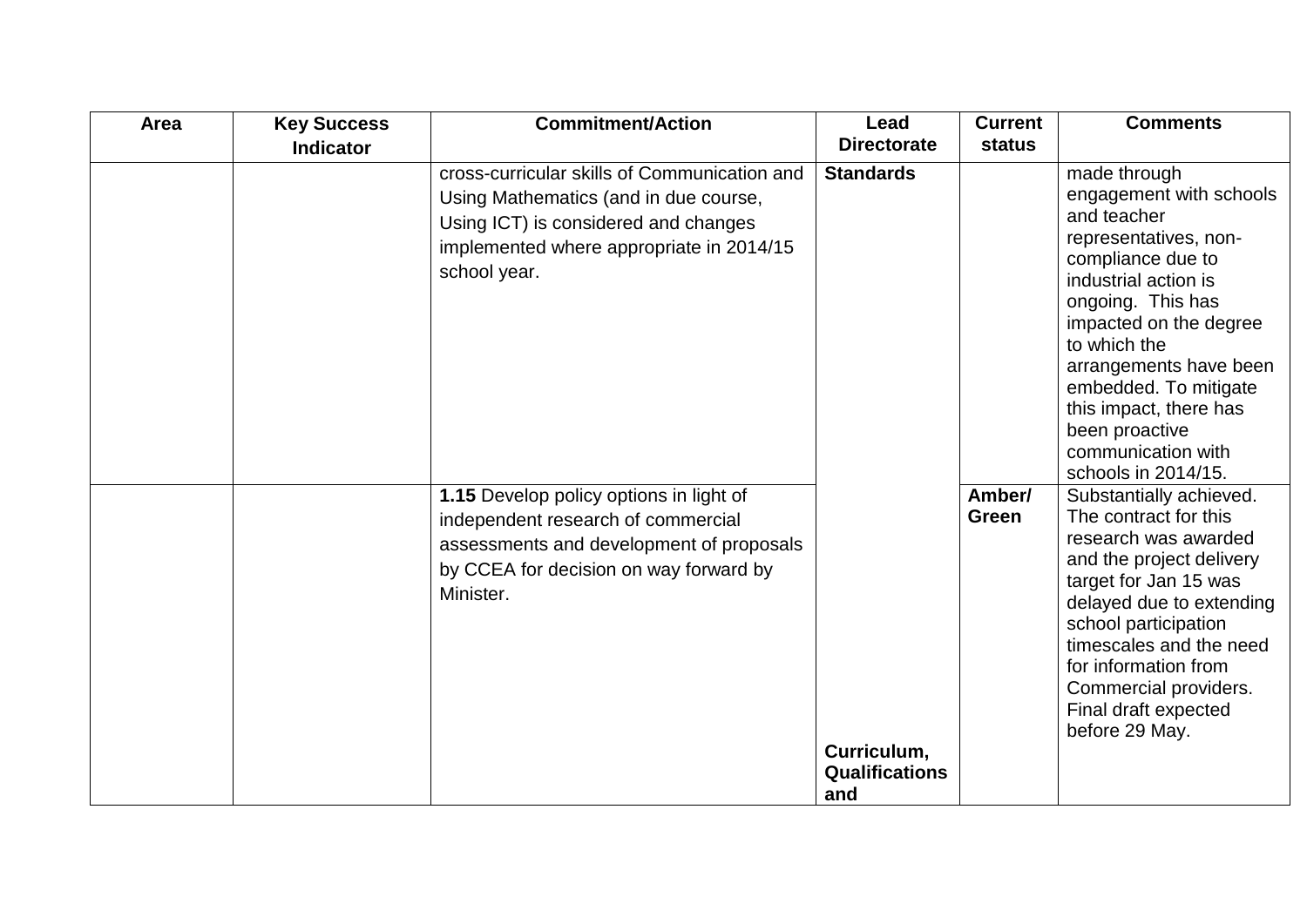| Area                         | <b>Key Success</b><br><b>Indicator</b>                                           | <b>Commitment/Action</b>                                                                                                                                     | Lead<br><b>Directorate</b>                                     | <b>Current</b><br><b>status</b> | <b>Comments</b>                                                                                                                                                                                                                                                                                                                                                                                                                               |
|------------------------------|----------------------------------------------------------------------------------|--------------------------------------------------------------------------------------------------------------------------------------------------------------|----------------------------------------------------------------|---------------------------------|-----------------------------------------------------------------------------------------------------------------------------------------------------------------------------------------------------------------------------------------------------------------------------------------------------------------------------------------------------------------------------------------------------------------------------------------------|
|                              |                                                                                  |                                                                                                                                                              | <b>Standards</b>                                               |                                 |                                                                                                                                                                                                                                                                                                                                                                                                                                               |
|                              |                                                                                  | 1.16 In partnership with relevant<br>stakeholders, take forward (as appropriate),<br>the recommendations of the OECD review<br>of evaluation and assessment. | <b>Planning and</b><br><b>Performance</b><br><b>Management</b> | Green                           | Achieved.<br>A Programme Board<br>oversees progress on<br>various policy<br>developments relevant to<br>policy options and<br>recommendations<br>described in the<br>Organisation for<br><b>Economic Cooperation</b><br>and Development report.<br>Stakeholders were<br>provided with an update<br>at an event hosted by DE<br>on 10 December 2014,<br>with further ongoing<br>engagement associated<br>with specific policy<br>developments. |
| <b>School</b><br>improvement | Ensure the consistent<br>implementation of<br>Every School a Good<br>School, the | 1.17 Every school inspection includes a<br>focus on retention rates and what schools<br>are doing to meet the needs of every child.                          | <b>Education</b><br>and Training<br>Inspectorate               | <b>Green</b>                    | Achieved.<br>All post-primary<br>inspection reports<br>included statistical data<br>on retention rates and                                                                                                                                                                                                                                                                                                                                    |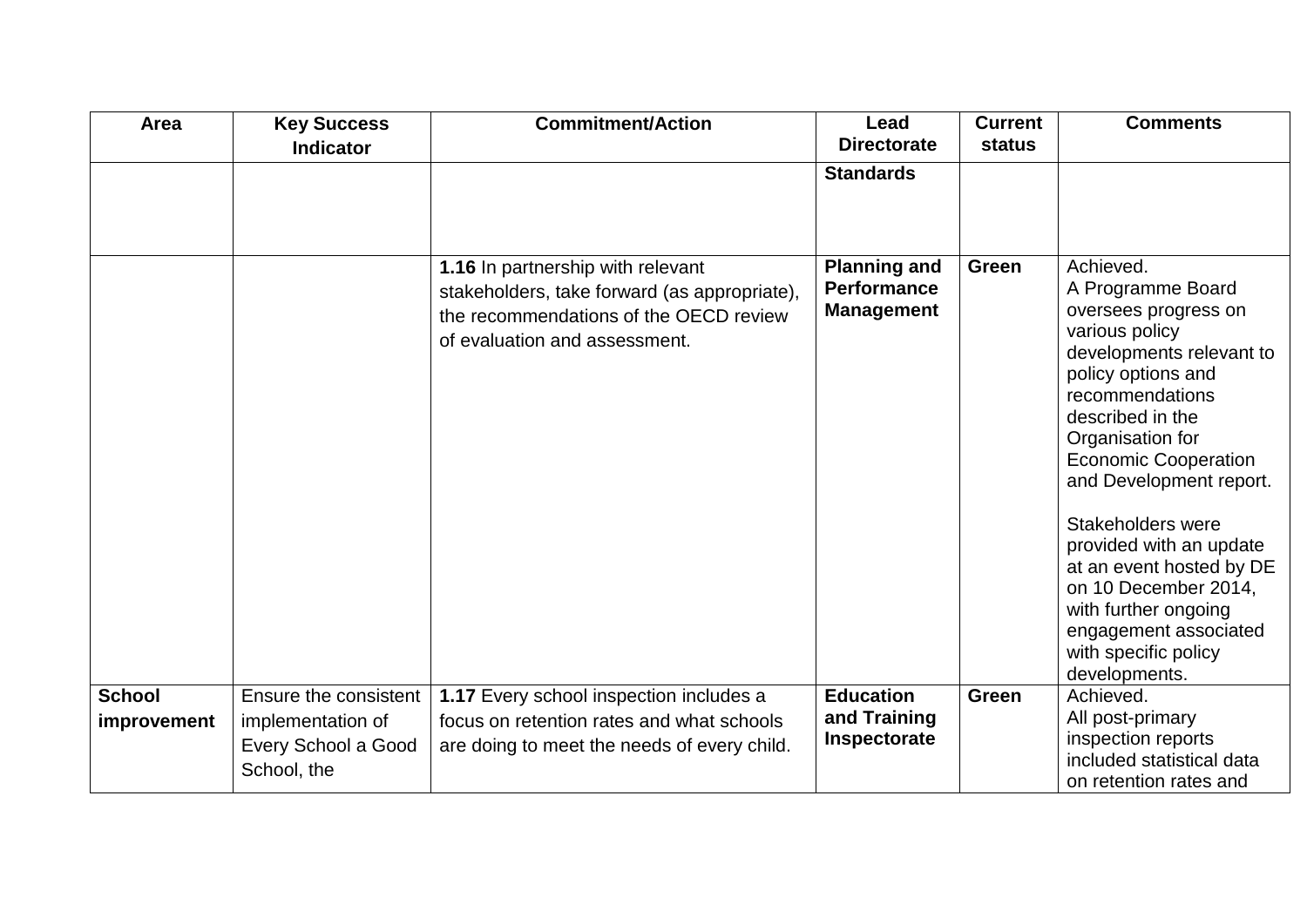| Area | <b>Key Success</b>                        | <b>Commitment/Action</b>                                                                                                                                                                                                                                                                 | Lead                                                            | <b>Current</b>  | <b>Comments</b>                                                                                                                                                                                                                                                                                                                                                                                                                                                                                  |
|------|-------------------------------------------|------------------------------------------------------------------------------------------------------------------------------------------------------------------------------------------------------------------------------------------------------------------------------------------|-----------------------------------------------------------------|-----------------|--------------------------------------------------------------------------------------------------------------------------------------------------------------------------------------------------------------------------------------------------------------------------------------------------------------------------------------------------------------------------------------------------------------------------------------------------------------------------------------------------|
|      | <b>Indicator</b>                          |                                                                                                                                                                                                                                                                                          | <b>Directorate</b>                                              | status          |                                                                                                                                                                                                                                                                                                                                                                                                                                                                                                  |
|      | Department's school<br>improvement policy |                                                                                                                                                                                                                                                                                          | <b>Education</b><br>and Training<br>Inspectorate                |                 | leaver destinations.<br>When appropriate, the<br>ETI report on retention<br>rates. Under the<br>inspection of pastoral<br>care, special education<br>needs and inclusion in all<br>primary and post-primary<br>schools, inspectors<br>evaluate and report on<br>issues relating to<br>attendance, suspension<br>and expulsions.<br>There is also a focus on<br>the responsibility which a<br>school has for those of its<br>pupils attending<br>alternative (often out of<br>school) educational |
|      |                                           | <b>1.18 Following discussion of operational</b><br>implementation, complete the revision of the<br>Formal Intervention Process to increase its<br>robustness and responsiveness to the<br>needs of pupils and working with ETI and<br>Boards, agree a revised process during<br>2014/15. | Curriculum,<br><b>Qualifications</b><br>and<br><b>Standards</b> | Amber/<br>Green | provision.<br>Substantially achieved.<br>Implementation of the<br>proposed revisions are<br>delayed pending the<br>outcome of the ETI's<br>review of performance<br>levels which, depending<br>on the outcome of the<br>consultation, is due to be                                                                                                                                                                                                                                               |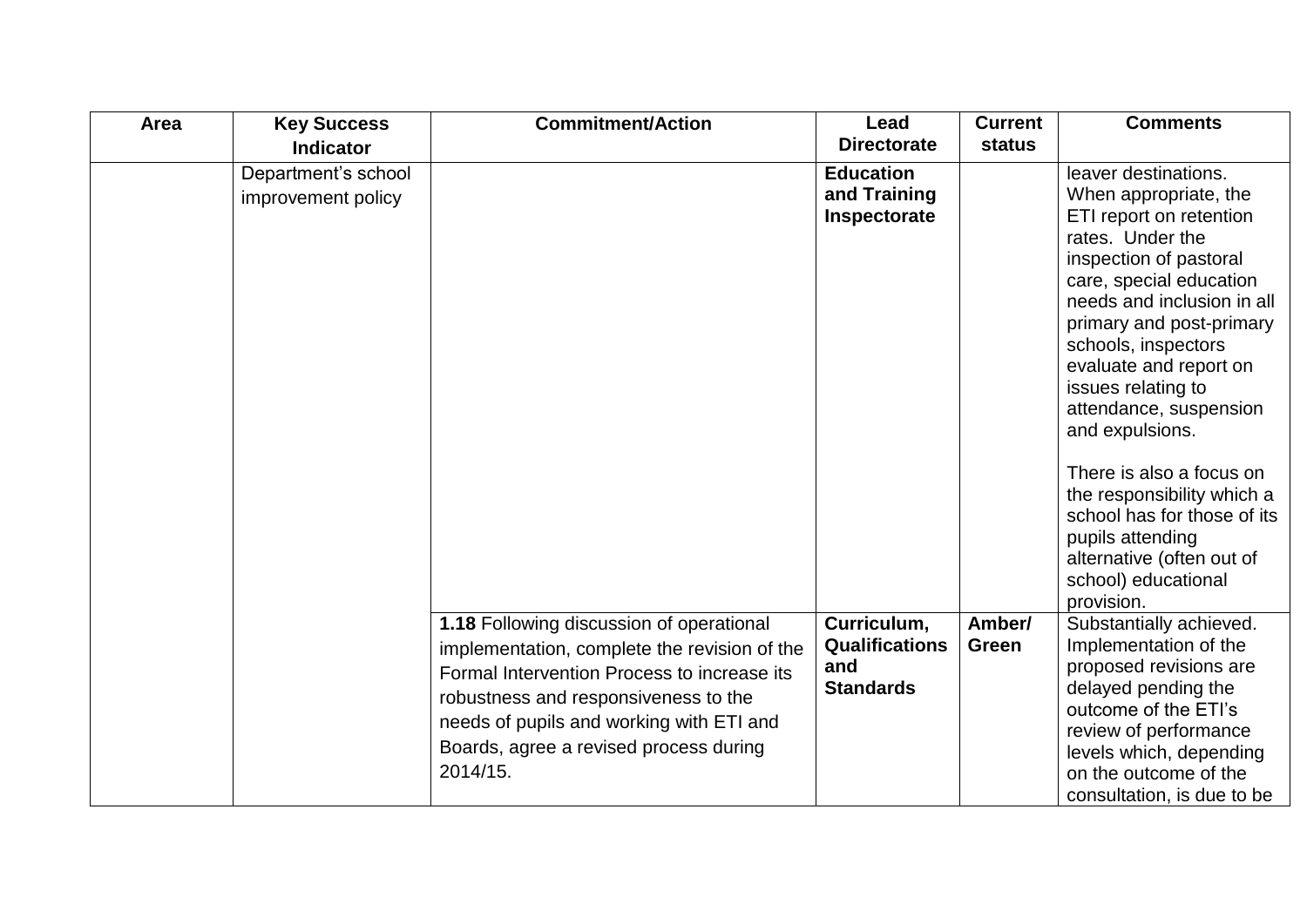| Area | <b>Key Success</b> | <b>Commitment/Action</b>                                                                                                                              | Lead                                             | <b>Current</b>  | <b>Comments</b>                                                                                                                                                                                                                                                                                                                                                                                                                                                                                                                                                                                                                                                                                                    |
|------|--------------------|-------------------------------------------------------------------------------------------------------------------------------------------------------|--------------------------------------------------|-----------------|--------------------------------------------------------------------------------------------------------------------------------------------------------------------------------------------------------------------------------------------------------------------------------------------------------------------------------------------------------------------------------------------------------------------------------------------------------------------------------------------------------------------------------------------------------------------------------------------------------------------------------------------------------------------------------------------------------------------|
|      | <b>Indicator</b>   |                                                                                                                                                       | <b>Directorate</b>                               | status          |                                                                                                                                                                                                                                                                                                                                                                                                                                                                                                                                                                                                                                                                                                                    |
|      |                    |                                                                                                                                                       |                                                  |                 | completed for use in the<br>2015/16 academic year.                                                                                                                                                                                                                                                                                                                                                                                                                                                                                                                                                                                                                                                                 |
|      |                    | 1.19 Promote improvement through the<br>whole-school inspection of at least 220<br>school and pre-school settings, and at least<br>10 youth settings. | <b>Education</b><br>and Training<br>Inspectorate | Amber/<br>Green | Substantially achieved.<br>Excluding follow-up<br>inspections, sustaining<br>improvement pilot<br>inspections, interim<br>follow-up inspection visits<br>and evaluation work, the<br>ETI inspected 198 school<br>and pre-school settings<br>and 14 youth settings, an<br>additional 28 nursery<br>units as part of primary<br>school inspections and<br>conducted 15<br>baseline/specialist<br>inspection visits in pre-<br>schools.<br>A number of factors<br>impacted on the<br>availability of inspection<br>resources. These<br>included a delay in<br>expected OFMDFM<br>funding to resource the<br><b>Delivering Social</b><br>Change: Improving<br><b>Literacy and Numeracy</b><br><b>Signature Project</b> |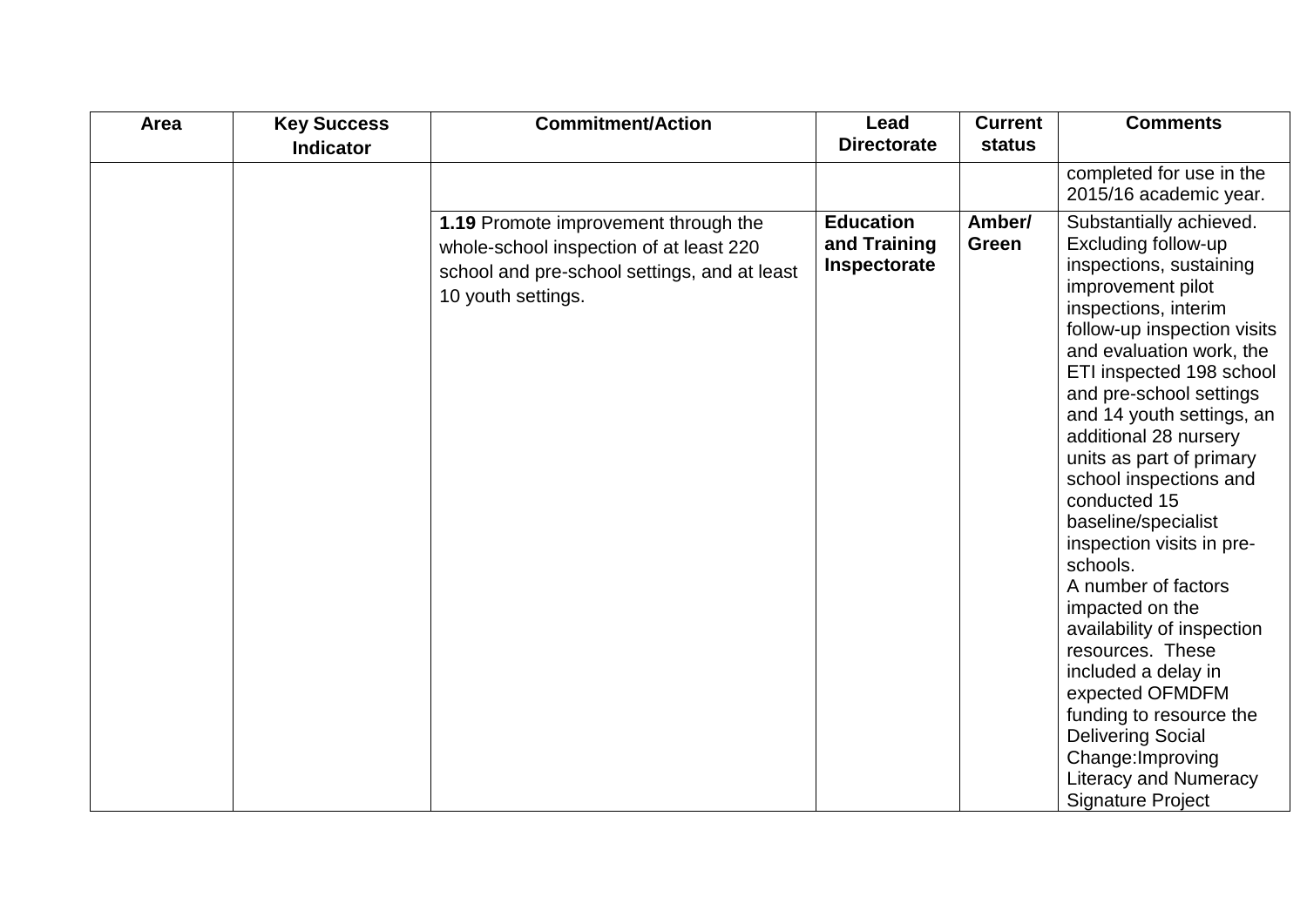| Area | <b>Key Success</b> | <b>Commitment/Action</b>                                                                                                                                                              | Lead                         | <b>Current</b> | <b>Comments</b>                                                                                                                                                                                                                                                                                                                                                               |
|------|--------------------|---------------------------------------------------------------------------------------------------------------------------------------------------------------------------------------|------------------------------|----------------|-------------------------------------------------------------------------------------------------------------------------------------------------------------------------------------------------------------------------------------------------------------------------------------------------------------------------------------------------------------------------------|
|      | <b>Indicator</b>   |                                                                                                                                                                                       | <b>Directorate</b>           | status         |                                                                                                                                                                                                                                                                                                                                                                               |
|      |                    |                                                                                                                                                                                       | <b>Education</b>             |                | evaluation.                                                                                                                                                                                                                                                                                                                                                                   |
|      |                    | 1.20 Ensure all schools address the Areas<br>for Improvement identified during inspection.                                                                                            | and Training<br>Inspectorate | Green          | Achieved.<br>Areas for Improvement<br>identified during<br>inspection are evaluated<br>and reported on, as<br>appropriate, as part of the<br>follow-up inspection<br>process. In addition,<br>school improvement is a<br>key focus of the work<br>undertaken by district<br>inspectors.                                                                                       |
|      |                    | 1.21 Undertake further collaboration with<br>DES Inspectorate in relation to north/south<br>professional development, inspector<br>exchanges and joint literacy and numeracy<br>work. |                              | Green          | Achieved.<br>Inspector exchanges, and<br>joint meetings between<br><b>ETI and Department of</b><br><b>Education and Skills</b><br>Inspectorates'<br><b>Management Groups</b><br>have been undertaken<br>during the business year<br>2014/15, and further<br>inspector exchanges are<br>planned.<br>The ETI continue to work<br>with DES colleagues to<br>share experience and |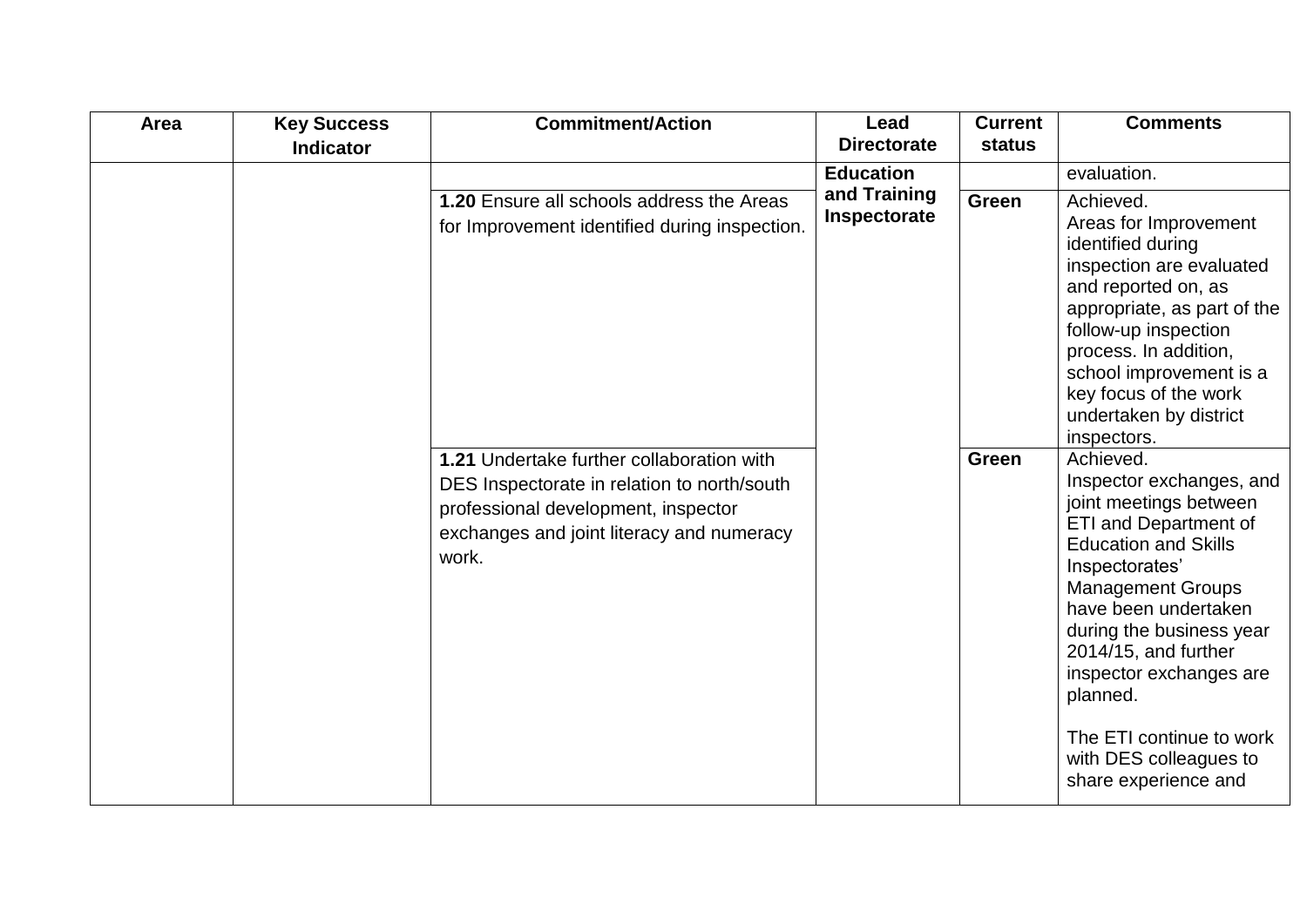| Area                                                 | <b>Key Success</b><br><b>Indicator</b> | <b>Commitment/Action</b>                                                                                                       | Lead<br><b>Directorate</b>                                      | <b>Current</b><br>status | <b>Comments</b>                                                                                                                                                                                                                                                                                                                                 |
|------------------------------------------------------|----------------------------------------|--------------------------------------------------------------------------------------------------------------------------------|-----------------------------------------------------------------|--------------------------|-------------------------------------------------------------------------------------------------------------------------------------------------------------------------------------------------------------------------------------------------------------------------------------------------------------------------------------------------|
|                                                      |                                        |                                                                                                                                | <b>Education</b><br>and Training<br>Inspectorate                |                          | identify good practice in<br>addressing educational<br>underachievement in<br>literacy and numeracy.                                                                                                                                                                                                                                            |
| <b>Collaboration</b><br>and sharing<br>good practice |                                        | 1.22 Progress the expansion of Area<br>Learning Community engagement with their<br>primary school partners through pilot work. | Curriculum,<br><b>Qualifications</b><br>and<br><b>Standards</b> | Green                    | Achieved.<br><b>Meetings with ALCs</b><br>interested in running<br>pilots have been<br>completed. Proposals<br>from those who wish to<br>proceed were submitted<br>in February 2015.<br>14 Area Learning<br><b>Communities have</b><br>commenced their pilot<br>work.                                                                           |
| <b>Qualifications</b>                                |                                        | 1.23 Take forward both short-term and long-<br>term actions flowing from the fundamental<br>review of qualifications.          |                                                                 | Green                    | Achieved.<br>19 of the 49<br>recommendations from<br>the fundamental review<br>have been identified as<br>underlying principles.<br>Work is ongoing to take<br>forward the remaining 30<br>recommendations by DE<br>and CCEA (Regulator<br>and Awarding Body). 4 of<br>the 30 have been noted<br>as complete and the<br>remainder are on target |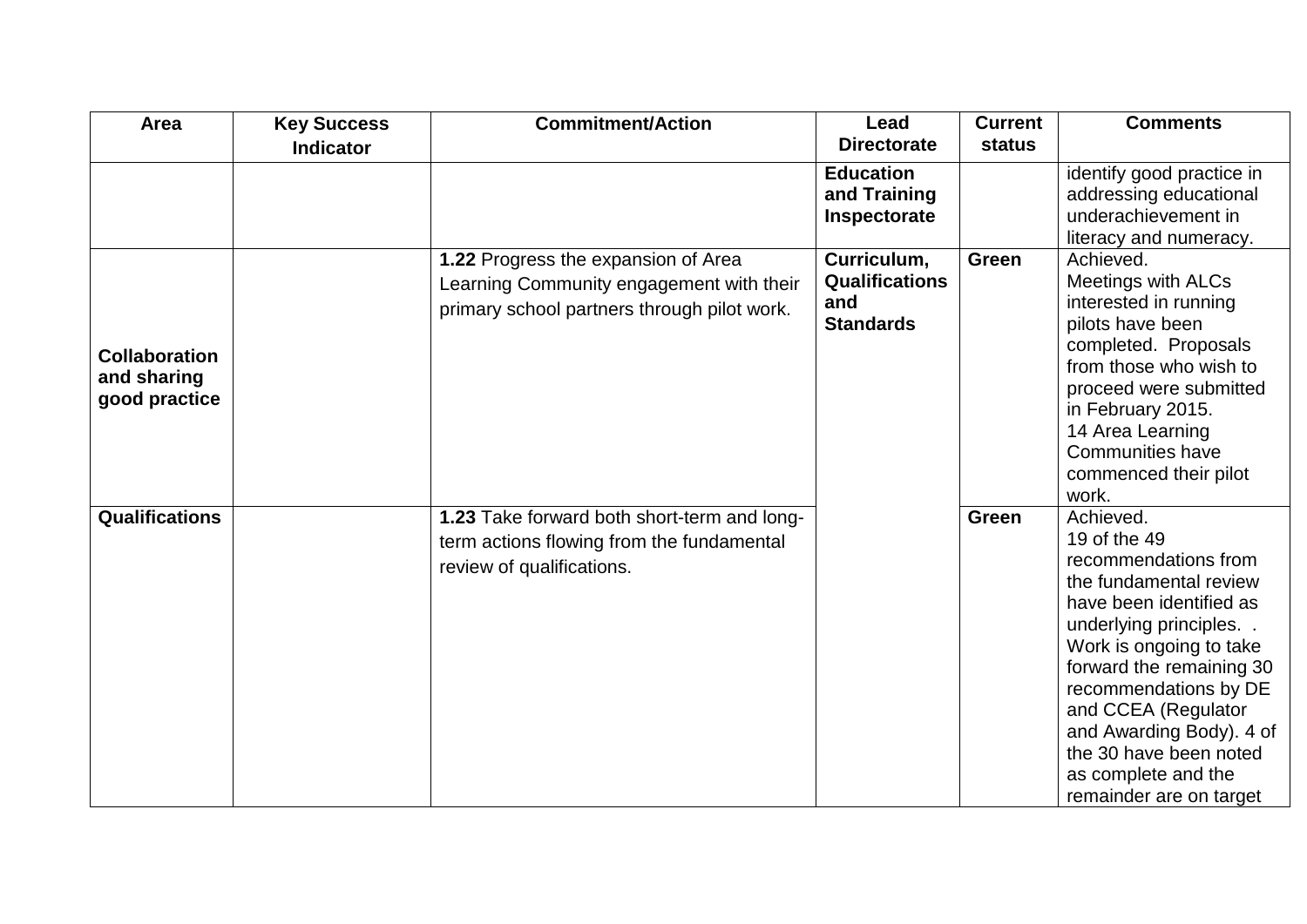| <b>Area</b> | <b>Key Success</b> | <b>Commitment/Action</b> | Lead               | <b>Current</b> | <b>Comments</b>           |
|-------------|--------------------|--------------------------|--------------------|----------------|---------------------------|
|             | <b>Indicator</b>   |                          | <b>Directorate</b> | status         |                           |
|             |                    |                          | Curriculum,        |                | for completion. Progress  |
|             |                    |                          | Qualifications     |                | will continue to be       |
|             |                    |                          | and                |                | monitored through regular |
|             |                    |                          | <b>Standards</b>   |                | Qualifications and        |
|             |                    |                          |                    |                | Delivery Meeting between  |
|             |                    |                          |                    |                | CCEA and DE.              |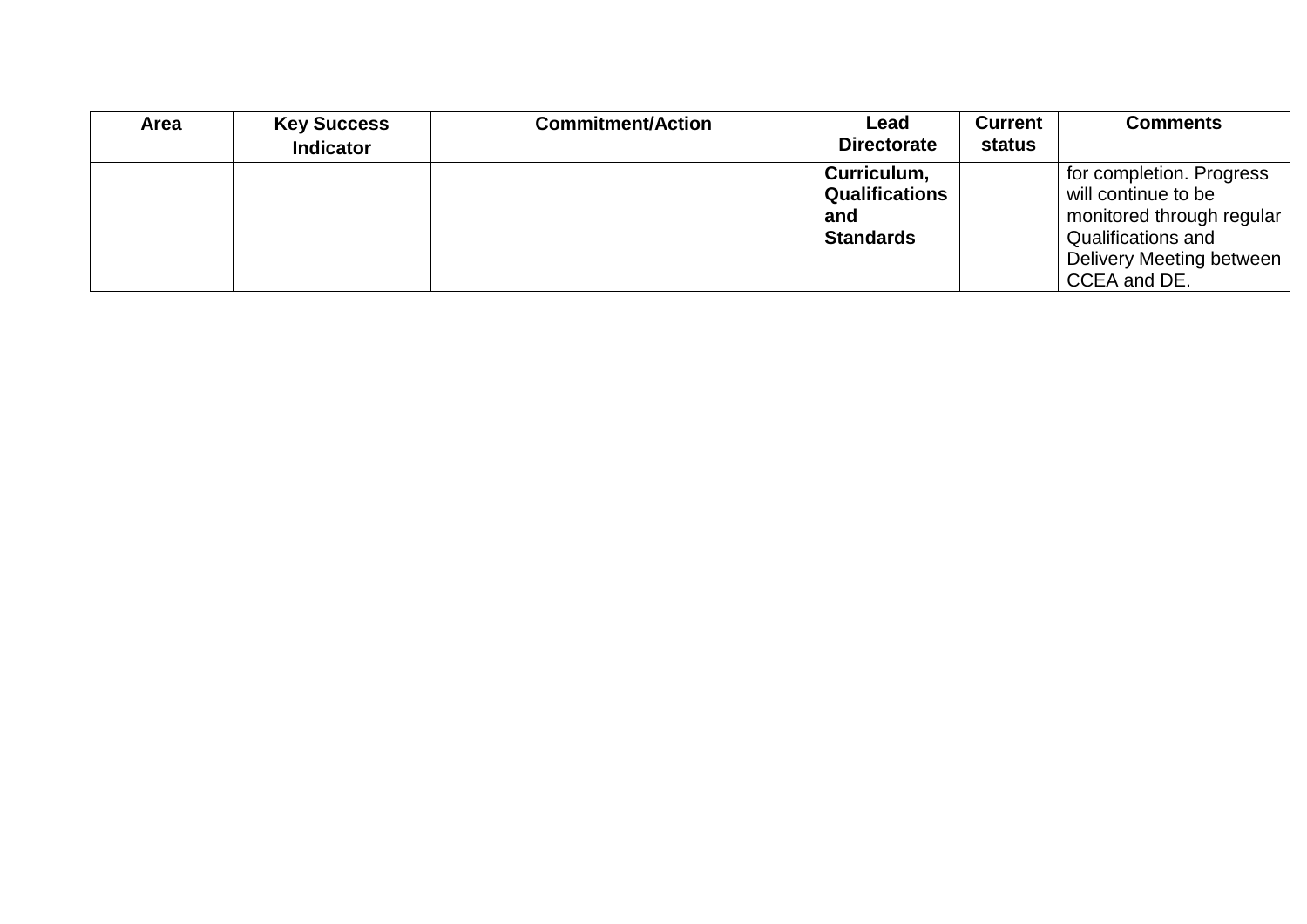### **CORPORATE GOAL 2: CLOSING THE PERFORMANCE GAP, INCREASING ACCESS AND EQUALITY**

| Area                                                         | <b>Key Success</b><br><b>Indicator</b>                                                                       | <b>Commitment/Action</b>                                                                                                                               | Lead<br><b>Directorate</b>                                   | <b>Current</b><br><b>Status</b> | <b>Comments</b>                                                                                                                                                                                                                                                     |
|--------------------------------------------------------------|--------------------------------------------------------------------------------------------------------------|--------------------------------------------------------------------------------------------------------------------------------------------------------|--------------------------------------------------------------|---------------------------------|---------------------------------------------------------------------------------------------------------------------------------------------------------------------------------------------------------------------------------------------------------------------|
| <b>Promoting</b><br><b>Equality of</b><br><b>Opportunity</b> |                                                                                                              | 2.1 During 2014/15 continue to deliver the<br>commitments in the Department's<br><b>Equality Scheme.</b>                                               | <b>Equality and</b><br><b>All Ireland</b>                    | <b>Green</b>                    | Achieved.                                                                                                                                                                                                                                                           |
| <b>Special</b><br><b>Educational</b><br><b>Needs</b>         | <b>Pupils with Special</b><br><b>Educational Needs</b><br>(SEN) achieving in<br>line with their<br>potential | 2.2 Complete work on any necessary<br>revisions to primary and secondary<br>legislation following finalisation of revised<br>SEN and Inclusion Policy. | Amber/Green<br>Access,<br>Inclusion and<br><b>Well Being</b> |                                 | Substantially<br>achieved.<br>The SEN and<br>Disability Bill has<br>been introduced into<br>the Assembly and is<br>in Committee Stage<br>from 11 March 2015<br>to 13 November<br>2015. Work has<br>commenced on draft<br>Regulations and draft<br>Code of Practice. |
|                                                              |                                                                                                              | 2.3 Work with other departments and<br>relevant bodies to improve the transitions<br>process for pupils with special<br>educational needs.             |                                                              | Amber/Green                     | Substantially<br>achieved.<br>The Department has<br>referred the 2014 ETI<br><b>Report on Transitions</b><br>to the EA for<br>consideration and<br>action, as<br>appropriate. A<br>number of meetings                                                               |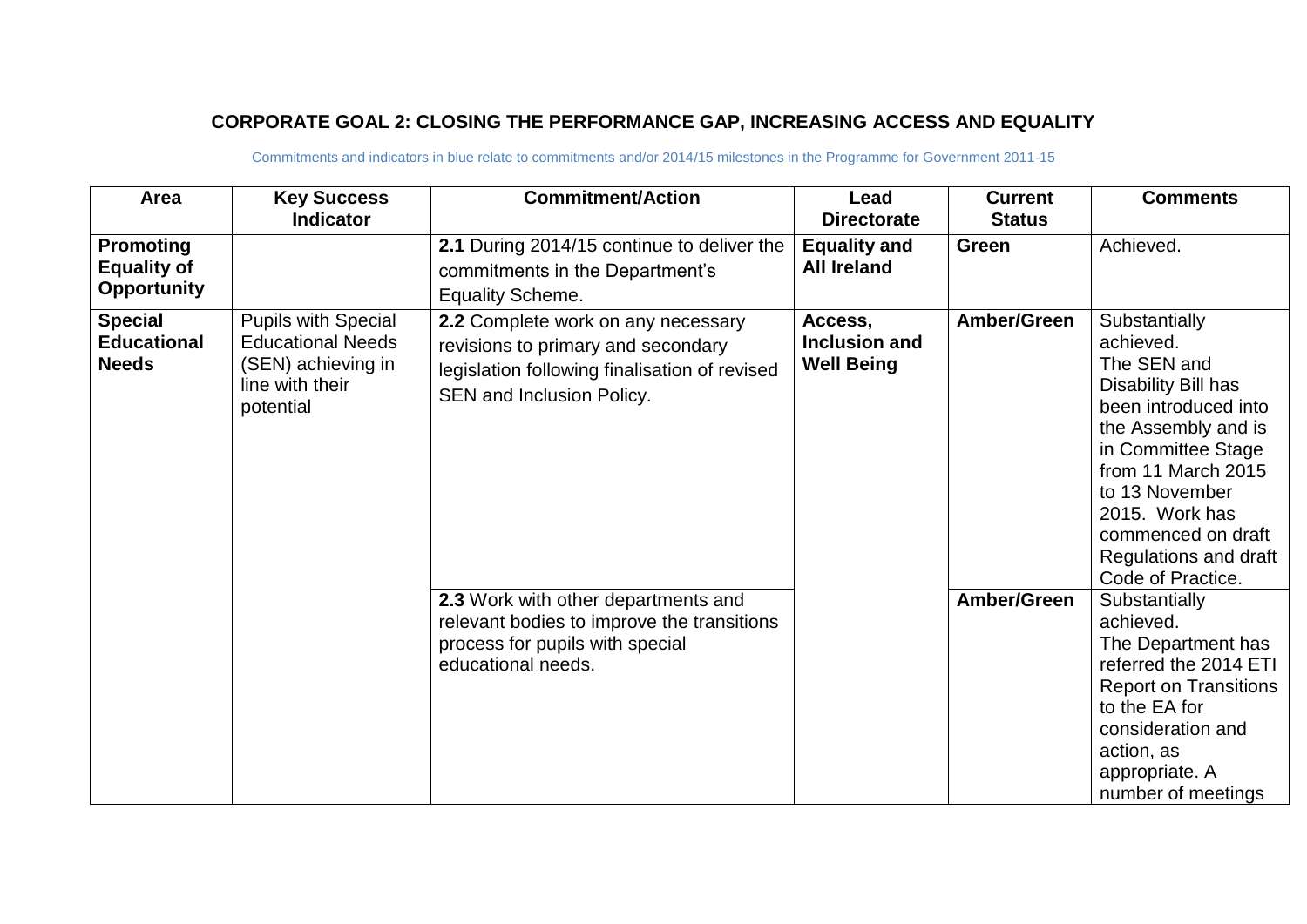| Area | <b>Key Success</b> | <b>Commitment/Action</b> | Lead               | <b>Current</b> | <b>Comments</b>                                |
|------|--------------------|--------------------------|--------------------|----------------|------------------------------------------------|
|      | <b>Indicator</b>   |                          | <b>Directorate</b> | <b>Status</b>  |                                                |
|      |                    |                          | Access,            |                | were held between                              |
|      |                    |                          | Inclusion and      |                | the Department and                             |
|      |                    |                          | <b>Well Being</b>  |                | EA to discuss the                              |
|      |                    |                          |                    |                | report and Transition                          |
|      |                    |                          |                    |                | Service managers                               |
|      |                    |                          |                    |                | have reported                                  |
|      |                    |                          |                    |                | positively on actions                          |
|      |                    |                          |                    |                | already being                                  |
|      |                    |                          |                    |                | undertaken to                                  |
|      |                    |                          |                    |                | address the Report's                           |
|      |                    |                          |                    |                | recommendations.                               |
|      |                    |                          |                    |                | Once the EA's formal                           |
|      |                    |                          |                    |                | response to the ETI                            |
|      |                    |                          |                    |                | report, is received,<br>further work will take |
|      |                    |                          |                    |                | place with the                                 |
|      |                    |                          |                    |                | <b>Education Transition</b>                    |
|      |                    |                          |                    |                | Service, and with                              |
|      |                    |                          |                    |                | DHSSPS and DEL,                                |
|      |                    |                          |                    |                | as necessary, to                               |
|      |                    |                          |                    |                | effect improvements                            |
|      |                    |                          |                    |                | to the transitions                             |
|      |                    |                          |                    |                | process.                                       |
|      |                    |                          |                    |                |                                                |
|      |                    |                          |                    |                | DE is also a member                            |
|      |                    |                          |                    |                | of the cross-                                  |
|      |                    |                          |                    |                | <b>Departmental Post-</b>                      |
|      |                    |                          |                    |                | <b>19 Transitions Focus</b>                    |
|      |                    |                          |                    |                | Group, which has                               |
|      |                    |                          |                    |                | produced an Action                             |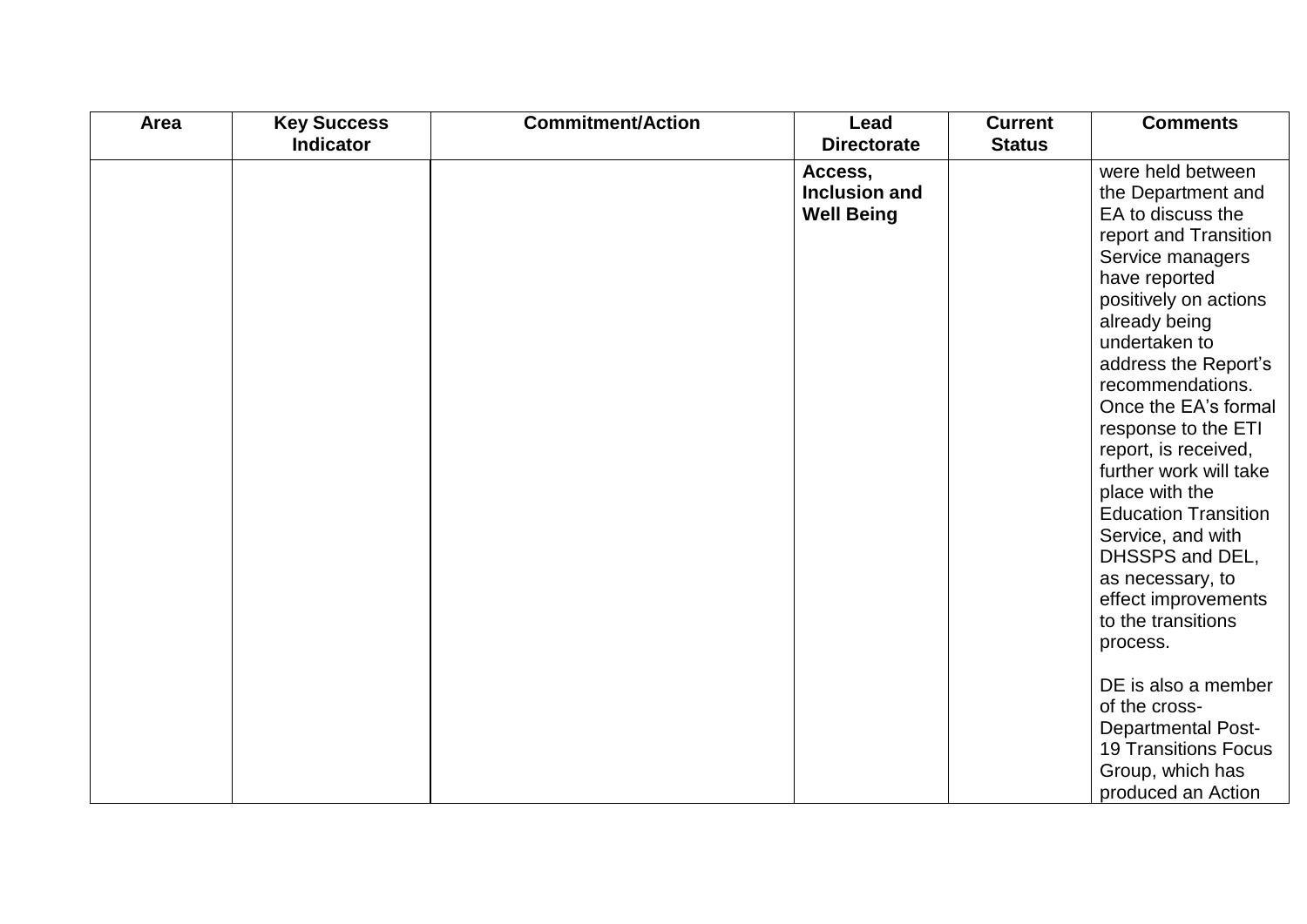| Area              | <b>Key Success</b>   | <b>Commitment/Action</b>                    | Lead                 | <b>Current</b> | <b>Comments</b>            |
|-------------------|----------------------|---------------------------------------------|----------------------|----------------|----------------------------|
|                   | <b>Indicator</b>     |                                             | <b>Directorate</b>   | <b>Status</b>  |                            |
|                   |                      |                                             | Access,              |                | Plan to address            |
|                   |                      |                                             | <b>Inclusion and</b> |                | reported gaps in           |
|                   |                      |                                             | <b>Well Being</b>    |                | <b>Transition Planning</b> |
|                   |                      |                                             |                      |                | provision; DE will         |
|                   |                      |                                             |                      |                | take the co-ordinating     |
|                   |                      |                                             |                      |                | lead on a number of        |
|                   |                      |                                             |                      |                | proposed actions.          |
|                   |                      | 2.4 Deliver agreed expansion of services    |                      | <b>Green</b>   | Achieved.                  |
|                   |                      | by the Middletown Centre for Autism to      |                      |                | The Middletown             |
|                   |                      | increase in the number of children with     |                      |                | Centre for Autism's        |
|                   |                      | complex autism receiving specialist direct  |                      |                | expansion of services      |
|                   |                      | educational support.                        |                      |                | has been completed         |
|                   |                      |                                             |                      |                | and this has resulted      |
|                   |                      |                                             |                      |                | in the Centre meeting      |
|                   |                      |                                             |                      |                | its target to deliver an   |
|                   |                      |                                             |                      |                | increase in the            |
|                   |                      |                                             |                      |                | number of children         |
|                   |                      |                                             |                      |                | receiving specialist       |
|                   |                      |                                             |                      |                | direct educational         |
|                   |                      |                                             |                      |                | support.                   |
|                   | Youth work services  | 2.5 Progress implementation of "Priorities" | <b>Families and</b>  | <b>Green</b>   | Achieved.                  |
|                   | strategically        | for Youth" with the support of key sectoral | <b>Communities</b>   |                | <b>Regional Advisory</b>   |
|                   | aligned to education | partners                                    |                      |                | Group (RAG)                |
|                   | priorities, planned  |                                             |                      |                | established                |
| <b>Youth Work</b> | and delivered        |                                             |                      |                | comprising key             |
|                   | according to robust  |                                             |                      |                | stakeholders which         |
|                   | assessment of need   |                                             |                      |                | met five times during      |
|                   |                      |                                             |                      |                | 2014/15 to provide         |
|                   |                      |                                             |                      |                | advice and agree the       |
|                   |                      |                                             |                      |                | development of a           |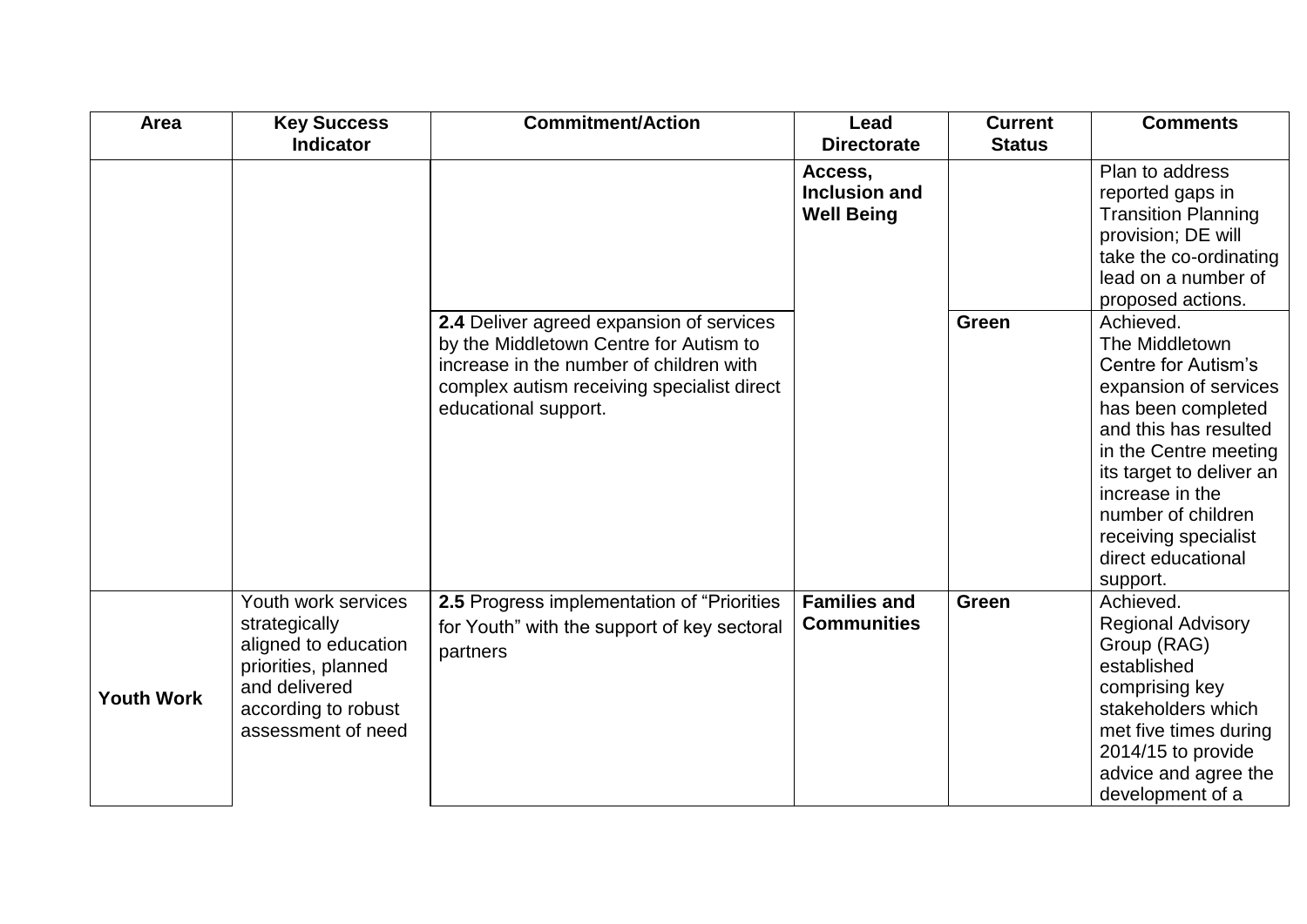| Area               | <b>Key Success</b>   | <b>Commitment/Action</b>                                                                                                                                                                                                                                                                                                                                                    | Lead                                      | <b>Current</b> | <b>Comments</b>                                                                                                                                                                                                                                                                                                                                                                                                                                                                                                                         |
|--------------------|----------------------|-----------------------------------------------------------------------------------------------------------------------------------------------------------------------------------------------------------------------------------------------------------------------------------------------------------------------------------------------------------------------------|-------------------------------------------|----------------|-----------------------------------------------------------------------------------------------------------------------------------------------------------------------------------------------------------------------------------------------------------------------------------------------------------------------------------------------------------------------------------------------------------------------------------------------------------------------------------------------------------------------------------------|
|                    | <b>Indicator</b>     |                                                                                                                                                                                                                                                                                                                                                                             | <b>Directorate</b>                        | <b>Status</b>  |                                                                                                                                                                                                                                                                                                                                                                                                                                                                                                                                         |
|                    |                      | 2.6 Work with OFMDFM/DEL to<br>contribute and share experience within<br>design teams to develop best practice in<br>addressing the Children and Young<br>People's commitments to United<br>Youth(DEL), Summer Camps/Schools<br>and youth intervention (OFMDFM)<br>programmes as outlined in the<br>Executive's Together: Building a United<br>Community (T:BUC) statement. | <b>Families and</b><br><b>Communities</b> | <b>Green</b>   | <b>Regional Youth</b><br>Development<br>Framework to take<br>forward a range of<br>actions in 2015/16.<br>Achieved.<br>The Department was<br>part of the design<br>team which<br>contributed to the<br>development of the<br><b>United Youth</b><br>programme, being<br>led by DEL.<br><b>T:BUC Summer</b><br>Camps/ Schools £1m<br>pilot programme for<br>2015 is being taken<br>forward through the<br><b>Education Authority.</b><br>The Education<br>Authority is also<br>managing the £400k<br>OFMDFM-funded<br>youth intervention |
|                    |                      |                                                                                                                                                                                                                                                                                                                                                                             |                                           |                | programme in<br>2015/16.                                                                                                                                                                                                                                                                                                                                                                                                                                                                                                                |
| <b>Addressing</b>  | Reduce the % of half | 2.7 Reduce the % of half days missed                                                                                                                                                                                                                                                                                                                                        | Access,                                   | Amber/Green    | Substantially                                                                                                                                                                                                                                                                                                                                                                                                                                                                                                                           |
| <b>Barriers to</b> | days missed because  |                                                                                                                                                                                                                                                                                                                                                                             | Inclusion and                             |                | achieved.                                                                                                                                                                                                                                                                                                                                                                                                                                                                                                                               |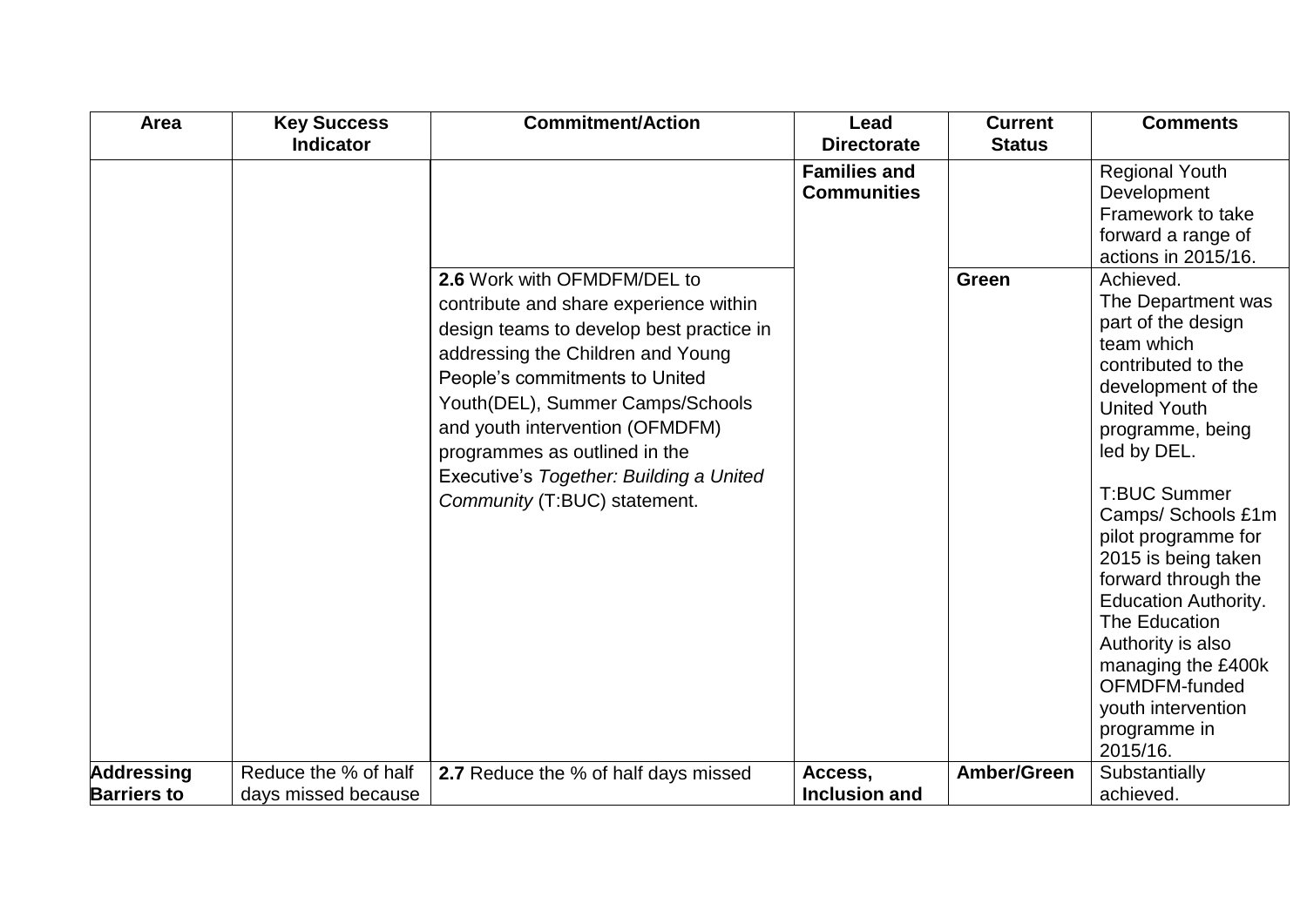| Area     | <b>Key Success</b>         | <b>Commitment/Action</b>                                                                              | Lead                                | <b>Current</b> | <b>Comments</b>                                                                                                                                                                                                                                                                                          |
|----------|----------------------------|-------------------------------------------------------------------------------------------------------|-------------------------------------|----------------|----------------------------------------------------------------------------------------------------------------------------------------------------------------------------------------------------------------------------------------------------------------------------------------------------------|
|          | <b>Indicator</b>           |                                                                                                       | <b>Directorate</b><br><b>Status</b> |                |                                                                                                                                                                                                                                                                                                          |
| Learning | of unauthorised<br>absence | because of unauthorised absence in<br>Primary schools by 0.5% and in Post-<br>primary schools by 0.5% | <b>Well Being</b>                   |                | Progress will be<br>monitored through<br>ongoing engagement<br>with Education<br><b>Welfare Service and</b><br>will be a standing<br>item on EA<br>Governance and<br>Accountability<br>Review meetings.<br>Attendance statistics<br>for the 2014/15<br>school year are<br>published in February<br>2016. |
|          |                            | 2.8 Secure an increase in the overall<br>attendance rate to 94.3%                                     |                                     | Amber/Green    | Substantially<br>achieved.<br>Progress will be<br>monitored through<br>ongoing engagement<br>with EWS and will be<br>a standing item on<br>EA GAR meetings.<br>Attendance statistics<br>for the 2014/15<br>school year are<br>published in February<br>2016.                                             |
|          |                            | 2.9 Secure an increase in the overall                                                                 |                                     | Amber/Green    | Substantially<br>achieved.                                                                                                                                                                                                                                                                               |
|          |                            | attendance rate in schools with currently                                                             |                                     |                |                                                                                                                                                                                                                                                                                                          |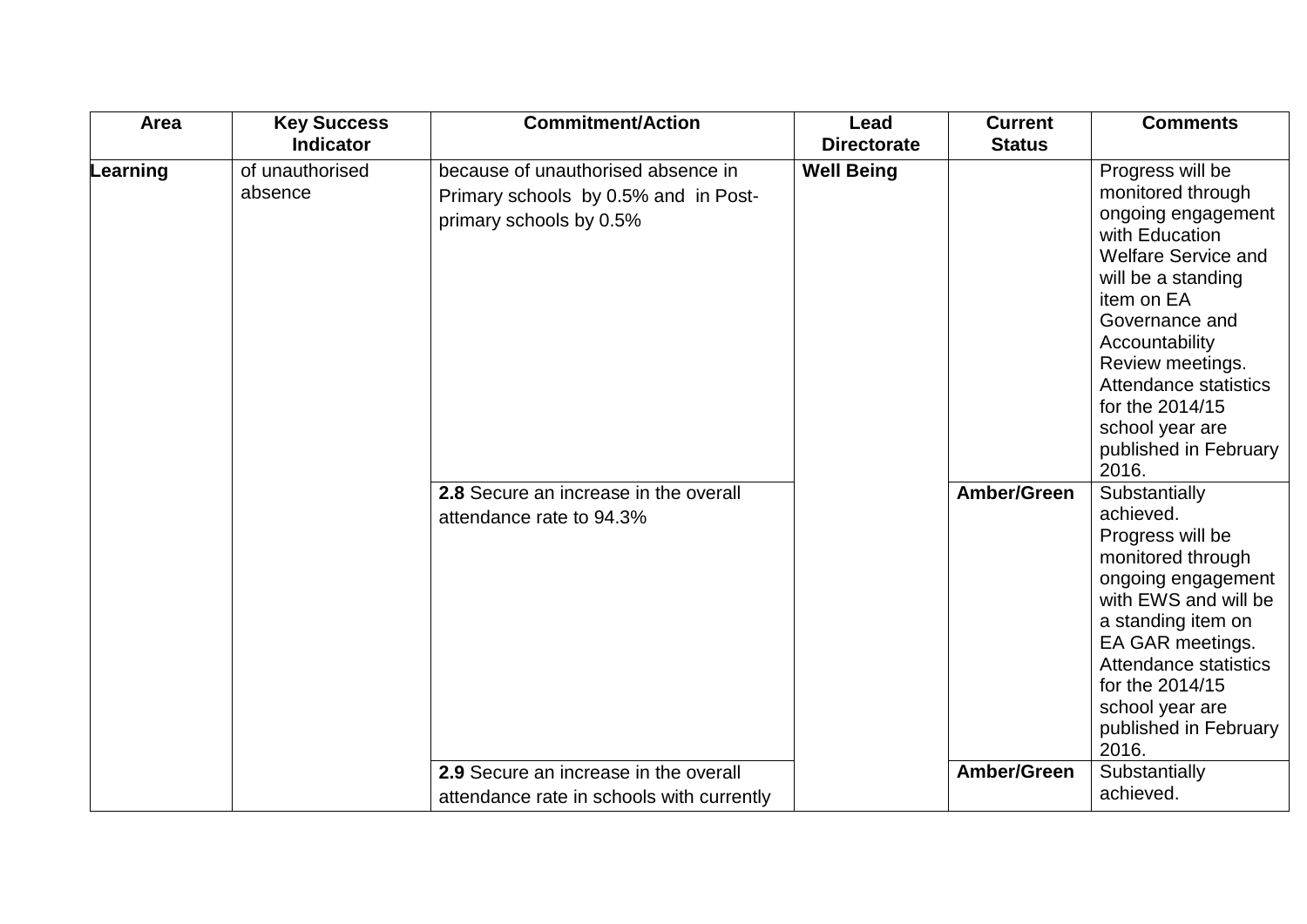| Area | <b>Key Success</b>  | <b>Commitment/Action</b>                  | Lead                 | <b>Current</b> | <b>Comments</b>                |
|------|---------------------|-------------------------------------------|----------------------|----------------|--------------------------------|
|      | <b>Indicator</b>    |                                           | <b>Directorate</b>   | <b>Status</b>  |                                |
|      |                     | less than 90% attendance.                 | Access,              |                | Progress will be               |
|      |                     |                                           | <b>Inclusion and</b> |                | monitored through              |
|      |                     |                                           | <b>Well Being</b>    |                | ongoing engagement             |
|      |                     |                                           |                      |                | with EWS and will be           |
|      |                     |                                           |                      |                | a standing item on             |
|      |                     |                                           |                      |                | EA GAR meetings.               |
|      |                     |                                           |                      |                | Attendance statistics          |
|      |                     |                                           |                      |                | for the 2014/15                |
|      |                     |                                           |                      |                | school year are                |
|      |                     |                                           |                      |                | published in February<br>2016. |
|      |                     | 2.10 Respond to the recommendations       |                      | <b>Green</b>   | Achieved.                      |
|      |                     |                                           |                      |                | Memorandum of                  |
|      |                     | contained in the NIAO and PAC Follow up   |                      |                | Reply laid in                  |
|      |                     | Reports on Improving Pupil Attendance     |                      |                | Assembly on 4                  |
|      |                     | published in February and June 2014       |                      |                | August 2014. A joint           |
|      |                     | respectively.                             |                      |                | DE/EA action plan is           |
|      |                     |                                           |                      |                | being prepared. A              |
|      |                     |                                           |                      |                | strategic oversight            |
|      |                     |                                           |                      |                | group representative           |
|      |                     |                                           |                      |                | of DE and the EA has           |
|      |                     |                                           |                      |                | been established.              |
|      |                     |                                           |                      |                | Workshops have                 |
|      |                     |                                           |                      |                | been held to assist in         |
|      |                     |                                           |                      |                | the development of a           |
|      |                     |                                           |                      |                | <b>Pupils Attendance</b>       |
|      |                     |                                           |                      |                | Strategy.                      |
|      | Operational support | 2.11 In conjunction with DSD, continue to |                      | <b>Green</b>   | Achieved.                      |
|      | of 30 Nurture Units | deliver the DSC Nurture Units project;    |                      |                | All Units remain fully         |
|      | (20 DSC / 10        |                                           |                      |                | operational. To date           |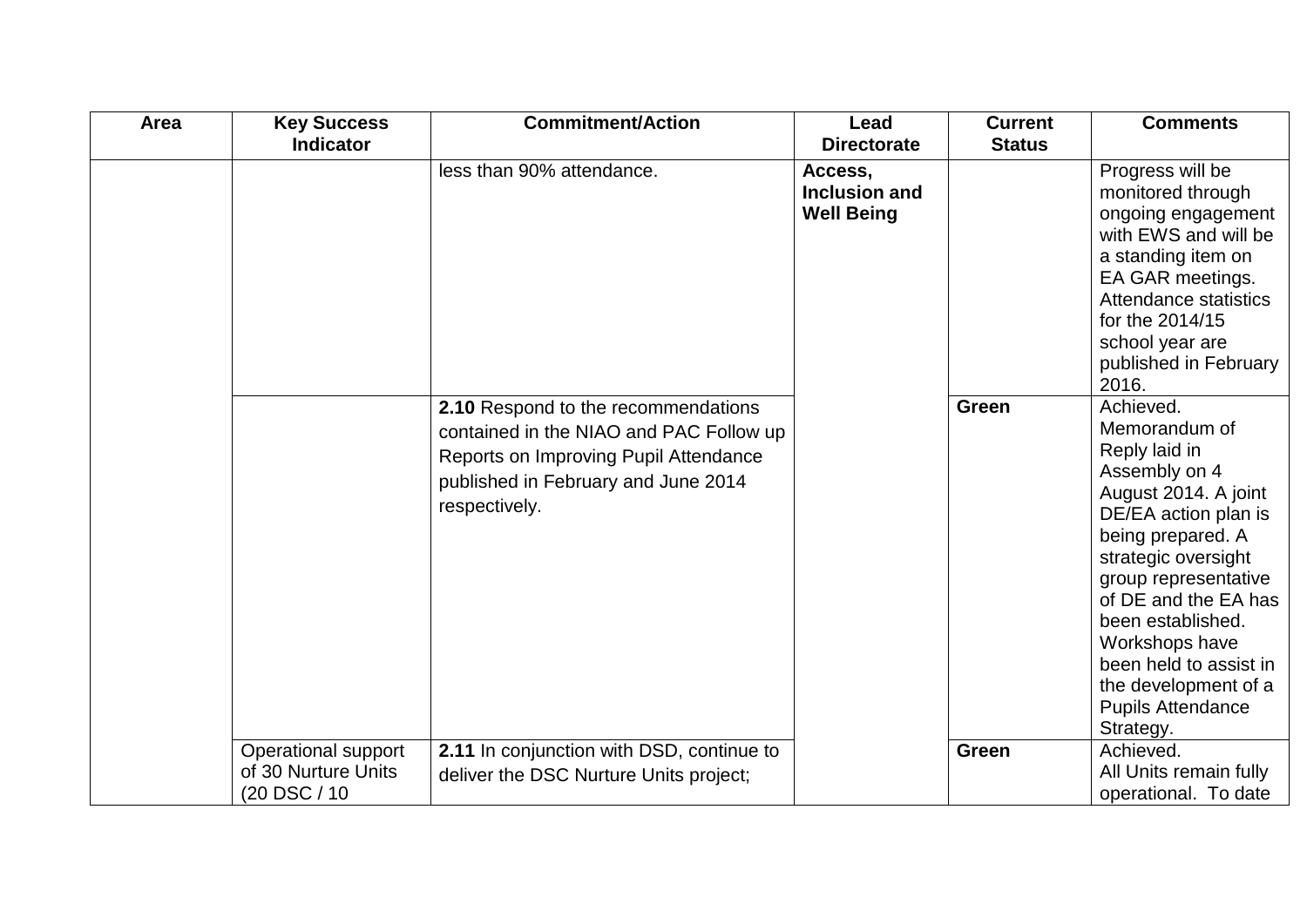| Area<br><b>Key Success</b>                                                  | <b>Commitment/Action</b>                                                                                                                                                                 |         |         | Lead                                                 | <b>Current</b> | <b>Comments</b>                                                                                                                                                                                                                                                                                                                                                                                                                                                                                                                                                                        |
|-----------------------------------------------------------------------------|------------------------------------------------------------------------------------------------------------------------------------------------------------------------------------------|---------|---------|------------------------------------------------------|----------------|----------------------------------------------------------------------------------------------------------------------------------------------------------------------------------------------------------------------------------------------------------------------------------------------------------------------------------------------------------------------------------------------------------------------------------------------------------------------------------------------------------------------------------------------------------------------------------------|
| <b>Indicator</b>                                                            |                                                                                                                                                                                          |         |         | <b>Directorate</b>                                   | <b>Status</b>  |                                                                                                                                                                                                                                                                                                                                                                                                                                                                                                                                                                                        |
| existing), support for<br>external evaluation<br>and policy<br>development. | begin the formal evaluation of the<br>effectiveness of nurture (20 DSC and 10<br>existing Units) and commence<br>development of a policy position based on<br>initial research findings. |         |         | Access,<br><b>Inclusion and</b><br><b>Well Being</b> |                | more than 256<br>children have<br>attended nurture<br>groups and over 150<br>children have been<br>reintegrated back into<br>their mainstream<br>classes. QUB have<br>supplied an initial<br>evaluation report<br>which has identified<br>that pupils attending<br>the Units are making<br>significant and<br>quantifiable progress.<br>Funding has been<br>secured from the<br>DFP Change Fund to<br>ensure all units will<br>be able to operate<br>throughout the next<br>financial year and DE<br>aims to develop a<br>long-term policy<br>position in nurture<br>during this time. |
| <b>Increased % FSME</b><br>pupils attaining 5 or                            | $2.121$ Through<br>continued                                                                                                                                                             | 2013/14 | 2014/15 | Curriculum,<br><b>Qualifications</b>                 | <b>Red</b>     | Not achieved.<br>Latest school leavers'                                                                                                                                                                                                                                                                                                                                                                                                                                                                                                                                                |

 $\overline{a}$  $1$  Duplication of Action number 2.11 so actions renumbered from here 8/10/14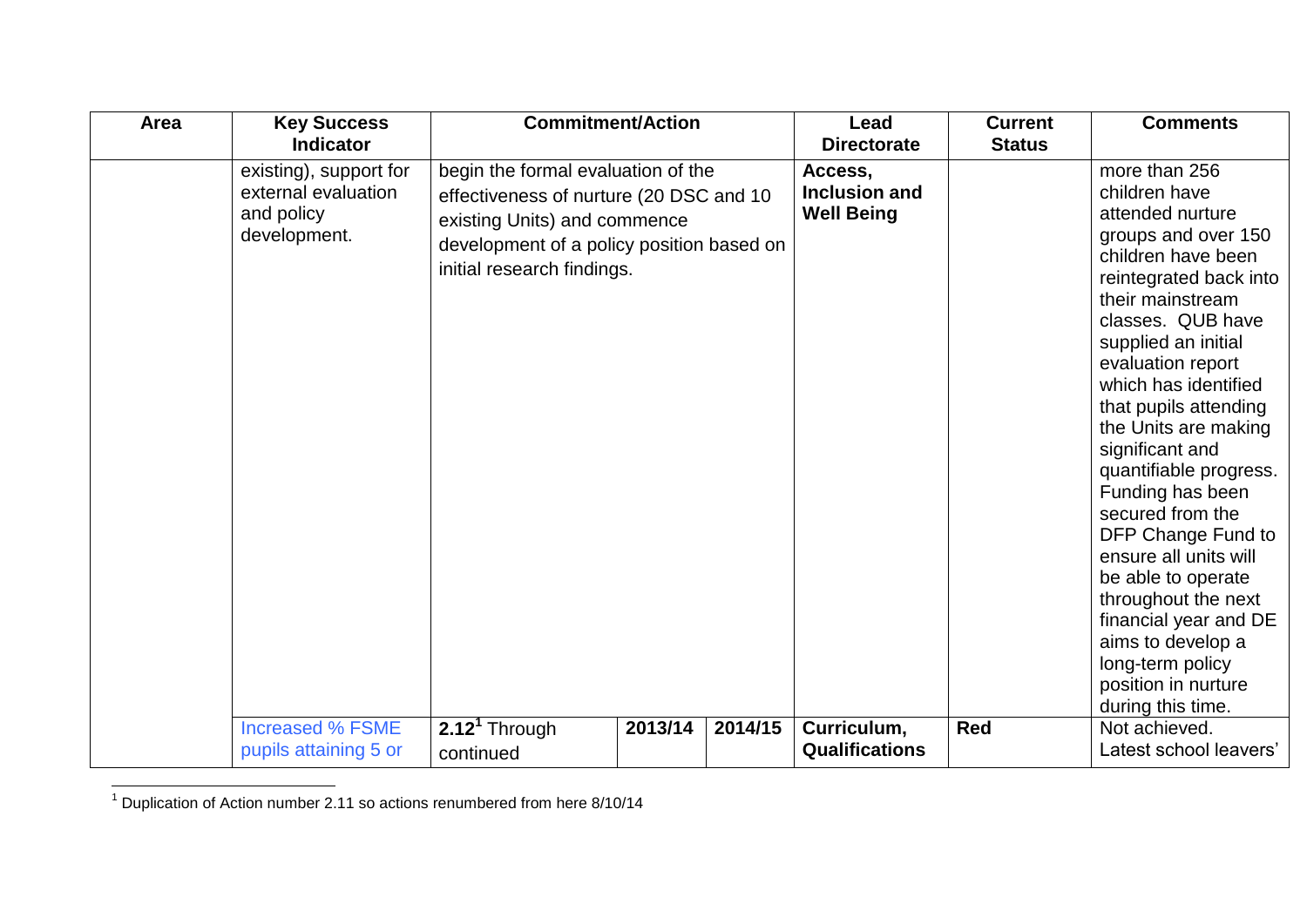| Area | <b>Key Success</b>                                                                      | <b>Commitment/Action</b>                                                                                                                                                                                                                                                                                                        |     |     | Lead                                                                                                   | <b>Current</b> | <b>Comments</b>                                                                                                                                                                                                                                                                                                                                                                                                                |
|------|-----------------------------------------------------------------------------------------|---------------------------------------------------------------------------------------------------------------------------------------------------------------------------------------------------------------------------------------------------------------------------------------------------------------------------------|-----|-----|--------------------------------------------------------------------------------------------------------|----------------|--------------------------------------------------------------------------------------------------------------------------------------------------------------------------------------------------------------------------------------------------------------------------------------------------------------------------------------------------------------------------------------------------------------------------------|
|      | <b>Indicator</b>                                                                        |                                                                                                                                                                                                                                                                                                                                 |     |     | <b>Directorate</b>                                                                                     | <b>Status</b>  |                                                                                                                                                                                                                                                                                                                                                                                                                                |
|      | more GCSEs at A*-C<br>(or equivalent)<br>including GCSEs in<br><b>English and Maths</b> | implementation of<br>the school<br>improvement policy<br>and Count, Read:<br>Succeed increase %<br>of FSME pupils who<br>achieve at least 5<br>GCSEs at A*- C (or<br>equivalent) including<br><b>GCSEs in English</b><br>and Maths                                                                                              | 45% | 49% | and Standards                                                                                          |                | data reports 34.9% in<br>2013/14. There has<br>been a 1.7<br>percentage<br>improvement in this<br>measure for FSME<br>pupils in non<br>selective schools and<br>a decline of 3.8<br>percentage points for<br><b>FSME</b> pupils leaving<br>grammar schools.<br>The range of actions<br>being taken to<br>support the<br>achievement of this<br>are outlined in the<br>PfG delivery plan and<br>quarterly updates to<br>OFMDFM. |
|      |                                                                                         | 2.13 In the context of implementing<br>'Count, Read: Succeed', implement<br>proposals to significantly <i>improve</i><br>literacy levels and thereby contribute to<br>addressing multi-generational<br>disadvantage and monitor programme<br>including the Delivering Social Change<br>literacy and numeracy signature project. |     |     | Curriculum,<br><b>Qualifications</b><br>and Standards<br>Access,<br>Inclusion and<br><b>Well Being</b> | Green          | Achieved.<br>The range of actions<br>being taken to<br>support the<br>achievement of this<br>are outlined in the<br>PfG delivery plan and<br>quarterly updates to<br>OFMDFM.                                                                                                                                                                                                                                                   |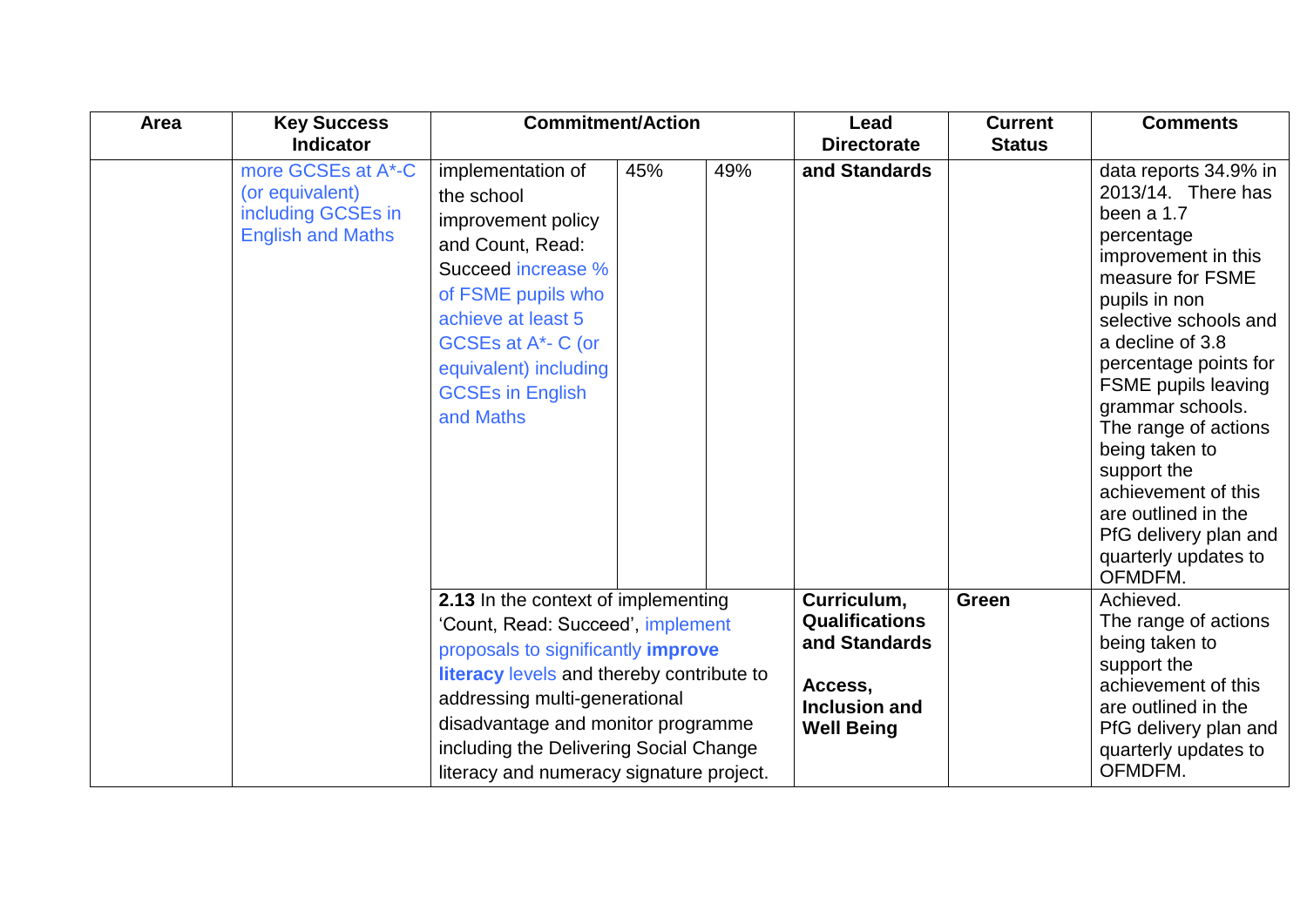| Area | <b>Key Success</b>                                                                                             | <b>Commitment/Action</b>                                                                                                                                                                       |                  |                  | Lead                                                  | <b>Current</b> | <b>Comments</b>                                                                                                                                                                                                                                                                                    |
|------|----------------------------------------------------------------------------------------------------------------|------------------------------------------------------------------------------------------------------------------------------------------------------------------------------------------------|------------------|------------------|-------------------------------------------------------|----------------|----------------------------------------------------------------------------------------------------------------------------------------------------------------------------------------------------------------------------------------------------------------------------------------------------|
|      | <b>Indicator</b>                                                                                               |                                                                                                                                                                                                |                  |                  | <b>Directorate</b>                                    | <b>Status</b>  |                                                                                                                                                                                                                                                                                                    |
|      |                                                                                                                | 2.14 Work with DES to share experience<br>and develop good practice in addressing<br>educational underachievement in the<br>context of the NSMC Educational<br>Underachievement Working Group. |                  |                  | Curriculum,<br><b>Qualifications</b><br>and Standards | Green          | Achieved.<br>Regular meetings are<br>held with colleagues<br>in DES. Relevant<br>events were held in<br>April, May and<br>October. Ministerial<br>agreement was given<br>in March 2015 to<br>advance plans for<br>teacher engagement<br>north and south on<br>tackling educational<br>disadvantage |
|      | Increase the % of<br><b>FSME</b> school leavers<br>with at least 3 A<br>levels at A*-C (or<br>equivalent)      | 2.15 Through the<br>implementation of<br>the Entitlement<br>Framework,<br>increase the % of<br><b>FSME</b> school<br>leavers who achieve<br>at least 3 A levels<br>A*-C (or equivalent)        | 2013/14<br>17.2% | 2014/15<br>18.0% |                                                       | Amber/Green    | Likely to be achieved<br>but with some delay.<br>Latest school leavers'<br>data reports 16.6% in<br>2013/14.                                                                                                                                                                                       |
|      | Increasing % of<br><b>FSME</b> school leavers<br>with at least 2 A<br>levels at grades A*-E<br>(or equivalent) | 2.16 Through the<br>implementation of<br>the Entitlement<br>Framework,<br>increase the % of                                                                                                    | 29.5%            | 30.5%            |                                                       | <b>Green</b>   | Achieved.<br><b>Current position</b><br>exceeds the target.<br>Latest school leavers'<br>data reports 31% in                                                                                                                                                                                       |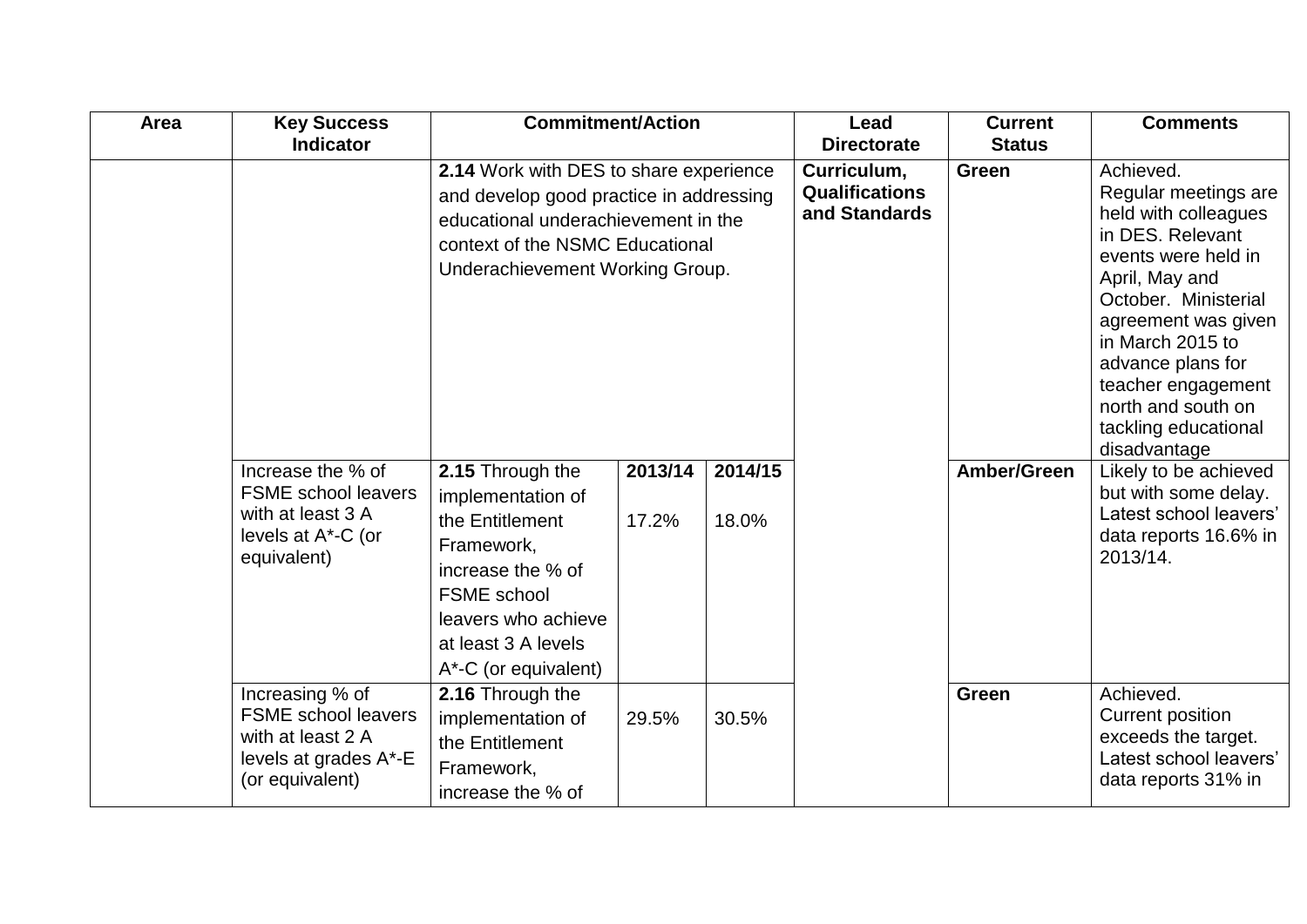| Area | <b>Key Success</b>                                                                                                                                                                  | <b>Commitment/Action</b>                                                                                                                                                                                                                                                                                                     |  | Lead                                                         | <b>Current</b> | <b>Comments</b>                                                                                                                                                                                                                                                                         |
|------|-------------------------------------------------------------------------------------------------------------------------------------------------------------------------------------|------------------------------------------------------------------------------------------------------------------------------------------------------------------------------------------------------------------------------------------------------------------------------------------------------------------------------|--|--------------------------------------------------------------|----------------|-----------------------------------------------------------------------------------------------------------------------------------------------------------------------------------------------------------------------------------------------------------------------------------------|
|      | <b>Indicator</b>                                                                                                                                                                    |                                                                                                                                                                                                                                                                                                                              |  | <b>Directorate</b>                                           | <b>Status</b>  |                                                                                                                                                                                                                                                                                         |
|      |                                                                                                                                                                                     | <b>FSME</b> school<br>leavers who achieve<br>at least 2 A levels<br>A*-E (or equivalent)                                                                                                                                                                                                                                     |  | Curriculum,<br><b>Qualifications</b><br>and Standards        |                | 2013/14.                                                                                                                                                                                                                                                                                |
|      | Increase the % of<br><b>Looked After Children</b><br>leaving school with<br>at least 5 GCSEs at<br>grades A*-C (or<br>equivalent) including<br><b>GCSEs in English</b><br>and Maths | 2.17 Continued collaborative work with<br>DHSSPS and the Education Welfare<br>Service to embed the use of Personal<br>Education Plans (PEP) and to ensure that<br>there is sufficient guidance available to<br>support schools in educating Looked After<br>Children and ensuring the Looked After<br>Child's needs are met. |  | Amber/Green<br>Access,<br>Inclusion and<br><b>Well Being</b> |                | Substantially<br>achieved.<br>The PEP and<br>guidance are<br>currently being<br>reviewed in line with<br>the Regional<br>Implementation<br>Groups<br>recommendations.<br>They will be issued in<br>the 2015/16 school<br>year.                                                          |
|      |                                                                                                                                                                                     | 2.18 Commence work on the<br>development of a Looked After Children<br>Policy with the aim of having the policy in<br>place during 2015/16.                                                                                                                                                                                  |  |                                                              | <b>Amber</b>   | Likely to be achieved<br>but with some delay.<br>Initial preparation<br>underway to establish<br>format of consultation<br>and engagement, to<br>inform the policy.<br>Engagement with<br>colleagues in the EA,<br>DHSSPS, Health and<br>Social Care Board,<br><b>Health and Social</b> |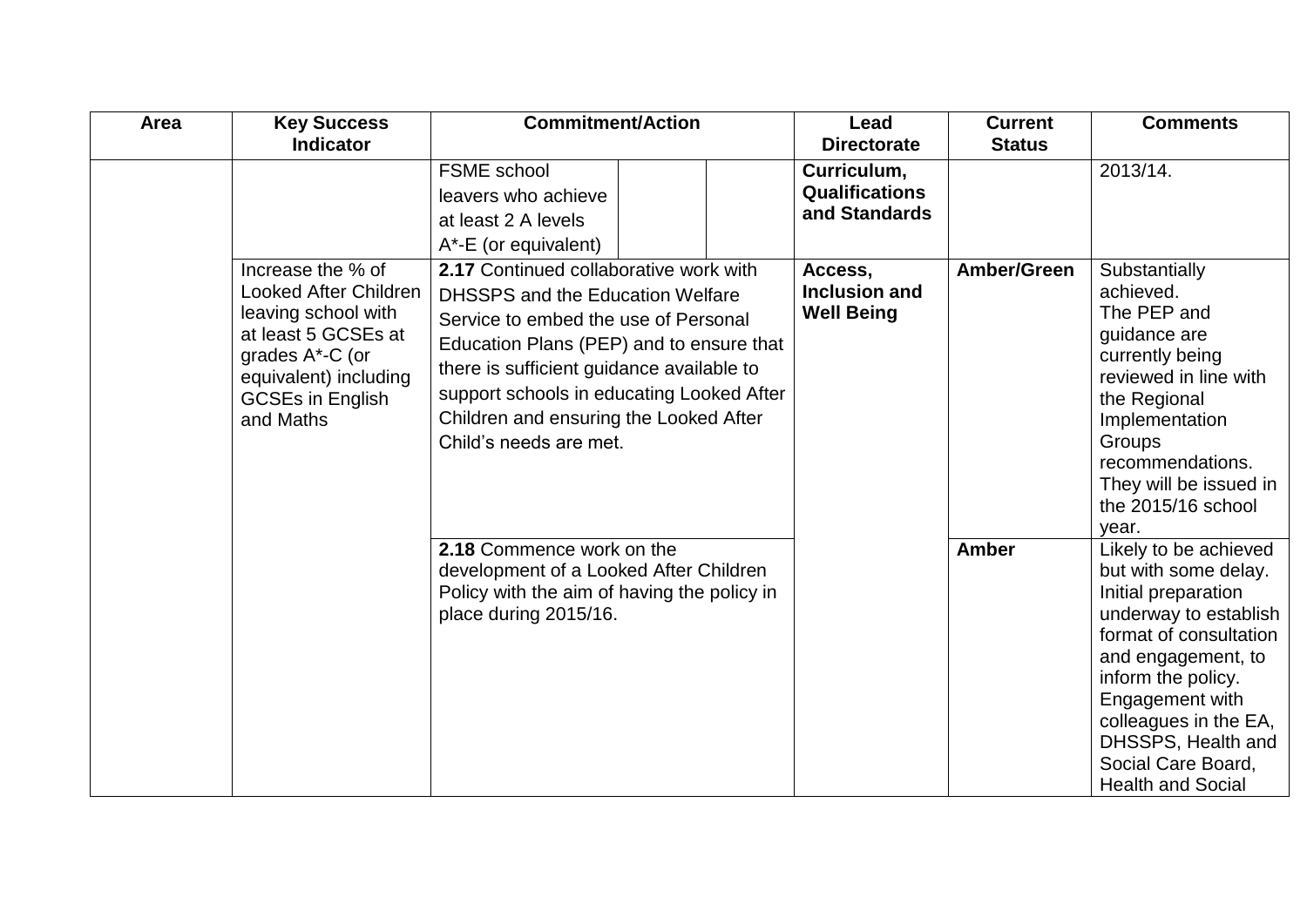| Area                                 | <b>Key Success</b>                              | <b>Commitment/Action</b>                                                                                                                                                                                                     | Lead                                                 | <b>Current</b> | <b>Comments</b>                                                                                                                                     |
|--------------------------------------|-------------------------------------------------|------------------------------------------------------------------------------------------------------------------------------------------------------------------------------------------------------------------------------|------------------------------------------------------|----------------|-----------------------------------------------------------------------------------------------------------------------------------------------------|
|                                      | <b>Indicator</b>                                |                                                                                                                                                                                                                              | <b>Directorate</b>                                   | <b>Status</b>  |                                                                                                                                                     |
|                                      |                                                 |                                                                                                                                                                                                                              | Access,<br><b>Inclusion and</b><br><b>Well Being</b> |                | Care Trusts, schools,<br>children and young<br>people has<br>commenced.                                                                             |
|                                      |                                                 | 2.19 Through these actions increase the<br>% of Looked After Children leaving school<br>with at least 5 GCSEs at grades A*-C or<br>equivalent including GCSEs in English<br>and Maths above the 2011/12 position of<br>19.1% |                                                      | <b>Green</b>   | Achieved<br>Latest school leavers'<br>data reports 20.9% in<br>2013/14.                                                                             |
| <b>Sustainable</b><br><b>Schools</b> | Area planning for<br><b>Sustainable Schools</b> | 2.20 Further iteration of Area Plans<br>developed.                                                                                                                                                                           | <b>Area Planning</b>                                 | <b>Green</b>   | Achieved.<br>Primary and post<br>primary plans<br>published by ELBs:<br>review of planning of<br>Special schools<br>report is with the<br>Minister. |
|                                      |                                                 | 2.21 Assist in the development of<br>strategic investment plans based on<br>updated Area Plans.                                                                                                                              |                                                      | <b>Green</b>   | Achieved.<br><b>Comments from ELB</b><br>area plans fed into<br>recent capital list.                                                                |
|                                      |                                                 | 2.22 Develop Area Planning processes.                                                                                                                                                                                        |                                                      | Amber/Green    | Substantially<br>achieved.<br>Minister agreed new<br>area planning<br>governance<br>structures. Area<br><b>Planning Cycle</b>                       |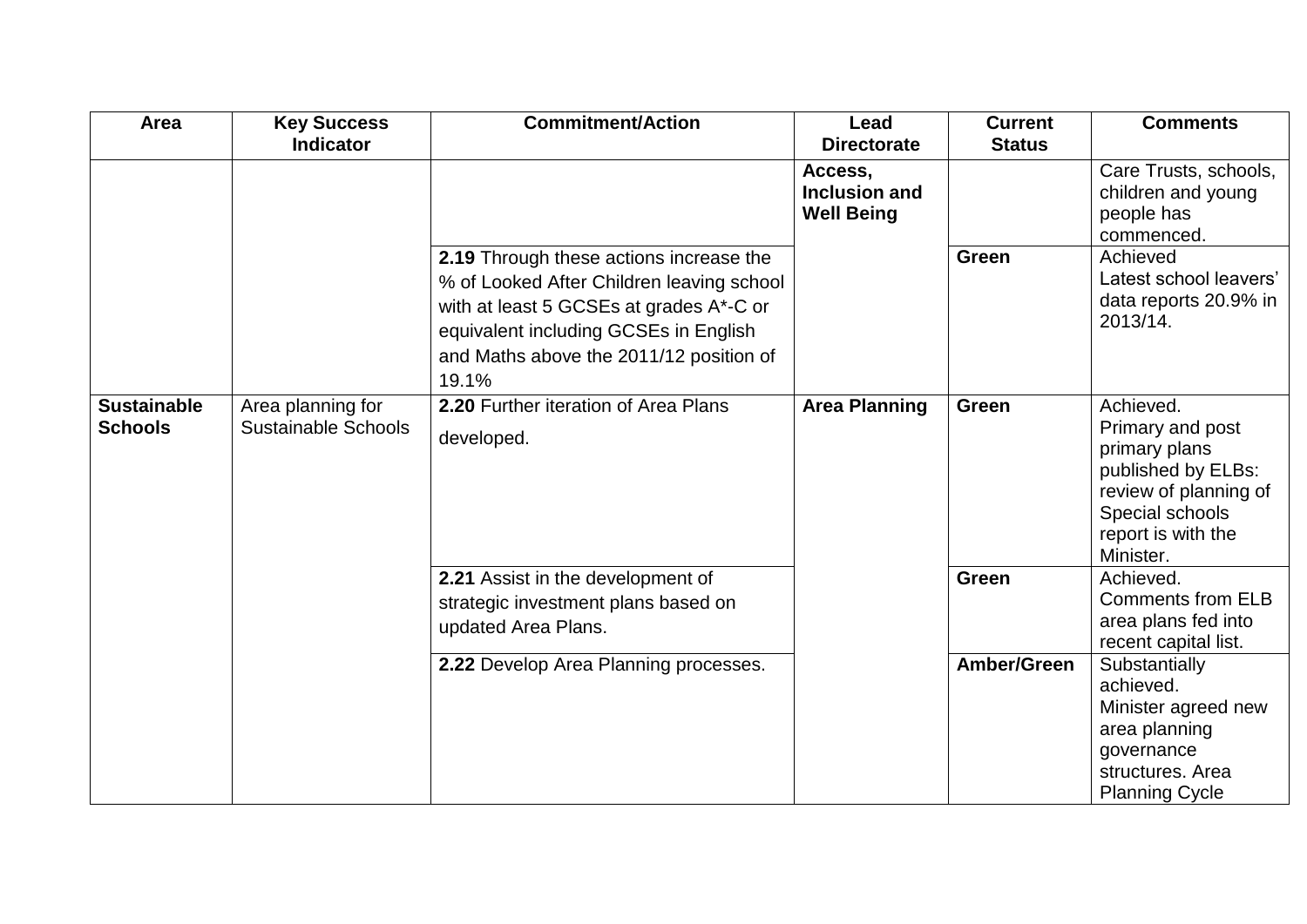| Area                           | <b>Key Success</b> | <b>Commitment/Action</b>                                                                                                                                                                                                   | Lead                                      | <b>Current</b> | <b>Comments</b>                                                                                                                                                                                                                                                                                                                                                                           |
|--------------------------------|--------------------|----------------------------------------------------------------------------------------------------------------------------------------------------------------------------------------------------------------------------|-------------------------------------------|----------------|-------------------------------------------------------------------------------------------------------------------------------------------------------------------------------------------------------------------------------------------------------------------------------------------------------------------------------------------------------------------------------------------|
|                                | <b>Indicator</b>   |                                                                                                                                                                                                                            | <b>Directorate</b>                        | <b>Status</b>  |                                                                                                                                                                                                                                                                                                                                                                                           |
|                                |                    |                                                                                                                                                                                                                            | <b>Area Planning</b>                      |                | agreed. Additional<br>funding allocation to<br>managing authorities<br>to progress area<br>planning.                                                                                                                                                                                                                                                                                      |
|                                |                    | 2.23 Develop supporting guidance on<br>Area Planning processes.                                                                                                                                                            |                                           | Amber/Green    | Substantially<br>achieved.<br><b>New Development</b><br>Proposal guidance<br>issued. Internal<br>awareness raising<br>seminars completed.<br>Internal process for<br>input to Development<br>Proposals reviewed<br>with Directorates and<br>implemented.<br>Amalgamations<br>Guidance developed<br>by Area Planning<br><b>Steering Group</b><br>(APSG) subgroup<br>and agreed by<br>APSG. |
| <b>Support for</b><br>families |                    | 2.24 Take the necessary steps to give<br>effect to the Minister's announcement that<br>eligibility for free school meals and school<br>uniform grants will be extended for post-<br>primary pupils from September 2014 and | <b>Families and</b><br><b>Communities</b> | <b>Green</b>   | Achieved.<br>Eligibility criteria for<br>free school meals<br>and school uniform<br>grants extended for<br>post-primary pupils                                                                                                                                                                                                                                                            |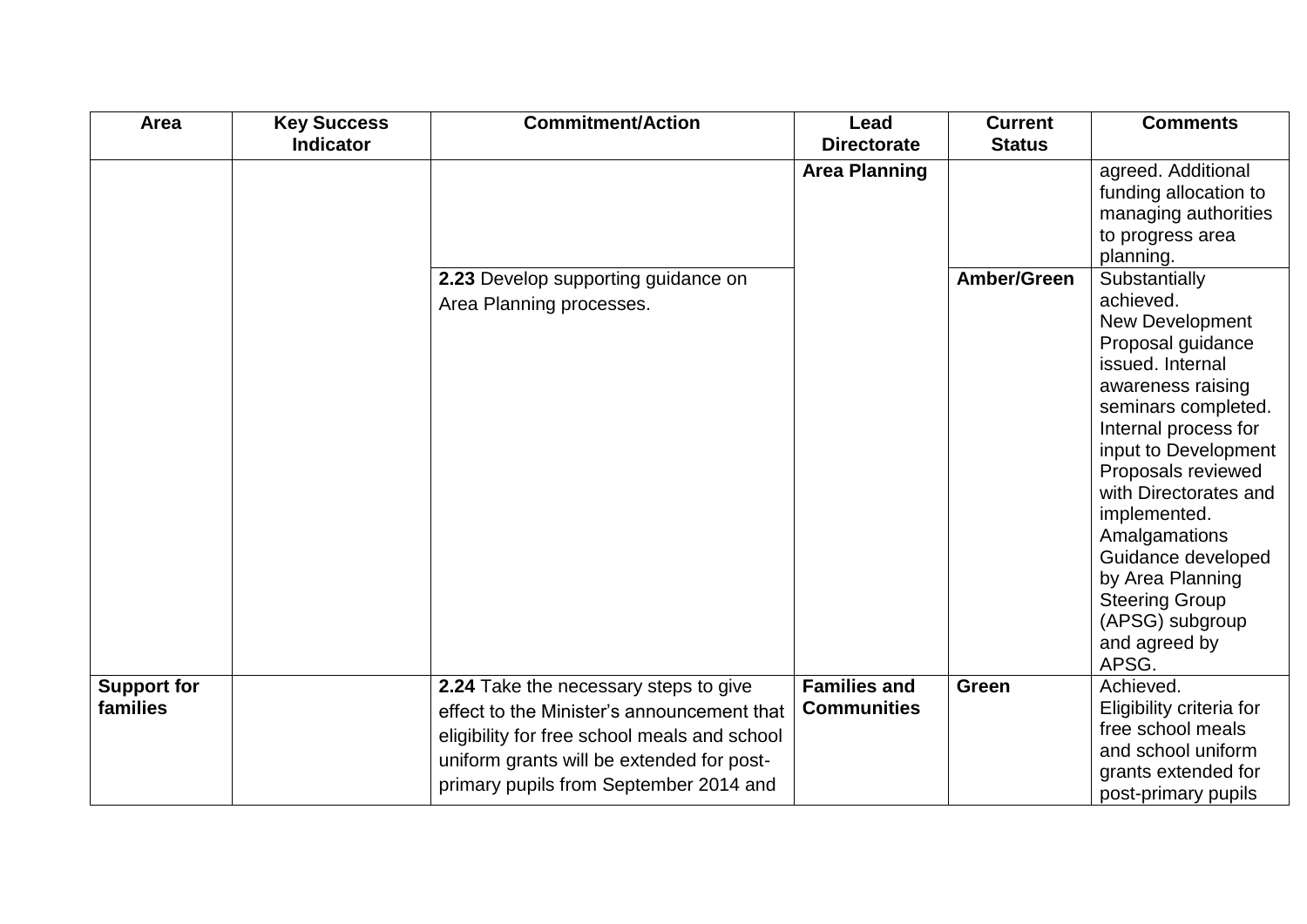| Area                 | <b>Key Success</b>                                   | <b>Commitment/Action</b>                                                                                                                                                                                                                                                                   | Lead                                      | <b>Current</b> | <b>Comments</b>                                                                                                                                                                                                                                                                                                                                                                                                  |
|----------------------|------------------------------------------------------|--------------------------------------------------------------------------------------------------------------------------------------------------------------------------------------------------------------------------------------------------------------------------------------------|-------------------------------------------|----------------|------------------------------------------------------------------------------------------------------------------------------------------------------------------------------------------------------------------------------------------------------------------------------------------------------------------------------------------------------------------------------------------------------------------|
|                      | <b>Indicator</b>                                     |                                                                                                                                                                                                                                                                                            | <b>Directorate</b>                        | <b>Status</b>  |                                                                                                                                                                                                                                                                                                                                                                                                                  |
|                      |                                                      | to prepare for the implication of any<br>changes arising from Welfare Reform and<br>the possible introduction of Universal<br>Credit.                                                                                                                                                      | <b>Families and</b><br><b>Communities</b> | <b>Amber</b>   | from September<br>2014. This has<br>resulted in around<br>12,000 additional<br>pupils becoming<br>eligible.<br>Likely to be achieved<br>but with some delay.<br>Subject to progress<br>with the Welfare<br><b>Reform Bill</b><br>arrangements are in<br>hand for the possible<br>future introduction of<br>Universal Credit.<br>Revised target date<br>for introduction of<br>new arrangements is<br>March 2016. |
| <b>Anti-Bullying</b> | Introduction of Anti-<br><b>Bullying Legislation</b> | 2.25 Progress Anti-Bullying Legislation to<br>include:<br>A common definition of bullying;<br>$\bullet$<br>A requirement for each school to<br>designate one or more members of<br>the Board of Governors with<br>responsibility for the school's anti-<br>bullying policy and it's proper | Access,<br>Inclusion and<br>Wellbeing     | Amber/Green    | Substantially<br>achieved.<br>An 8 week public<br>consultation on the<br>proposed legislative<br>changes was<br>undertaken in<br>January-February<br>2015. This received<br>4,860 replies, 4,221                                                                                                                                                                                                                 |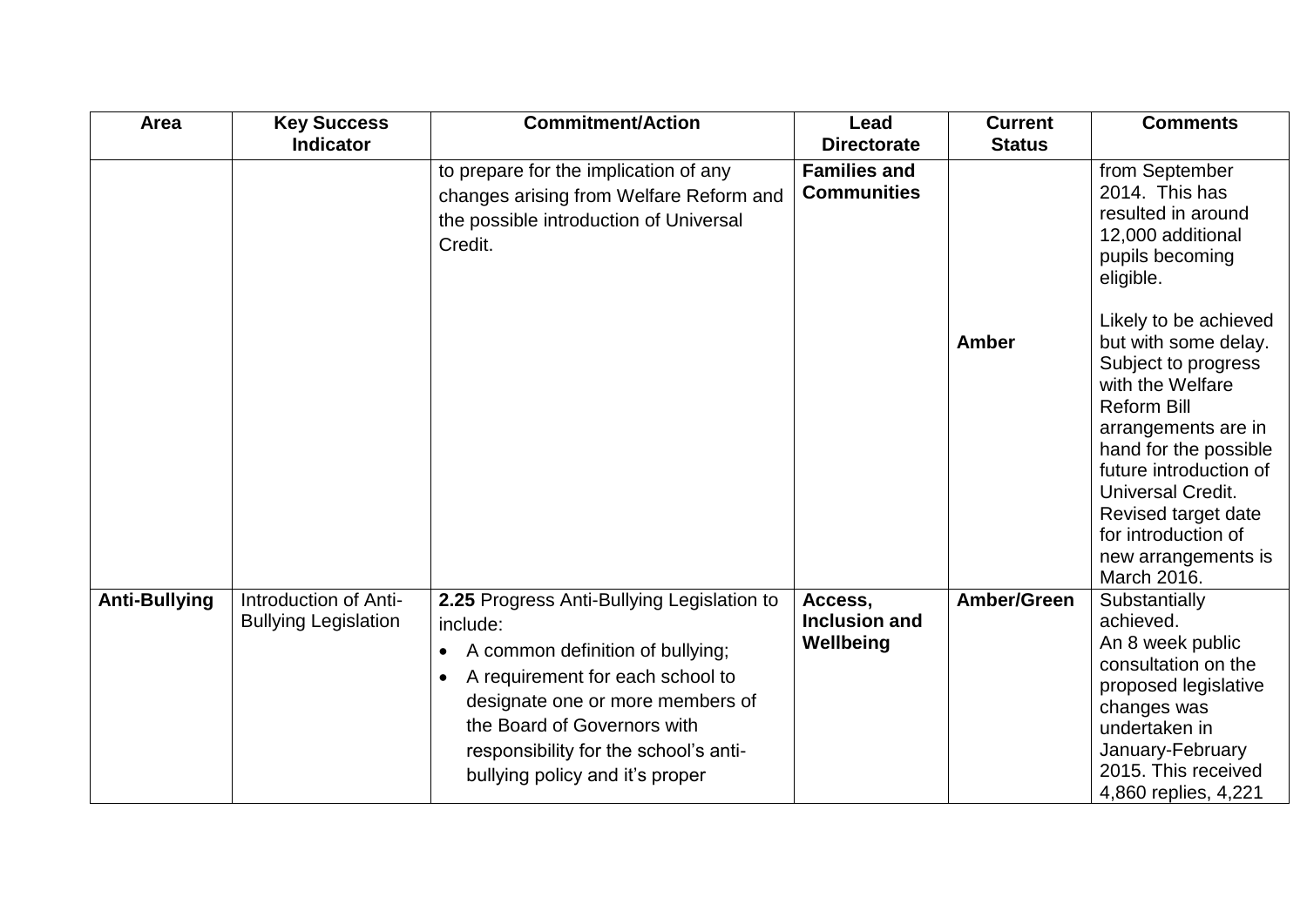| Area                                                                                                      | <b>Key Success</b>                                                                                     | <b>Commitment/Action</b>                                                                                                                                                                                                                                                                                          | Lead                                                            | <b>Current</b> | <b>Comments</b>                                                                                                                                                                                                                                                                                                                                                                                                                                                         |
|-----------------------------------------------------------------------------------------------------------|--------------------------------------------------------------------------------------------------------|-------------------------------------------------------------------------------------------------------------------------------------------------------------------------------------------------------------------------------------------------------------------------------------------------------------------|-----------------------------------------------------------------|----------------|-------------------------------------------------------------------------------------------------------------------------------------------------------------------------------------------------------------------------------------------------------------------------------------------------------------------------------------------------------------------------------------------------------------------------------------------------------------------------|
|                                                                                                           | <b>Indicator</b>                                                                                       |                                                                                                                                                                                                                                                                                                                   | <b>Directorate</b>                                              | <b>Status</b>  |                                                                                                                                                                                                                                                                                                                                                                                                                                                                         |
|                                                                                                           |                                                                                                        | implementation.; and<br>The introduction of a legal requirement<br>for schools to record incidents of<br>bullying, the reasons/basis of the<br>incident and the school's action(s) in<br>response.                                                                                                                | Access,<br>Inclusion and<br>Wellbeing                           |                | of which came from<br>pupils. An analysis of<br>the responses and<br>final policy position<br>has been approved<br>by the Minister and<br>Executive approval to<br>legislate has been<br>sought. Subject to<br>Executive approval<br>and the time required<br>to draft a Bill, it is<br>intended to introduce<br>a Bill to the Assembly<br>at the earliest<br>opportunity and seek<br>to complete its<br>legislative passage<br>within the current<br>Assembly mandate. |
| <b>Encouraging</b><br>and<br>facilitating<br>Integrated<br>and Irish<br><b>Medium</b><br><b>Education</b> | The Department's<br>policies and<br>programmes<br>appropriately reflect<br>and support these<br>duties | 2.26 During 2014/15, provide guidance:<br>internally that helps individual<br>directorates review how the policies<br>and programmes for which they carry<br>responsibility contribute to encourage<br>and facilitate both integrated and Irish<br><b>Medium Education.</b><br>to the Department's ALBs to ensure | <b>Collaborative</b><br><b>Education and</b><br><b>Practice</b> | Green          | Achieved.<br>Workshops have<br>been provided for<br>senior managers.<br>ALB actions to<br>support DE in<br>implementing its<br>statutory duties were<br>requested and                                                                                                                                                                                                                                                                                                   |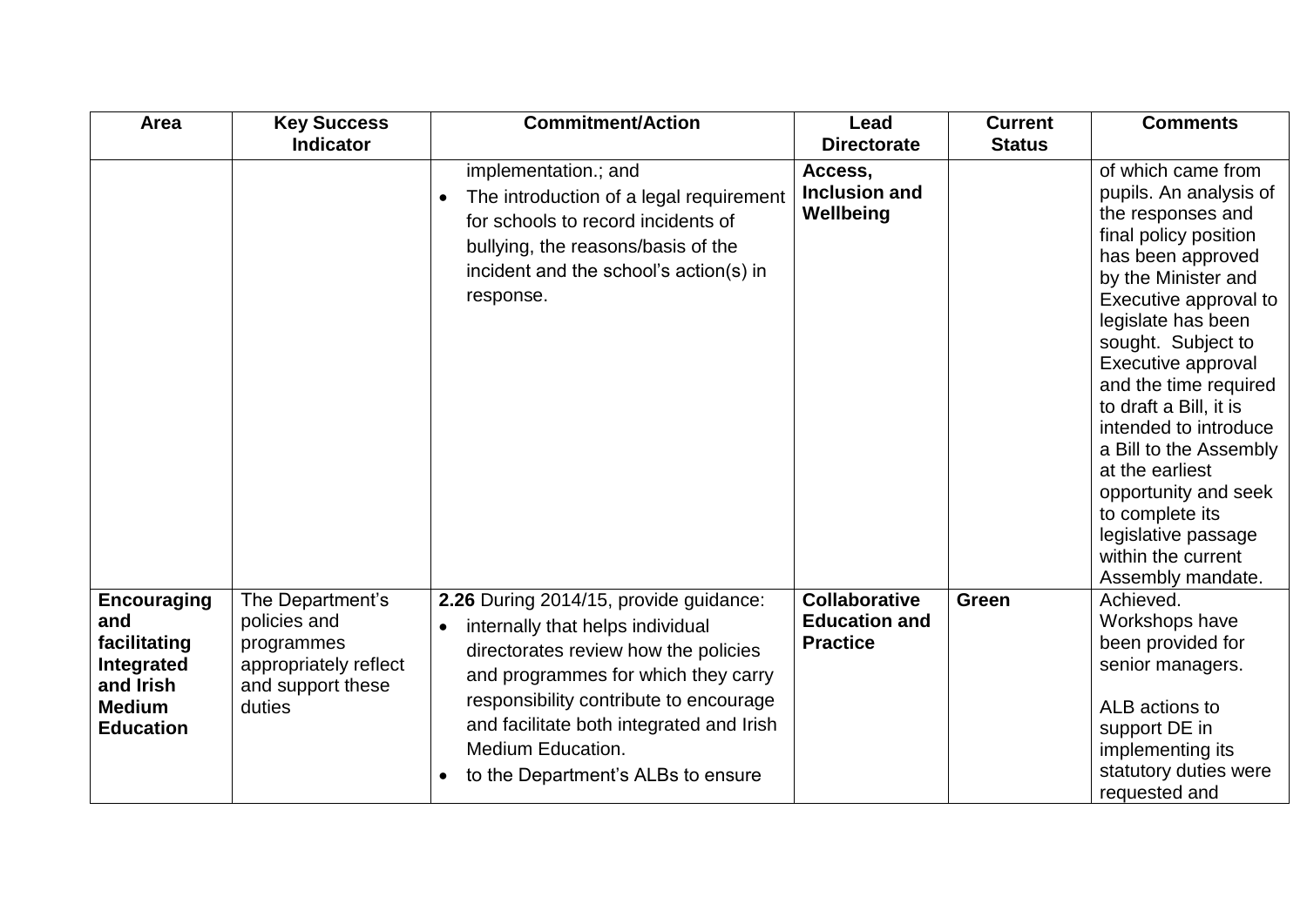| Area | <b>Key Success</b><br><b>Indicator</b> | <b>Commitment/Action</b>                                                                                                                                 | Lead<br><b>Directorate</b>                                      | <b>Current</b><br><b>Status</b> | <b>Comments</b>                                                                                                                                                                                                                                                                                                                                                                                                       |
|------|----------------------------------------|----------------------------------------------------------------------------------------------------------------------------------------------------------|-----------------------------------------------------------------|---------------------------------|-----------------------------------------------------------------------------------------------------------------------------------------------------------------------------------------------------------------------------------------------------------------------------------------------------------------------------------------------------------------------------------------------------------------------|
|      |                                        | they continue to make a positive<br>contribution to the Department's work<br>to support these growing sectors in<br>the context of its statutory duties. | <b>Collaborative</b><br><b>Education and</b><br><b>Practice</b> |                                 | collated. Appropriate<br>targets in relation to<br>the statutory duties<br>were then inserted in<br>ALB 2015/16<br>business plans.                                                                                                                                                                                                                                                                                    |
|      |                                        |                                                                                                                                                          |                                                                 |                                 | Reviews of<br>governance and<br>organisation in NICIE<br>and CnaG were<br>commissioned and<br>completed. DE will<br>work with these<br>organisations<br>throughout 2015/16<br>to develop and<br>implement a fit for<br>purpose response<br>which<br>comprehensively<br>addresses any<br>recommendations<br>from these reviews<br>and ensures the<br>efficient governance<br>and management of<br>these organisations. |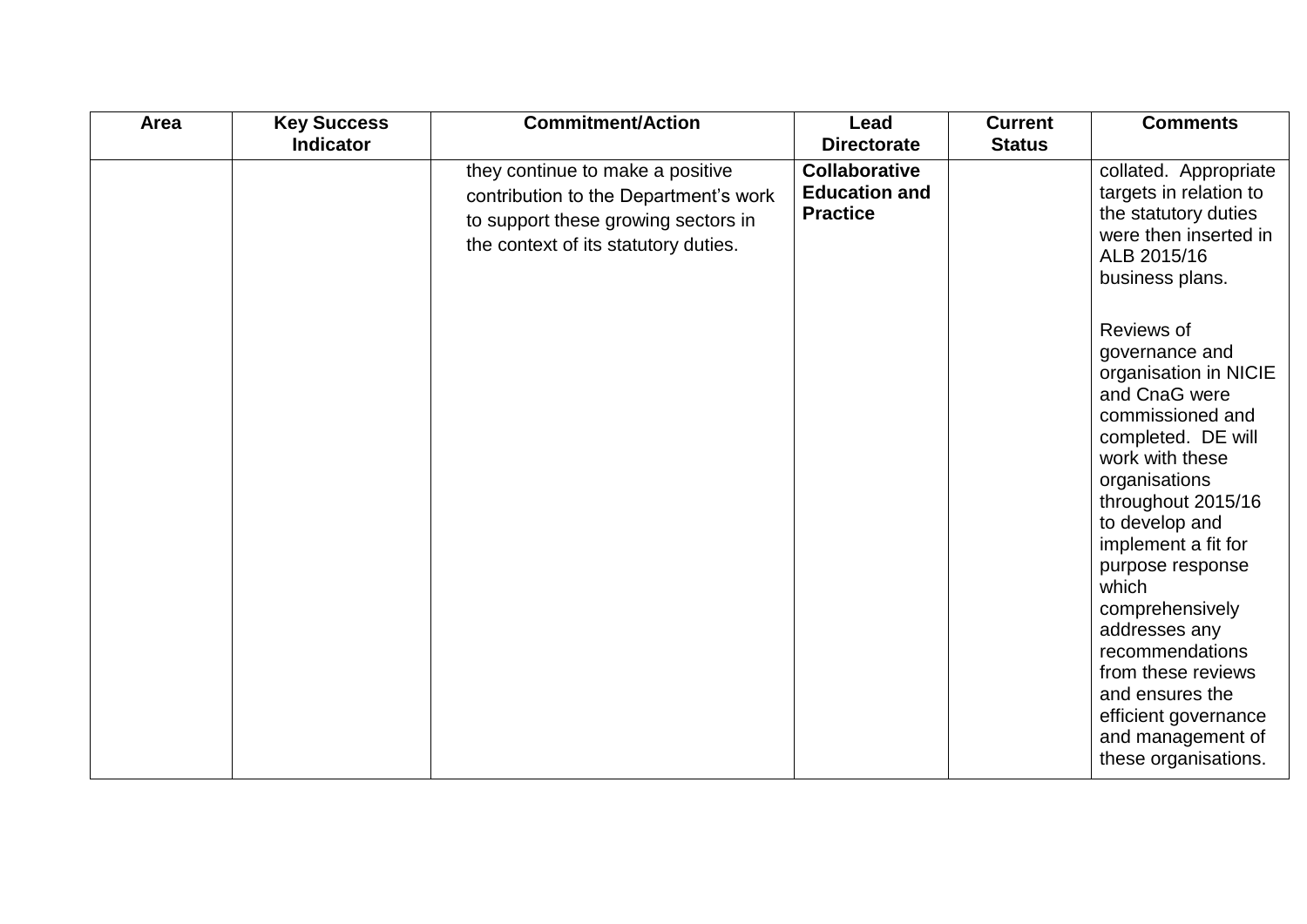# **CORPORATE GOAL 3: DEVELOPING THE EDUCATION WORKFORCE**

| Area                                  | <b>Key Success</b>                            | <b>Commitment/Action</b>                                                                                                                                                       | Lead                                                       | <b>Current</b> | <b>Comments</b>                                                                                                                                                                                                                                                                                                                                                                                                                                                                                   |
|---------------------------------------|-----------------------------------------------|--------------------------------------------------------------------------------------------------------------------------------------------------------------------------------|------------------------------------------------------------|----------------|---------------------------------------------------------------------------------------------------------------------------------------------------------------------------------------------------------------------------------------------------------------------------------------------------------------------------------------------------------------------------------------------------------------------------------------------------------------------------------------------------|
|                                       | <b>Indicator</b>                              |                                                                                                                                                                                | <b>Directorate</b>                                         | <b>Status</b>  |                                                                                                                                                                                                                                                                                                                                                                                                                                                                                                   |
| <b>Strengthening</b><br>the Workforce | A flexible, responsive<br>education workforce | 3.1 Work with employers and the<br>recognised education trade unions to re-<br>shape and embed new negotiating<br>machinery with a focus on flexibility and<br>accountability. | <b>Education</b><br><b>Workforce</b><br><b>Development</b> | <b>Amber</b>   | Likely to be achieved<br>but with some delay.<br>To be taken forward<br>during 2015/16.                                                                                                                                                                                                                                                                                                                                                                                                           |
|                                       |                                               | 3.2 Undertake a Strategic Review of the<br>School Based Education Workforce by<br>the end of 2014/15.                                                                          |                                                            | <b>Red</b>     | Not achieved.<br>Validation of the data<br>collected continues.<br><b>Strategic Forum</b><br>work-stream on<br><b>Future Professional</b><br>Development has<br>concluded and the<br>Report is with the<br>Minister for<br>consideration.<br>Review was not<br>completed by the end<br>of 2014/15 and the<br>Minister has<br>confirmed that a<br>strategic review of the<br>education workforce<br>will not now be a<br>priority for 2015/16.<br><b>EWDD will continue</b><br>to develop baseline |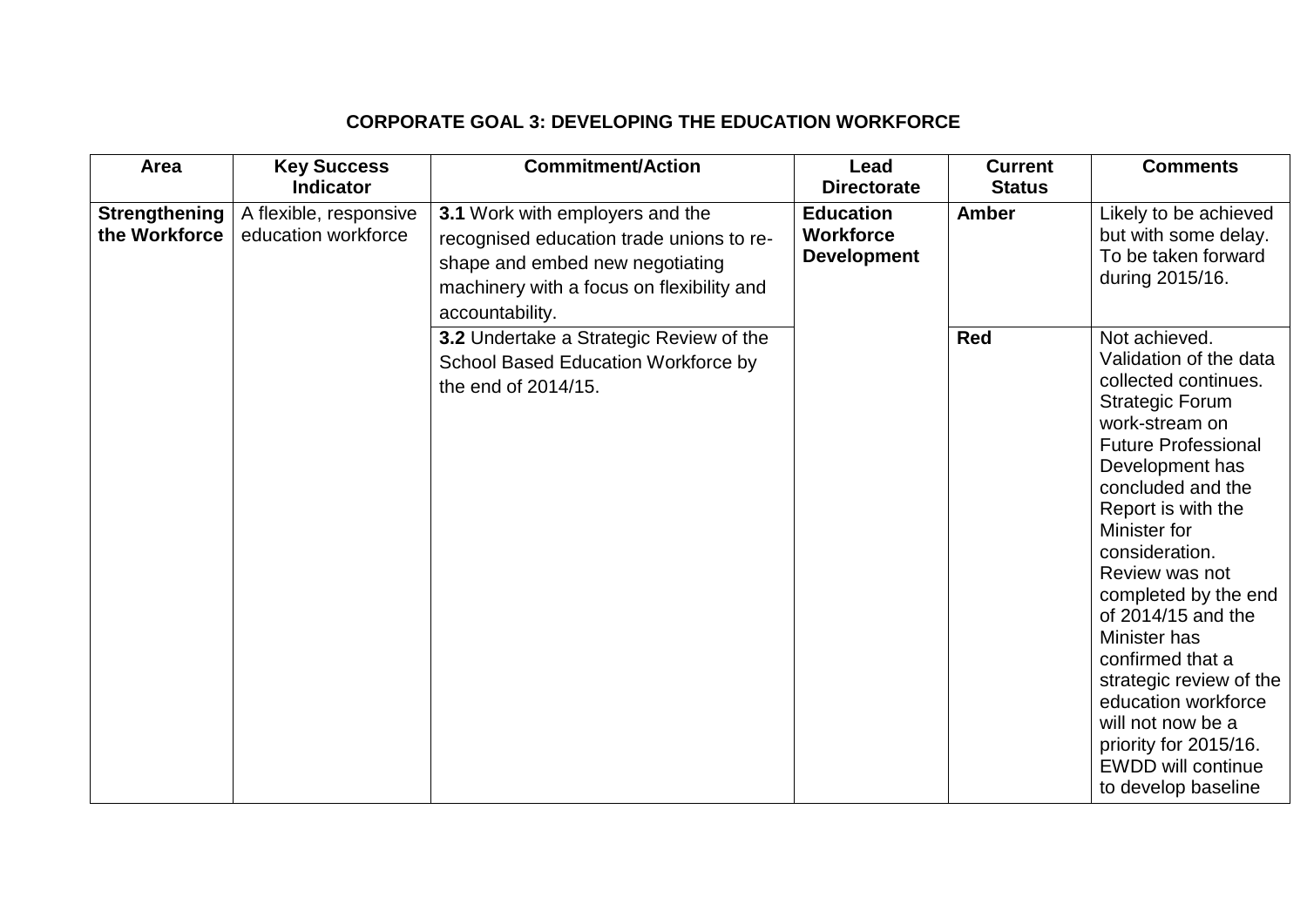| Area | <b>Key Success</b>         | <b>Commitment/Action</b>                       | Lead                 | <b>Current</b> | <b>Comments</b>                    |
|------|----------------------------|------------------------------------------------|----------------------|----------------|------------------------------------|
|      | <b>Indicator</b>           |                                                | <b>Directorate</b>   | <b>Status</b>  |                                    |
|      |                            |                                                | <b>Education</b>     |                | information for the                |
|      |                            |                                                | <b>Workforce</b>     |                | education workforce:               |
|      |                            |                                                | <b>Development</b>   |                | however, this will be              |
|      |                            |                                                |                      |                | done on a profession               |
|      |                            |                                                |                      |                | by profession/function             |
|      |                            |                                                |                      |                | by function basis,                 |
|      |                            |                                                |                      |                | rather than at<br>workforce level. |
|      |                            | 3.3 By December 2014 introduce                 | <b>Collaborative</b> | <b>Red</b>     | Not achieved.                      |
|      |                            |                                                | <b>Education and</b> |                | Bill 90% drafted but               |
|      |                            | legislation to strengthen the role of the      | <b>Practice</b>      |                | the Minister has                   |
|      |                            | GTCNI as the professional body in              |                      |                | decided this bill will             |
|      |                            | supporting teachers and upholding the          |                      |                | not be taken forward               |
|      |                            | highest professional standards.                |                      |                | in this Assembly                   |
|      |                            |                                                |                      |                | mandate.                           |
|      |                            | 3.4 Monitor the implementation of the          | <b>Education</b>     | Amber/Green    | Substantially                      |
|      |                            | Teacher Attendance Strategy and work           | <b>Workforce</b>     |                | achieved.                          |
|      |                            | with employers to develop an overarching       | <b>Development</b>   |                | To be taken forward                |
|      |                            | <b>Education Workforce Attendance Strategy</b> |                      |                | during 2015/16.                    |
|      |                            | during the 2014/15 business planning year.     |                      |                |                                    |
|      |                            | 3.5 During 2014/15 develop policy and          |                      | <b>Green</b>   | Achieved.                          |
|      |                            | introduce legislation for NITPS to provide     |                      |                | Regulations made on                |
|      |                            | for the introduction of a reformed             |                      |                | 12 December 2014.                  |
|      |                            | <b>Northern Ireland Teachers Pension</b>       |                      |                |                                    |
|      |                            | Scheme by April 2015.                          |                      |                |                                    |
|      | <b>Positive Industrial</b> | 3.6 Maintain and build upon the good           |                      | Amber/Green    | Substantially                      |
|      | <b>Relations</b>           | working relations established with internal    |                      |                | achieved.                          |
|      | environment enabling       | and external stakeholders particularly         |                      |                | This is an ongoing                 |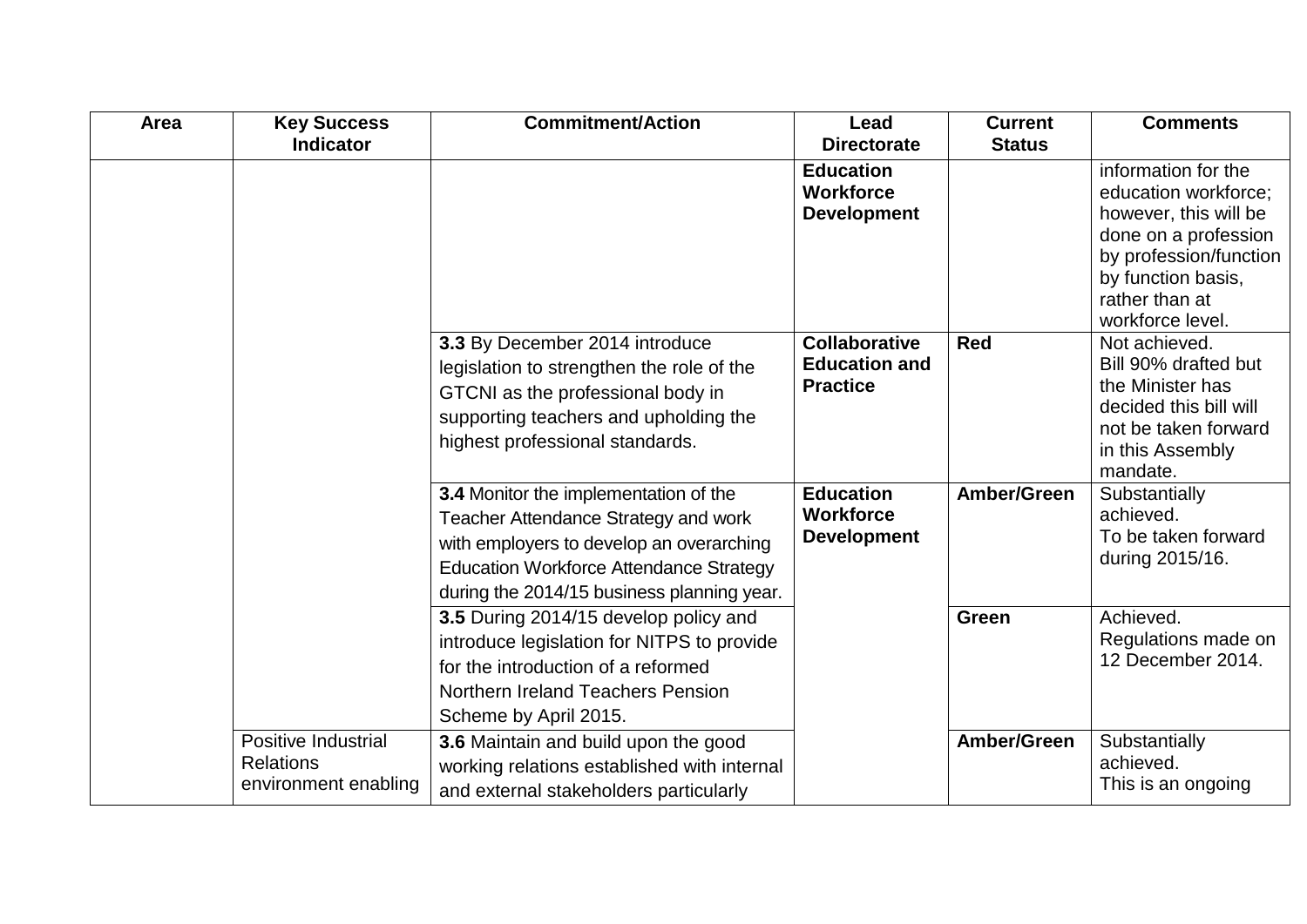| Area                | <b>Key Success</b>   | <b>Commitment/Action</b>                   | Lead                 | <b>Current</b> | <b>Comments</b>                          |
|---------------------|----------------------|--------------------------------------------|----------------------|----------------|------------------------------------------|
|                     | <b>Indicator</b>     |                                            | <b>Directorate</b>   | <b>Status</b>  |                                          |
|                     | workforce            | through the agreed negotiating             | <b>Education</b>     |                | target $-$ difficult to say              |
|                     | development to be    | machinery, and the Strategic Forum.        | <b>Workforce</b>     |                | ever fully achieved                      |
|                     | managed effectively  |                                            | <b>Development</b>   |                | not least because of                     |
|                     |                      |                                            |                      |                | ongoing industrial                       |
|                     |                      |                                            |                      |                | action.                                  |
| <b>Professional</b> | An improved focus on | 3.7 By September 2014 produce a            | <b>Collaborative</b> | Amber/Green    | Substantially                            |
| <b>Development</b>  | professional         | stakeholder engagement strategy            | <b>Education and</b> |                | achieved.                                |
|                     | development          | document including an action plan up to    | <b>Practice</b>      |                | Stakeholder                              |
|                     |                      | 31 March 2015 on teacher education and     |                      |                | engagement strategy<br>issued to Project |
|                     |                      | professional development.                  |                      |                | Board October 2014                       |
|                     |                      |                                            |                      |                | and approved                             |
|                     |                      |                                            |                      |                | January 2015. Work                       |
|                     |                      |                                            |                      |                | continues on draft                       |
|                     |                      |                                            |                      |                | <b>Teacher Professional</b>              |
|                     |                      |                                            |                      |                | Learning document                        |
|                     |                      |                                            |                      |                | including action plan                    |
|                     |                      |                                            |                      |                | for submission to                        |
|                     |                      |                                            |                      |                | Minister May/June                        |
|                     |                      |                                            |                      |                | 2015.                                    |
|                     |                      | 3.8 As part of the NSMC Teacher            |                      | Green          | Achieved.                                |
|                     |                      | Qualifications Working Group and in        |                      |                | The evaluation report                    |
|                     |                      | conjunction with colleagues in DES,        |                      |                | was received and the                     |
|                     |                      | evaluate the impact of the four year       |                      |                | Programme of work                        |
|                     |                      | programme of teacher professional          |                      |                | agreed.                                  |
|                     |                      | development (Autumn 2014) and develop      |                      |                |                                          |
|                     |                      | an Action Plan for continued collaboration |                      |                |                                          |
|                     |                      | (July 2014).                               |                      |                |                                          |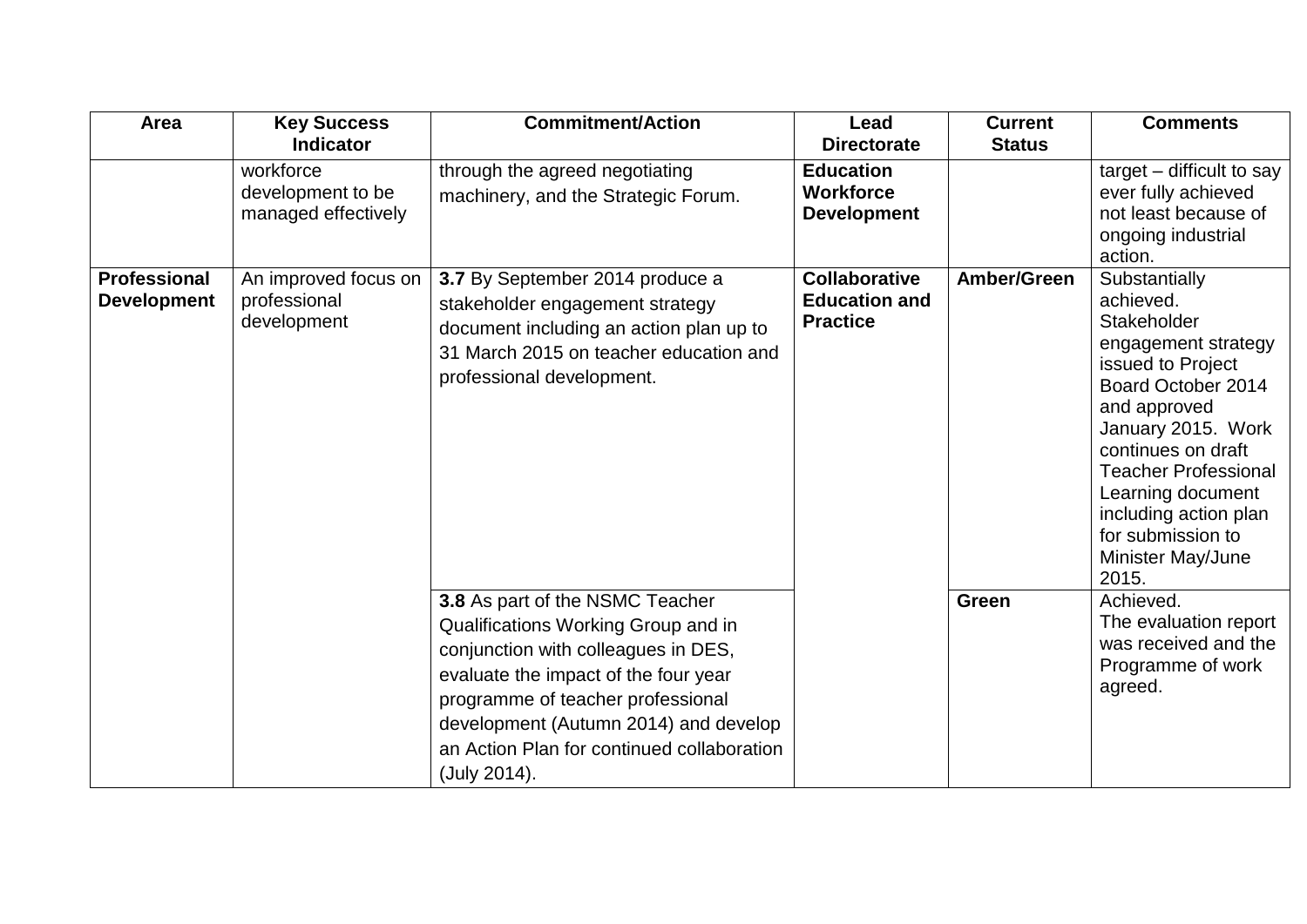| <b>Area</b>   | <b>Key Success</b> | <b>Commitment/Action</b>               | Lead                 | <b>Current</b> | <b>Comments</b>                   |
|---------------|--------------------|----------------------------------------|----------------------|----------------|-----------------------------------|
|               | <b>Indicator</b>   |                                        | <b>Directorate</b>   | <b>Status</b>  |                                   |
|               |                    | 3.9 Develop and implement a regional   | <b>Collaborative</b> | <b>Green</b>   | Achieved.                         |
|               |                    | programme of support for schools and   | <b>Education and</b> |                | Support and                       |
|               |                    | professional development for teachers  | <b>Practice</b>      |                | professional                      |
|               |                    | and school leaders.                    |                      |                | development was                   |
|               |                    |                                        |                      |                | delivered through an              |
|               |                    |                                        |                      |                | agreed inter-board                |
|               |                    |                                        |                      |                | planning process.                 |
|               |                    |                                        |                      |                | Revisions to this                 |
|               |                    |                                        |                      |                | approach will depend              |
|               |                    |                                        |                      |                | on the alignment of               |
|               |                    |                                        |                      |                | the revised teacher               |
|               |                    |                                        |                      |                | education strategy                |
|               |                    |                                        |                      |                | with the structures               |
|               |                    |                                        |                      |                | that emerge from the              |
|               |                    |                                        |                      |                | education Bill which              |
|               |                    |                                        |                      |                | will establish a single           |
|               |                    |                                        |                      |                | authority to replace<br>the ELBs. |
| <b>School</b> |                    | 3.10 Implement proposals for improving |                      | Amber/Green    | Substantially                     |
| leadership    |                    |                                        |                      |                | achieved.                         |
|               |                    | support for school leaders and for     |                      |                | Work continues on                 |
|               |                    | promoting strong and effective         |                      |                | draft Teacher                     |
|               |                    | leadership.                            |                      |                | <b>Professional Learning</b>      |
|               |                    |                                        |                      |                | document including                |
|               |                    |                                        |                      |                | an action plan with a             |
|               |                    |                                        |                      |                | key theme of                      |
|               |                    |                                        |                      |                | leadership for                    |
|               |                    |                                        |                      |                | submission to                     |
|               |                    |                                        |                      |                | Minister May/June                 |
|               |                    |                                        |                      |                | 2015.                             |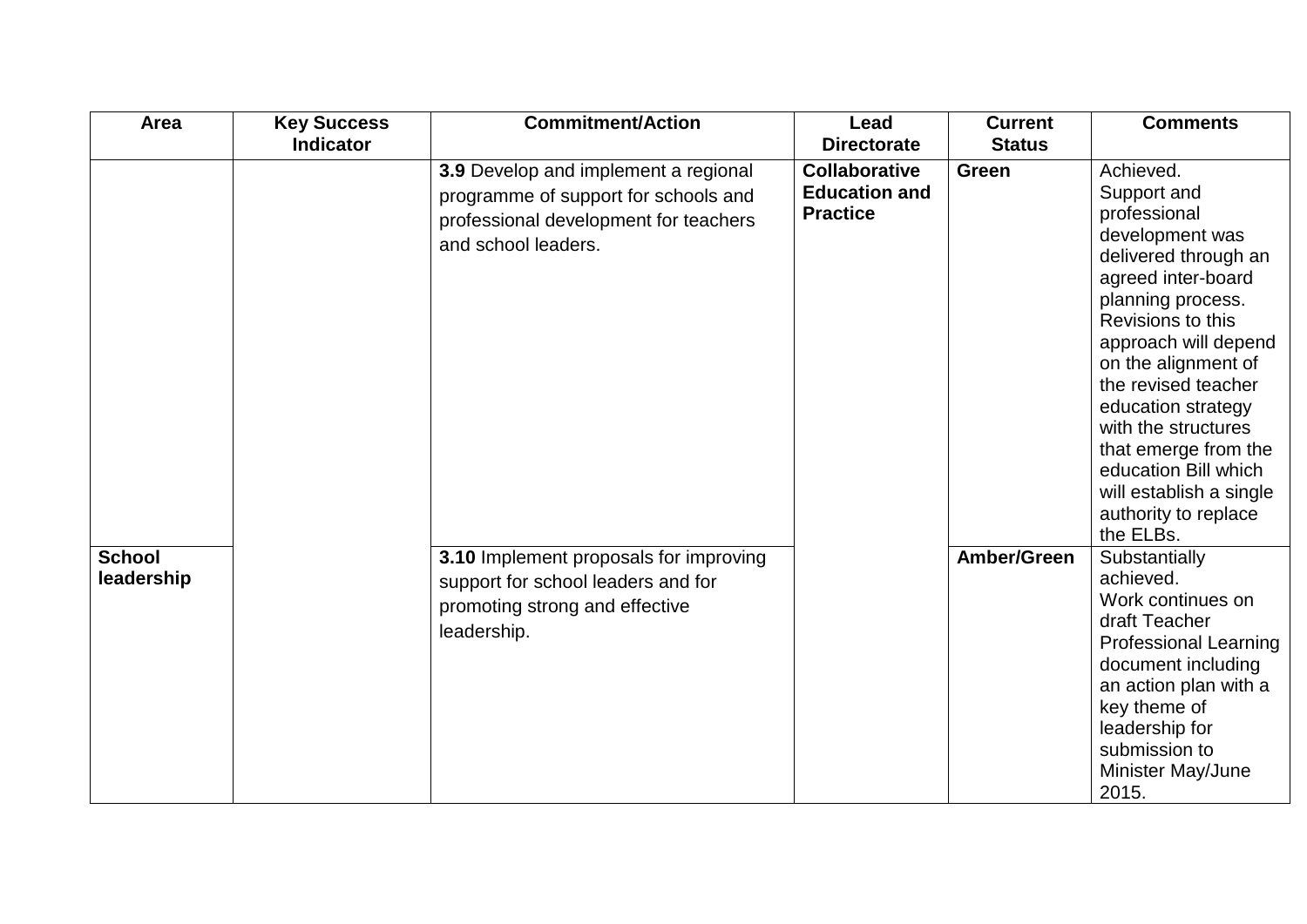### **CORPORATE GOAL 4: IMPROVING THE LEARNING ENVIRONMENT**

| Area                                  | <b>Key Success</b><br><b>Indicator</b>                                                                                             | <b>Commitment/Action</b>                                                                                                                                                                | Lead<br><b>Directorate</b>                     | <b>Current</b><br><b>Status</b> | <b>Comments</b>                                                                                                                                                                                                                                        |
|---------------------------------------|------------------------------------------------------------------------------------------------------------------------------------|-----------------------------------------------------------------------------------------------------------------------------------------------------------------------------------------|------------------------------------------------|---------------------------------|--------------------------------------------------------------------------------------------------------------------------------------------------------------------------------------------------------------------------------------------------------|
| <b>Transport</b>                      | <b>Effective and</b><br>sustainable home to<br>school transport<br>assistance.                                                     | 4.1 Subject to the Minister's views<br>consider the recommendations from the<br>home to school transport review.                                                                        | Access,<br>Inclusion and<br><b>Well Being</b>  | <b>Green</b>                    | Achieved.<br>The report was<br>provided to the<br>Minister on 28<br>August. The<br>report was<br>published on the<br>DE website on 12<br>December.<br>Consultation on<br>the issues raised<br>in the report is due<br>to take place in<br>autumn 2015. |
| <b>Strategic</b><br><b>Investment</b> | Identify and deliver<br>priorities for a new<br>capital investment<br>programme informed<br>by strategic, area<br>based priorities | 4.2 Develop a process for determining<br>priorities for the next major capital<br>investment programme, consistent with<br>area planning priorities due for<br>completion early summer. | <b>Investment and</b><br><b>Infrastructure</b> | Green                           | Achieved.<br>Completed June<br>2014.<br>Protocol published<br>on DE website -<br>http://www.deni.go<br>v.uk/protocol_for_s<br>election for the s<br>election of major<br>capital_works_-<br>24 june 2014                                               |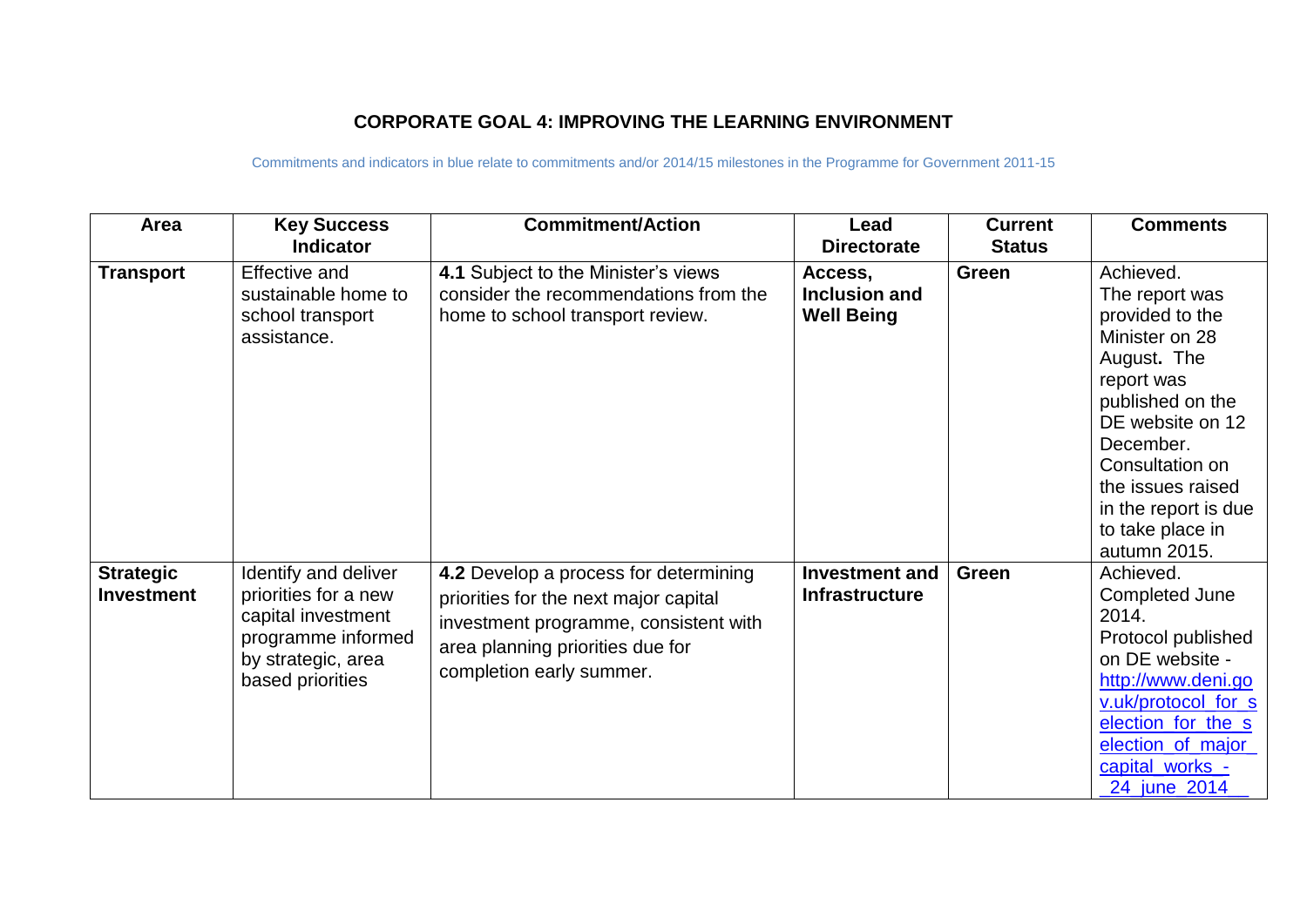| Area                                            | <b>Key Success</b>                                                                                                          | <b>Commitment/Action</b>                                                                          | Lead                                                            | <b>Current</b> | <b>Comments</b>                                                                                                                                                                                                                                                                                                                                |
|-------------------------------------------------|-----------------------------------------------------------------------------------------------------------------------------|---------------------------------------------------------------------------------------------------|-----------------------------------------------------------------|----------------|------------------------------------------------------------------------------------------------------------------------------------------------------------------------------------------------------------------------------------------------------------------------------------------------------------------------------------------------|
|                                                 | <b>Indicator</b>                                                                                                            |                                                                                                   | <b>Directorate</b>                                              | <b>Status</b>  |                                                                                                                                                                                                                                                                                                                                                |
|                                                 |                                                                                                                             |                                                                                                   | <b>Investment and</b><br><b>Infrastructure</b>                  |                | pdf_290kb_.pdf                                                                                                                                                                                                                                                                                                                                 |
|                                                 | Develop an effective<br>use of limited<br>available funds for<br>capital investment in<br>line with strategic<br>priorities | 4.3 Deliver an annual outturn of 98% or<br>more on DE's capital budget.                           |                                                                 | Green          | Achieved.<br>Indications show<br>that the year-end<br>capital budget<br>position is on<br>target to fall within<br>the target of 98%<br>of spend achieved.                                                                                                                                                                                     |
| <b>Irish medium</b><br>post-primary<br>planning | Provision of<br>additional IME Post<br><b>Primary Schools</b>                                                               | 4.4 Take forward agreed actions following<br>the review of Irish medium post primary<br>education | <b>Collaborative</b><br><b>Education and</b><br><b>Practice</b> | Green          | Achieved.<br>A Ministerial<br><b>Statement was</b><br>made in the<br>Assembly on 4<br>November 2014 on<br>the planning of<br>Irish-medium post-<br>primary provision.<br>DE response to<br>the Irish-medium<br>post primary<br>review published.<br>Implementation will<br>continue to be<br>taken forward<br>during 2015/16<br>business year. |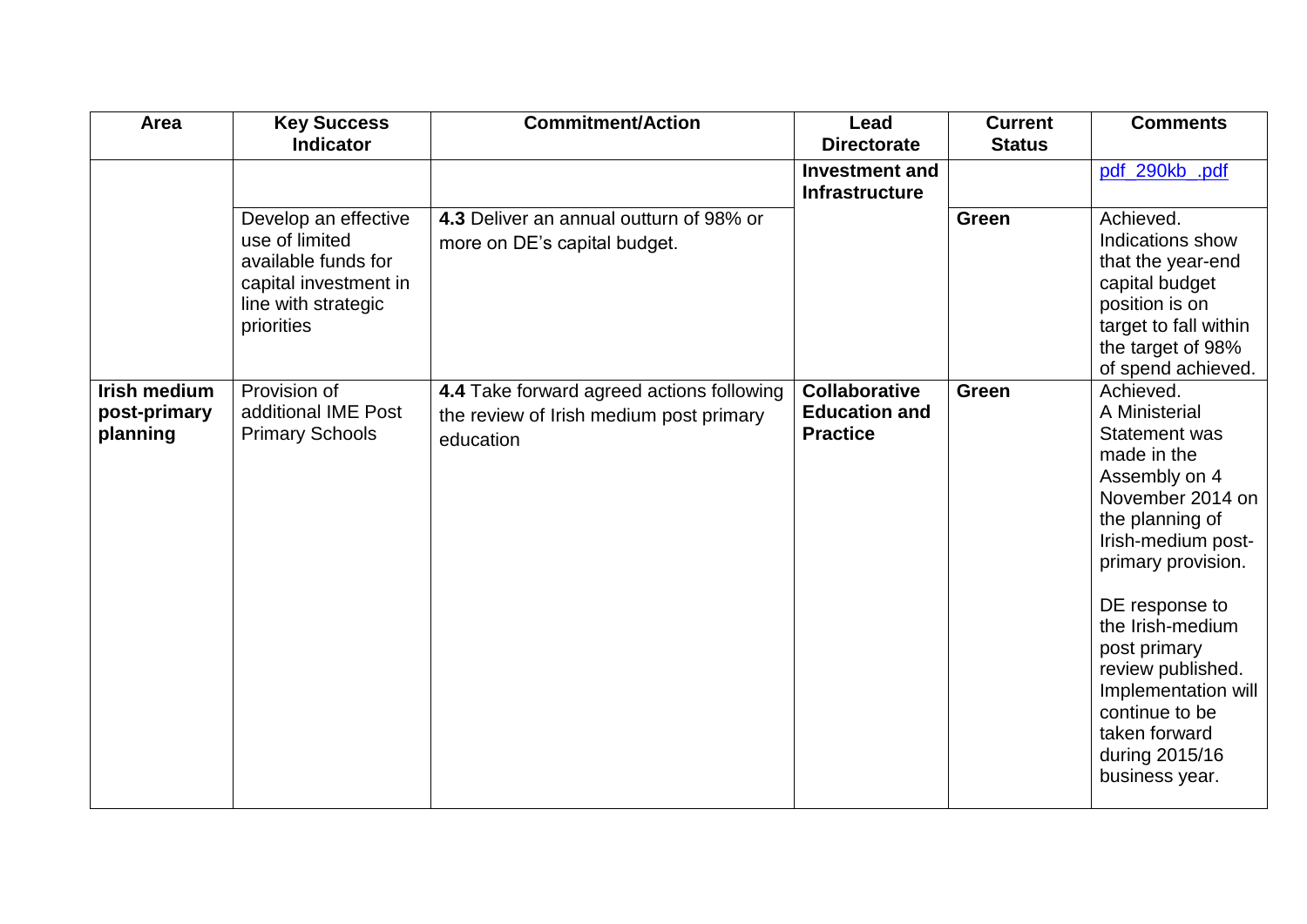| <b>Area</b>         | <b>Key Success</b>     | <b>Commitment/Action</b>                  | Lead                  | <b>Current</b> | <b>Comments</b>             |
|---------------------|------------------------|-------------------------------------------|-----------------------|----------------|-----------------------------|
|                     | <b>Indicator</b>       |                                           | <b>Directorate</b>    | <b>Status</b>  |                             |
|                     |                        |                                           | <b>Collaborative</b>  |                | The establishment           |
|                     |                        |                                           | <b>Education and</b>  |                | of a new Irish-             |
|                     |                        |                                           | <b>Practice</b>       |                | medium post                 |
|                     |                        |                                           |                       |                | primary school in           |
|                     |                        |                                           |                       |                | Dungiven in                 |
|                     |                        |                                           |                       |                | September 2015              |
|                     |                        |                                           |                       |                | approved and                |
|                     |                        |                                           |                       |                | implementation              |
|                     |                        |                                           |                       |                | taken forward.              |
| <b>Digital</b>      | Develop an updated     | 4.5 By March 2015 update the Use of       | Curriculum,           | <b>Red</b>     | Not achieved.               |
| <b>Technologies</b> | use of Digital         | Digital Technologies Strategy, to reflect | <b>Qualifications</b> |                | A Gateway Review            |
|                     | Technologies           | the services offered to schools currently | and Standards         |                | took place in               |
|                     | strategy designed to   | through the C2K contract, and in the      |                       |                | February 2015,              |
|                     | ensure that all grant- | context of other school-related IT        |                       |                | primarily to seek           |
|                     | aided schools          |                                           |                       |                | assurance                   |
|                     | continue to have       | systems.                                  |                       |                | regarding the               |
|                     | access to a high level |                                           |                       |                | existing C2k                |
|                     | of provision           |                                           |                       |                | contract, but also          |
|                     |                        |                                           |                       |                | to receive direction        |
|                     |                        |                                           |                       |                | regarding the Use           |
|                     |                        |                                           |                       |                | of Digital                  |
|                     |                        |                                           |                       |                | Technologies                |
|                     |                        |                                           |                       |                | Strategy, given the         |
|                     |                        |                                           |                       |                | creation of the             |
|                     |                        |                                           |                       |                | Education                   |
|                     |                        |                                           |                       |                | <b>Authority from April</b> |
|                     |                        |                                           |                       |                | 2015. The                   |
|                     |                        |                                           |                       |                | resulting report            |
|                     |                        |                                           |                       |                | made specific               |
|                     |                        |                                           |                       |                | recommendations             |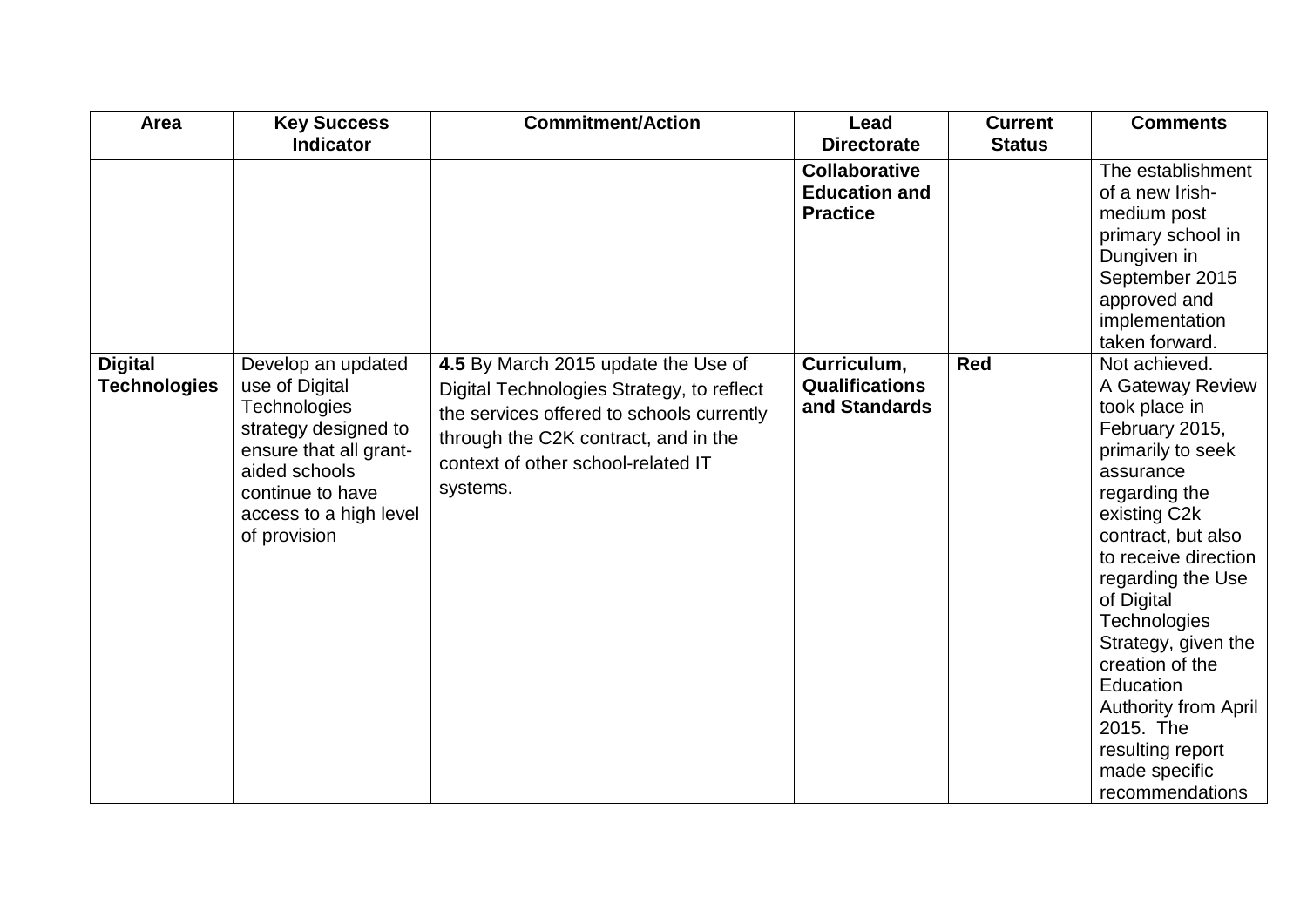| Area | <b>Key Success</b> | <b>Commitment/Action</b>               | Lead                  | <b>Current</b> | <b>Comments</b>                         |
|------|--------------------|----------------------------------------|-----------------------|----------------|-----------------------------------------|
|      | <b>Indicator</b>   |                                        | <b>Directorate</b>    | <b>Status</b>  |                                         |
|      |                    |                                        | Curriculum,           |                | regarding the                           |
|      |                    |                                        | <b>Qualifications</b> |                | Strategy; these are                     |
|      |                    |                                        | and Standards         |                | to be considered                        |
|      |                    |                                        |                       |                | by the Department                       |
|      |                    |                                        |                       |                | and the Education                       |
|      |                    |                                        |                       |                | Authority to ensure                     |
|      |                    |                                        |                       |                | that plans are put                      |
|      |                    |                                        |                       |                | in place.                               |
|      |                    | 4.6 Ensure the provision of effective, |                       | <b>Green</b>   | Achieved.                               |
|      |                    | centrally managed digital services to  |                       |                | The first stage of                      |
|      |                    | assist teaching, learning, educational |                       |                | implementation of                       |
|      |                    | improvement and management.            |                       |                | the EN(ni) C2k                          |
|      |                    |                                        |                       |                | contract,                               |
|      |                    |                                        |                       |                | transformation,                         |
|      |                    |                                        |                       |                | has been                                |
|      |                    |                                        |                       |                | completed. The                          |
|      |                    |                                        |                       |                | second stage will                       |
|      |                    |                                        |                       |                | involve a complete                      |
|      |                    |                                        |                       |                | architectural                           |
|      |                    |                                        |                       |                | change including<br>the transfer of all |
|      |                    |                                        |                       |                |                                         |
|      |                    |                                        |                       |                | pupil data from<br>school-based         |
|      |                    |                                        |                       |                |                                         |
|      |                    |                                        |                       |                | servers to the                          |
|      |                    |                                        |                       |                | education cloud. A                      |
|      |                    |                                        |                       |                | Gateway Zero<br>review was carried      |
|      |                    |                                        |                       |                |                                         |
|      |                    |                                        |                       |                | out in February                         |
|      |                    |                                        |                       |                | 2015 reviewing                          |
|      |                    |                                        |                       |                | implementation of                       |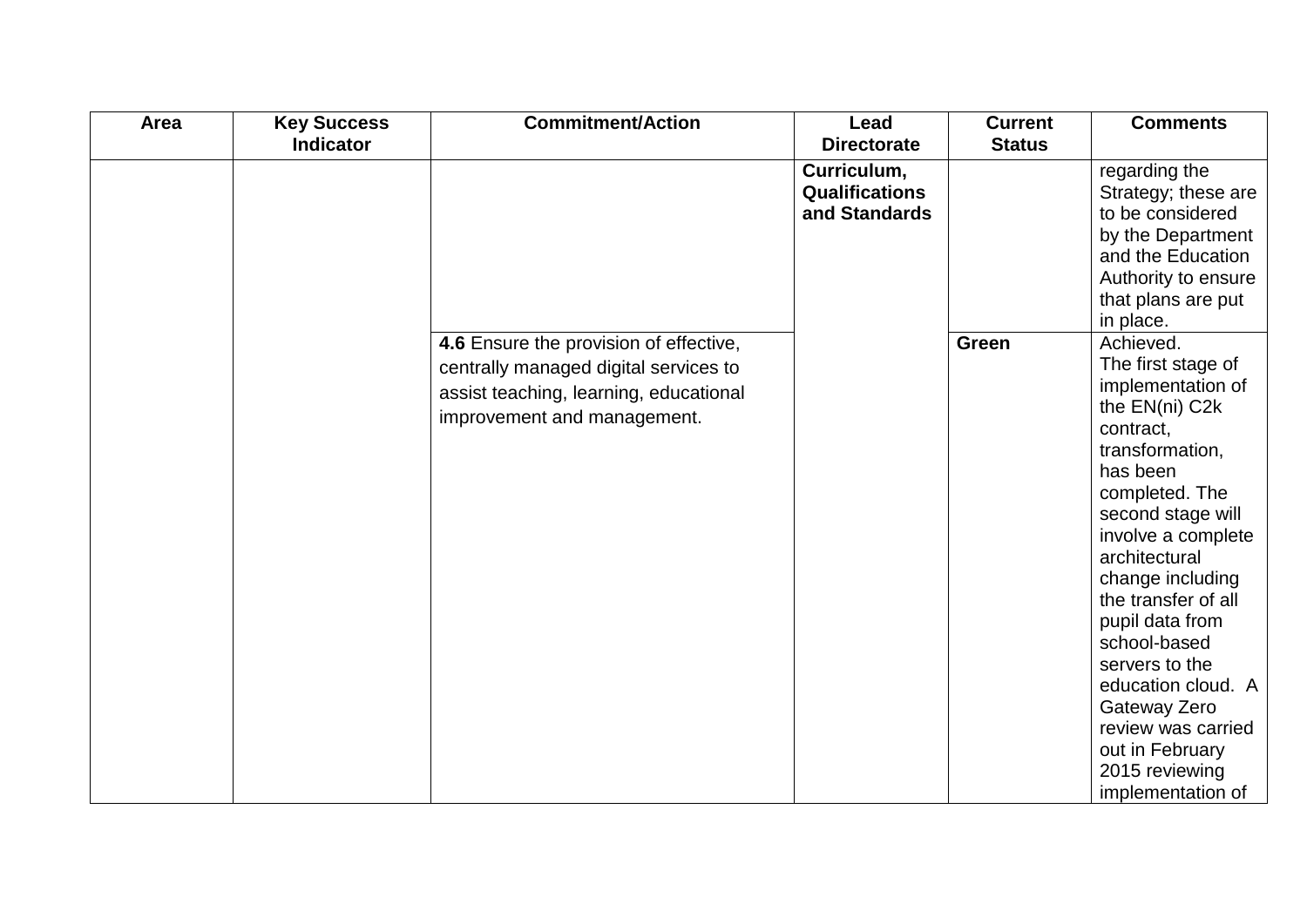| Area                              | <b>Key Success</b>                                                                                                                                          | <b>Commitment/Action</b>                                                                                                                                  | Lead                                                  | <b>Current</b> | <b>Comments</b>                                                                                                                                                                                                                                                                                                |
|-----------------------------------|-------------------------------------------------------------------------------------------------------------------------------------------------------------|-----------------------------------------------------------------------------------------------------------------------------------------------------------|-------------------------------------------------------|----------------|----------------------------------------------------------------------------------------------------------------------------------------------------------------------------------------------------------------------------------------------------------------------------------------------------------------|
|                                   | <b>Indicator</b>                                                                                                                                            |                                                                                                                                                           | <b>Directorate</b>                                    | <b>Status</b>  |                                                                                                                                                                                                                                                                                                                |
|                                   |                                                                                                                                                             |                                                                                                                                                           | Curriculum,<br><b>Qualifications</b><br>and Standards |                | the contract to<br>date and providing<br>assurance for the<br>next stage of the<br>contract.                                                                                                                                                                                                                   |
| <b>School</b><br><b>Funding</b>   | Arrangements for<br>delegating funding to<br>schools that are<br>transparent, equitable<br>and supportive of the<br>Department's wider<br>policy objectives | 4.7 Following the Independent Review of<br>the Common Funding Scheme (CFS) and<br>subsequent consultation, implement the<br>new scheme from 1 April 2014. | <b>Finance</b>                                        | <b>Green</b>   | Achieved.<br>Aggregated<br><b>Schools Budget</b><br>allocated to all<br>relevant schools<br>using the revised<br>2014/15 CFS, as<br>agreed by the<br>Minister on 13<br>March 2014.<br><b>Revised CFS</b><br>published on DE<br>website on 30<br>September 2014.<br><b>Final CFS issued</b><br>to DE Committee. |
| <b>Shared</b><br><b>Education</b> | An agreed way<br>forward for realising<br>the potential of the<br><b>Lisanelly Shared</b><br><b>Education Campus</b>                                        | 4.8 Complete procurement of Phase 1<br>(Arvalee Special School) and begin<br>construction                                                                 | <b>LSEC</b><br>Programme                              | Green          | Achieved.<br>Construction of the<br>new Arvalee<br>School and<br><b>Resource Centre</b><br>(Phase 1) began in<br>March 2015.                                                                                                                                                                                   |
|                                   | % increase in pupils<br>engaged in shared                                                                                                                   | 4.9 As part of DSC Programme and in                                                                                                                       | <b>Collaborative</b><br><b>Education and</b>          | <b>Green</b>   | Achieved.<br>Thirty two                                                                                                                                                                                                                                                                                        |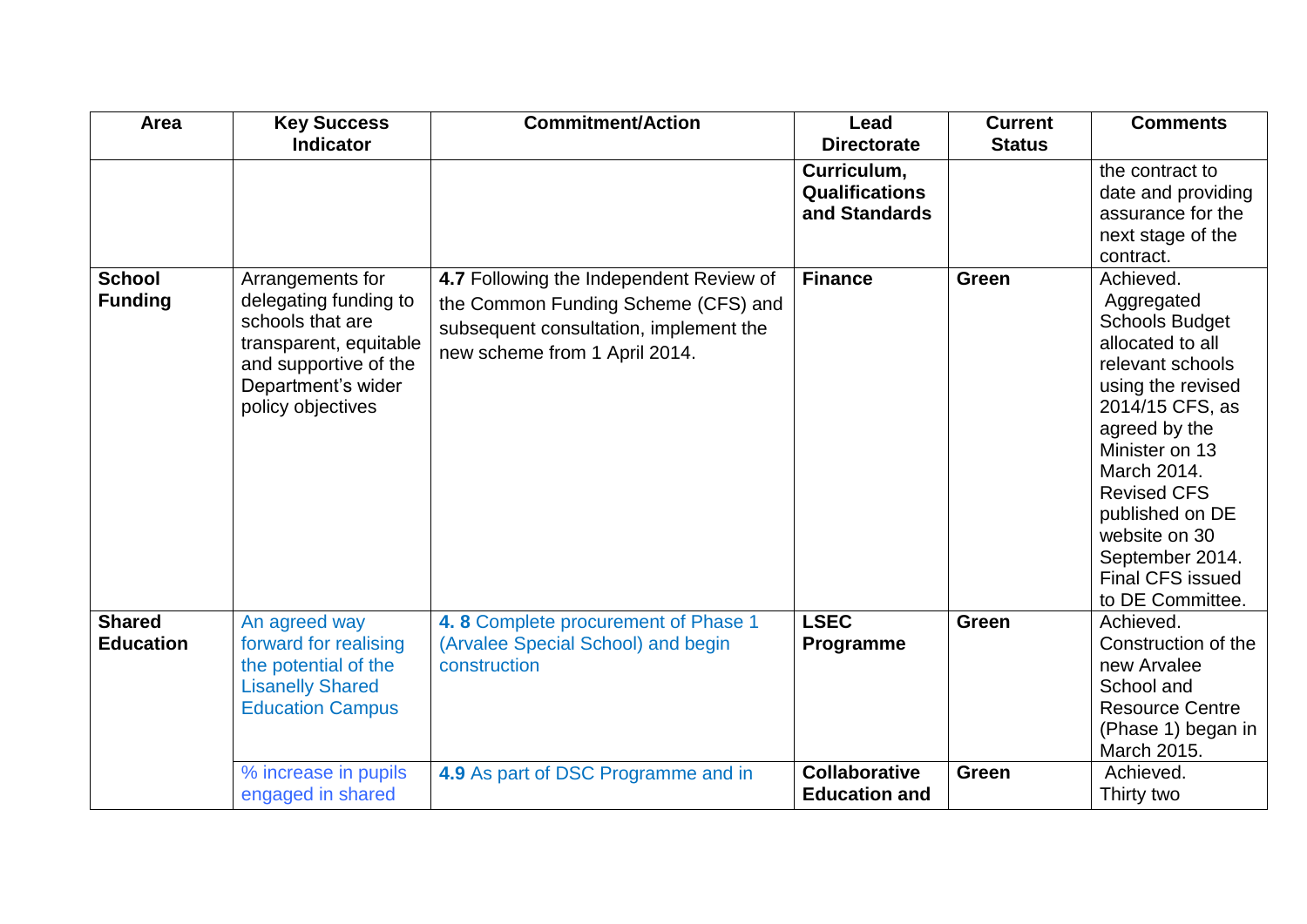| Area | <b>Key Success</b>                           | <b>Commitment/Action</b>                                                                                                                                                                                 | Lead                         | <b>Current</b> | <b>Comments</b>                                                                                                                                                                                                                                                                 |
|------|----------------------------------------------|----------------------------------------------------------------------------------------------------------------------------------------------------------------------------------------------------------|------------------------------|----------------|---------------------------------------------------------------------------------------------------------------------------------------------------------------------------------------------------------------------------------------------------------------------------------|
|      | <b>Indicator</b>                             |                                                                                                                                                                                                          | <b>Directorate</b>           | <b>Status</b>  |                                                                                                                                                                                                                                                                                 |
|      | education.                                   | order to widen opportunities to participate<br>in shared education programmes,<br>introduce a Shared Education<br>Programme during 2014/15                                                               | <b>Practice</b>              |                | partnerships<br>comprising<br>seventy two<br>schools were<br>approved under<br>the first call for<br>applications. A<br>second call issued<br>in March 2015 for<br>projects<br>commencing<br>September.                                                                         |
|      | % increase in schools<br>sharing facilities. | 4.10 Progress a second call for<br>expressions of interest to identify further<br>shared campus projects                                                                                                 | <b>Area Planning</b>         | Green          | Achieved.<br>Second call issued<br>1 October 2014.                                                                                                                                                                                                                              |
|      |                                              | 4.11 Take forward work to develop<br>business cases for the first three<br>approved shared education campuses as<br>outlined in the Executive's Together:<br><b>Building a United Community strategy</b> | Area Planning/<br><b>IID</b> | Green          | Achieved.<br>Engagement with<br><b>ELBs and CCMS</b><br>to progress<br>feasibility studies<br>and Economic<br>Appraisals. Project<br>Boards established<br>with Area Planning<br>Directorate and<br>Investment and<br>Infrastructure<br><b>Directorate</b><br>representation on |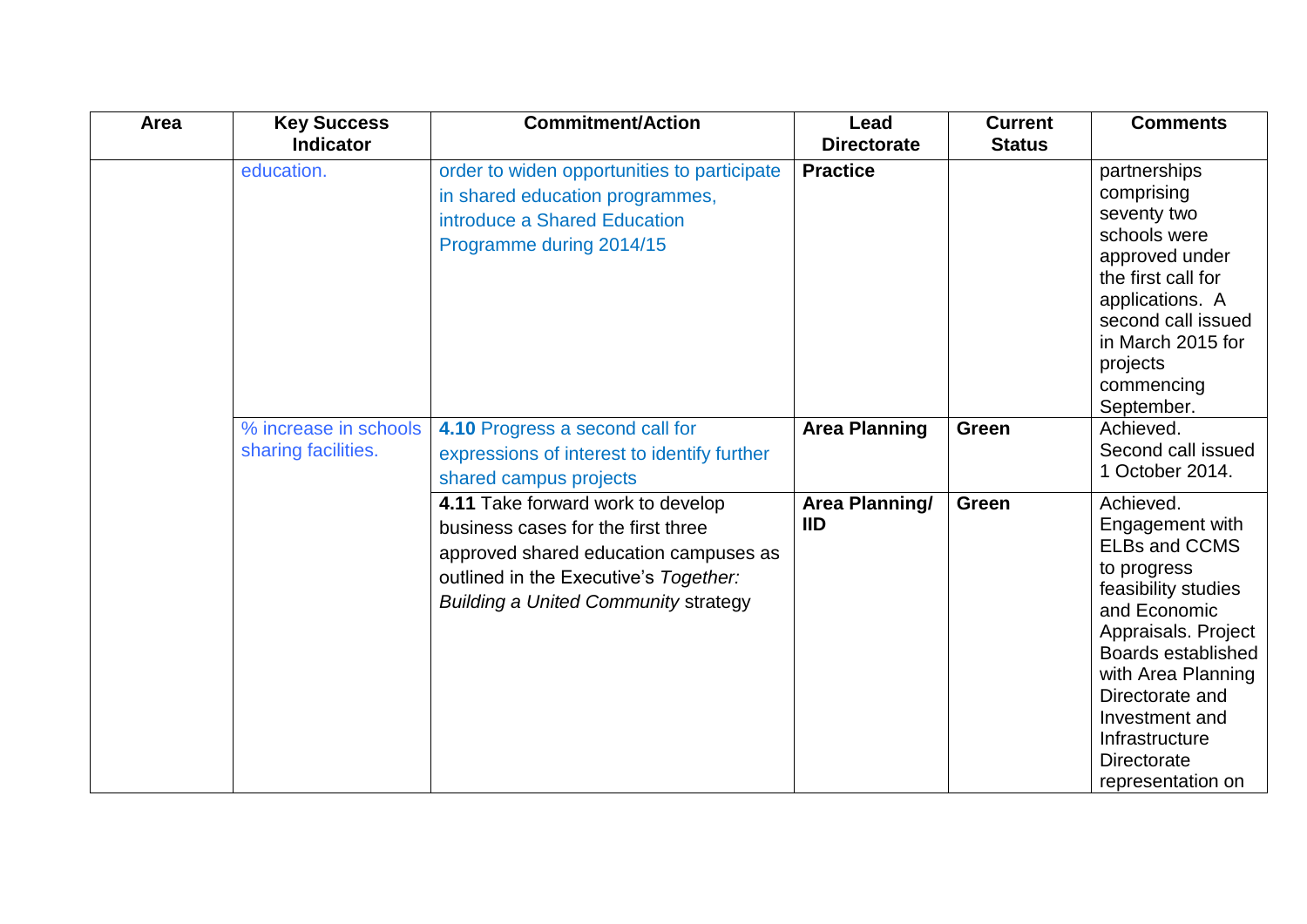| Area | <b>Key Success</b> | <b>Commitment/Action</b> | Lead               | <b>Current</b> | <b>Comments</b>   |
|------|--------------------|--------------------------|--------------------|----------------|-------------------|
|      | <b>Indicator</b>   |                          | <b>Directorate</b> | <b>Status</b>  |                   |
|      |                    |                          | Area Planning/     |                | each. IID to lead |
|      |                    |                          | <b>IID</b>         |                | once Economic     |
|      |                    |                          |                    |                | Appraisals are    |
|      |                    |                          |                    |                | approved.         |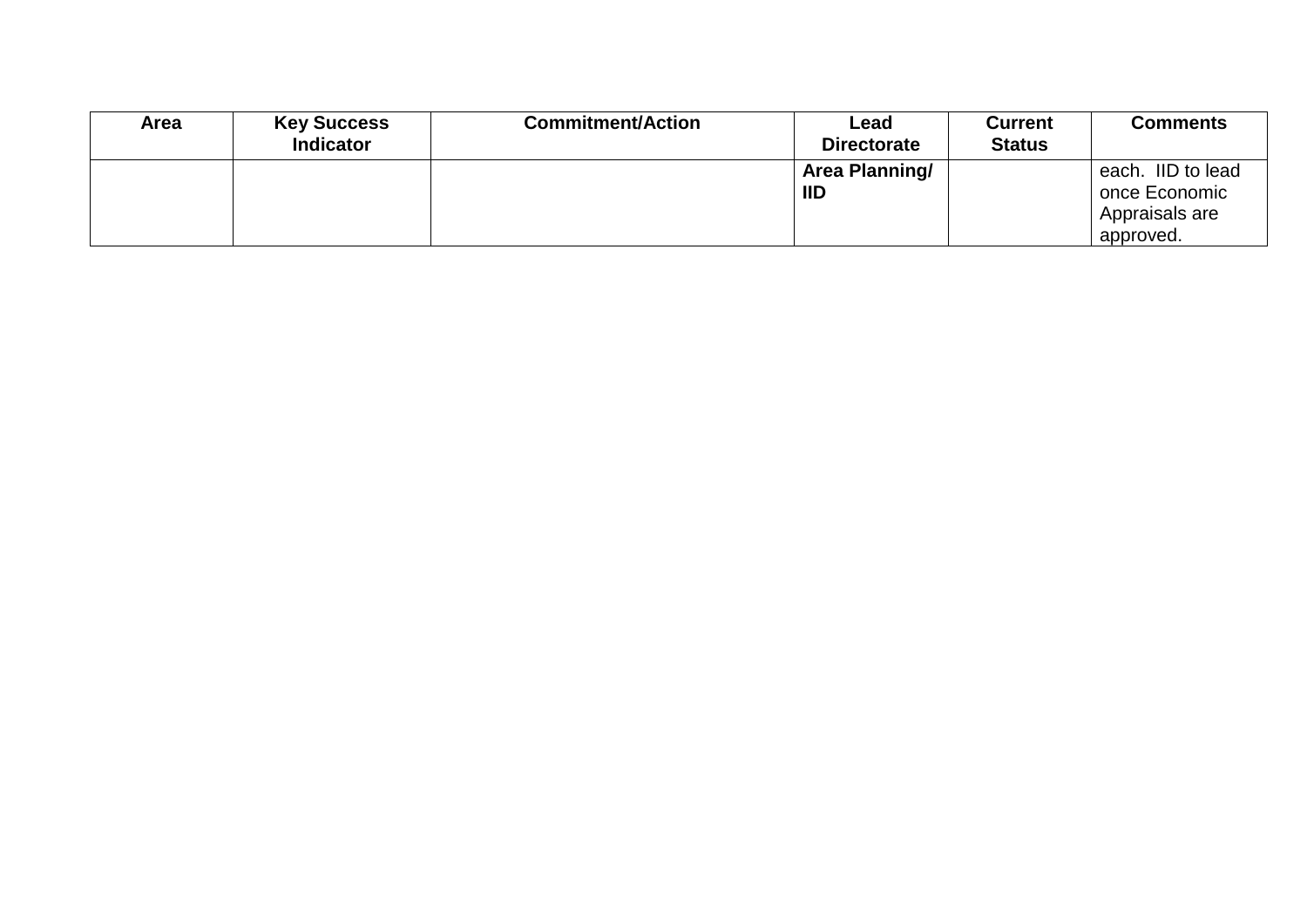## **CORPORATE GOAL 5: TRANSFORMING THE GOVERNANCE AND MANAGEMENT OF EDUCATION**

| Area                                                   | <b>Key Success</b><br><b>Indicator</b>                                               | <b>Commitment/Action</b>                                                                                                                                       | Lead<br><b>Directorate</b>                              | <b>Current</b><br>status | <b>Comments</b>                                                                                                                                                                                                                                                                                                                                                                                                                             |
|--------------------------------------------------------|--------------------------------------------------------------------------------------|----------------------------------------------------------------------------------------------------------------------------------------------------------------|---------------------------------------------------------|--------------------------|---------------------------------------------------------------------------------------------------------------------------------------------------------------------------------------------------------------------------------------------------------------------------------------------------------------------------------------------------------------------------------------------------------------------------------------------|
| Reform of<br><b>Education</b><br><b>Administration</b> | <b>Effective education</b><br>administration and<br>support in place for<br>2015/16. | 5.1 Bring forward the legislation required to<br>ensure that from 1 April 2015 education<br>administration will be compatible with local<br>government reform. | <b>Education</b><br><b>Authority</b><br><b>Delivery</b> | Green                    | Achieved.<br><b>Education Bill passed</b><br>by Assembly on 17 <sup>th</sup><br>November and Royal<br>Assent obtained on<br>11 <sup>th</sup> December.<br>Commencement<br>Order made on 4<br>February 2015 and<br><b>Education Authority</b><br>became operational<br>from 1 April 2015<br>following the transfer<br>to it of the assets,<br>liabilities, duties,<br>functions and staff of<br>the ELBs and the<br><b>Staff Commission.</b> |
|                                                        |                                                                                      | 5.2 Take forward the revised programme of   EAIT<br>work as instructed by the Minister in March<br>2014.                                                       |                                                         | Green                    | Achieved.<br>The work to establish<br>the Education<br>Authority was<br>delivered through a<br>formally constituted<br>Programme, utilising                                                                                                                                                                                                                                                                                                 |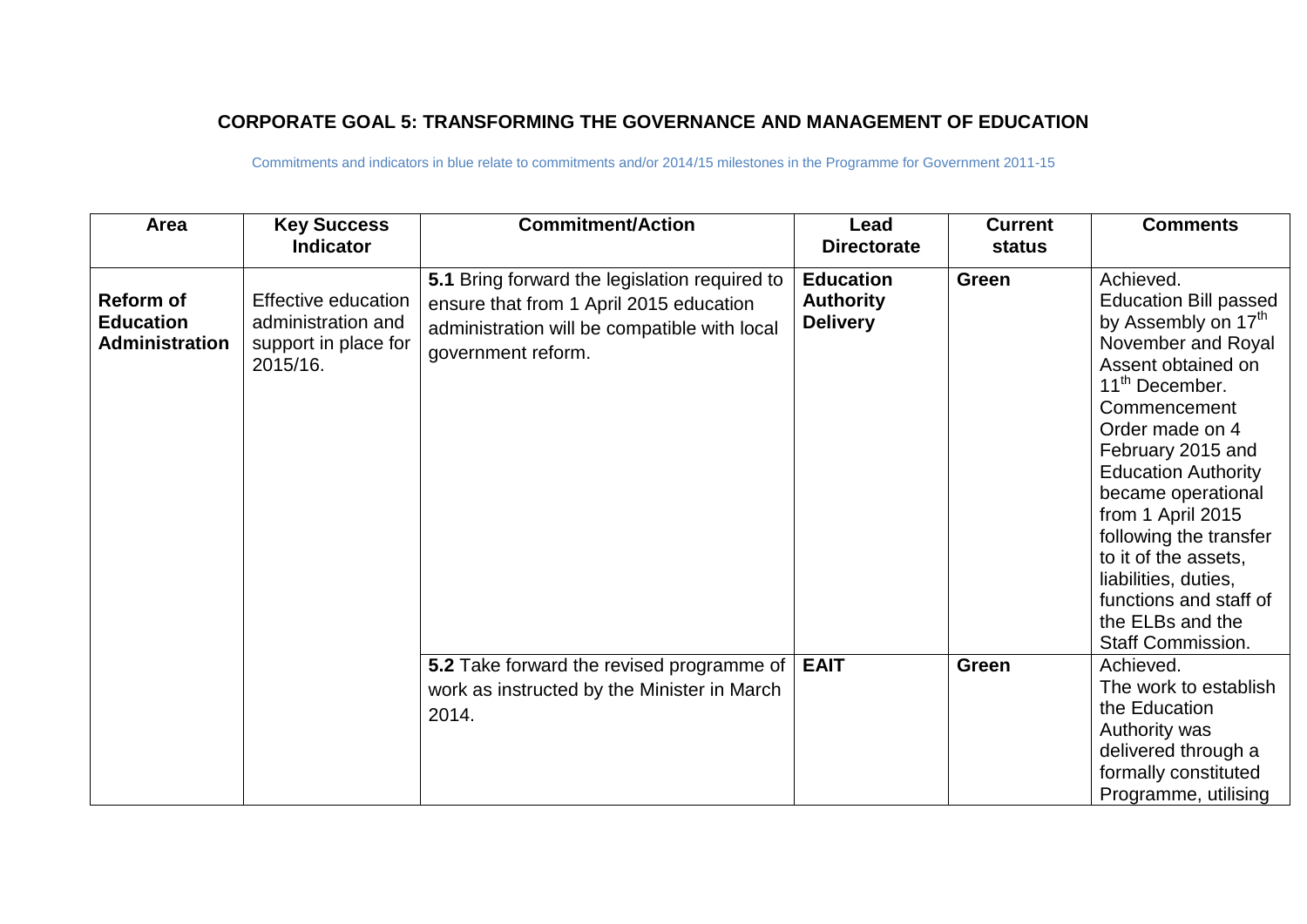| Area | <b>Key Success</b> | <b>Commitment/Action</b> | Lead                              | <b>Current</b> | <b>Comments</b>                                                                                                                                                                                                                                                                                                                                                                                                                                                                                                                                                                                              |
|------|--------------------|--------------------------|-----------------------------------|----------------|--------------------------------------------------------------------------------------------------------------------------------------------------------------------------------------------------------------------------------------------------------------------------------------------------------------------------------------------------------------------------------------------------------------------------------------------------------------------------------------------------------------------------------------------------------------------------------------------------------------|
|      | <b>Indicator</b>   |                          | <b>Directorate</b><br><b>EAIT</b> | status         | a formal project<br>management<br>system. The<br>significant<br>programme of work<br>prioritised and<br>approved by the<br>Programme<br><b>Management Board</b><br>included a range of<br>critical projects for<br>day 1 of the<br><b>Education Authority,</b><br>all of which were<br>delivered within the<br>agreed timescales to<br>ensure that the single<br>organisation was<br>operational on 1 April<br>2015. The<br>Programme will<br>remain in place to<br>oversee work<br>required to establish<br>new organisational<br>structures within the<br><b>Education Authority</b><br>and shape regional |
|      |                    |                          |                                   |                | service delivery.                                                                                                                                                                                                                                                                                                                                                                                                                                                                                                                                                                                            |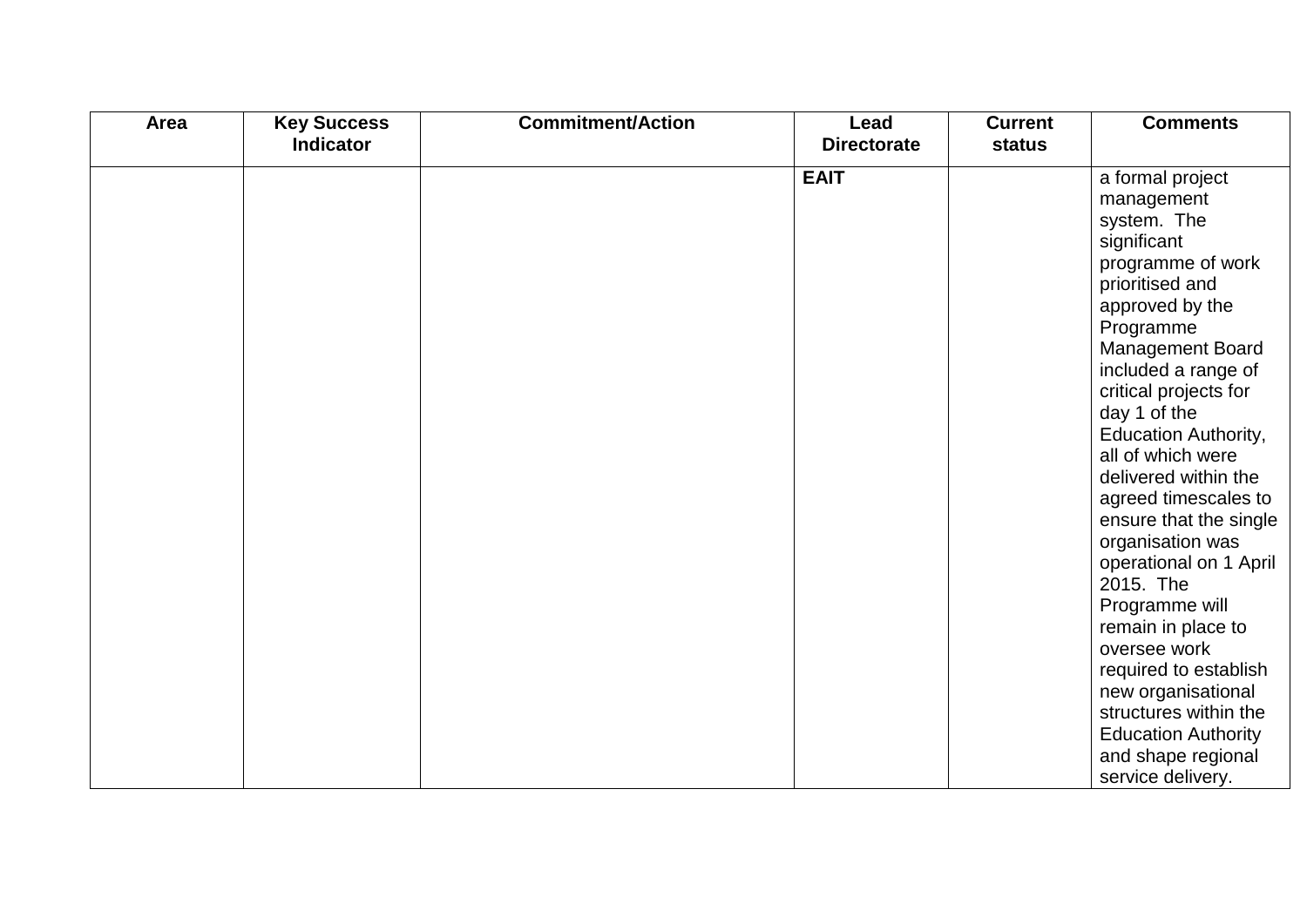| Area                        | <b>Key Success</b><br><b>Indicator</b>                                                                                        | <b>Commitment/Action</b>                                                                                                                                                                                                          | Lead<br><b>Directorate</b>                                                                                                         | <b>Current</b><br><b>status</b> | <b>Comments</b>                                                                                                                                                                                                                                                                  |
|-----------------------------|-------------------------------------------------------------------------------------------------------------------------------|-----------------------------------------------------------------------------------------------------------------------------------------------------------------------------------------------------------------------------------|------------------------------------------------------------------------------------------------------------------------------------|---------------------------------|----------------------------------------------------------------------------------------------------------------------------------------------------------------------------------------------------------------------------------------------------------------------------------|
| <b>Other ALBs</b>           | Governance and<br>accountability<br>arrangements in<br>the Department's<br>remaining ALBs<br>are appropriate<br>and effective | 5.3 Review of governance arrangements<br>for other DE ALBs carried out and action<br>plan agreed for addressing<br>recommendations.                                                                                               | <b>Planning and</b><br><b>Performance</b><br><b>Management</b>                                                                     | Green                           | Achieved.<br><b>Internal Audit review</b><br>of ALB governance<br>arrangements<br>completed and draft<br>report presented to<br>DE Board in<br>November 2014. The<br>Board has accepted<br>the report.<br>Implementation of the<br>recommendations<br>made will now<br>commence. |
|                             |                                                                                                                               | <b>5.4</b> Review the governance and business<br>planning arrangements for CnaG and<br>NICIE to satisfy the Department's duty to<br>encourage and facilitate the development<br>of both Irish Medium and Integrated<br>education. | <b>Collaborative</b><br><b>Education and</b><br><b>Practice/</b><br><b>Planning and</b><br><b>Performance</b><br><b>Management</b> | Green                           | Achieved.<br>Independent reviews<br>of NICIE's and<br>CnaG's<br>Organisational and<br>Governance<br>Structures have now<br>been completed and<br>the Minister will be<br>considering the<br>recommendations in<br>January.                                                       |
| <b>School</b><br>Governance | Effective<br>governance<br>promoted at school<br>level through                                                                | 5.5. A new Regional Governor Training<br>and Development Programme Board,<br>chaired by DE, will manage the delivery of                                                                                                           | <b>Planning and</b><br><b>Performance</b><br><b>Management</b>                                                                     | <b>Green</b>                    | Achieved.<br>The Regional<br><b>Governance Training</b><br>and Development                                                                                                                                                                                                       |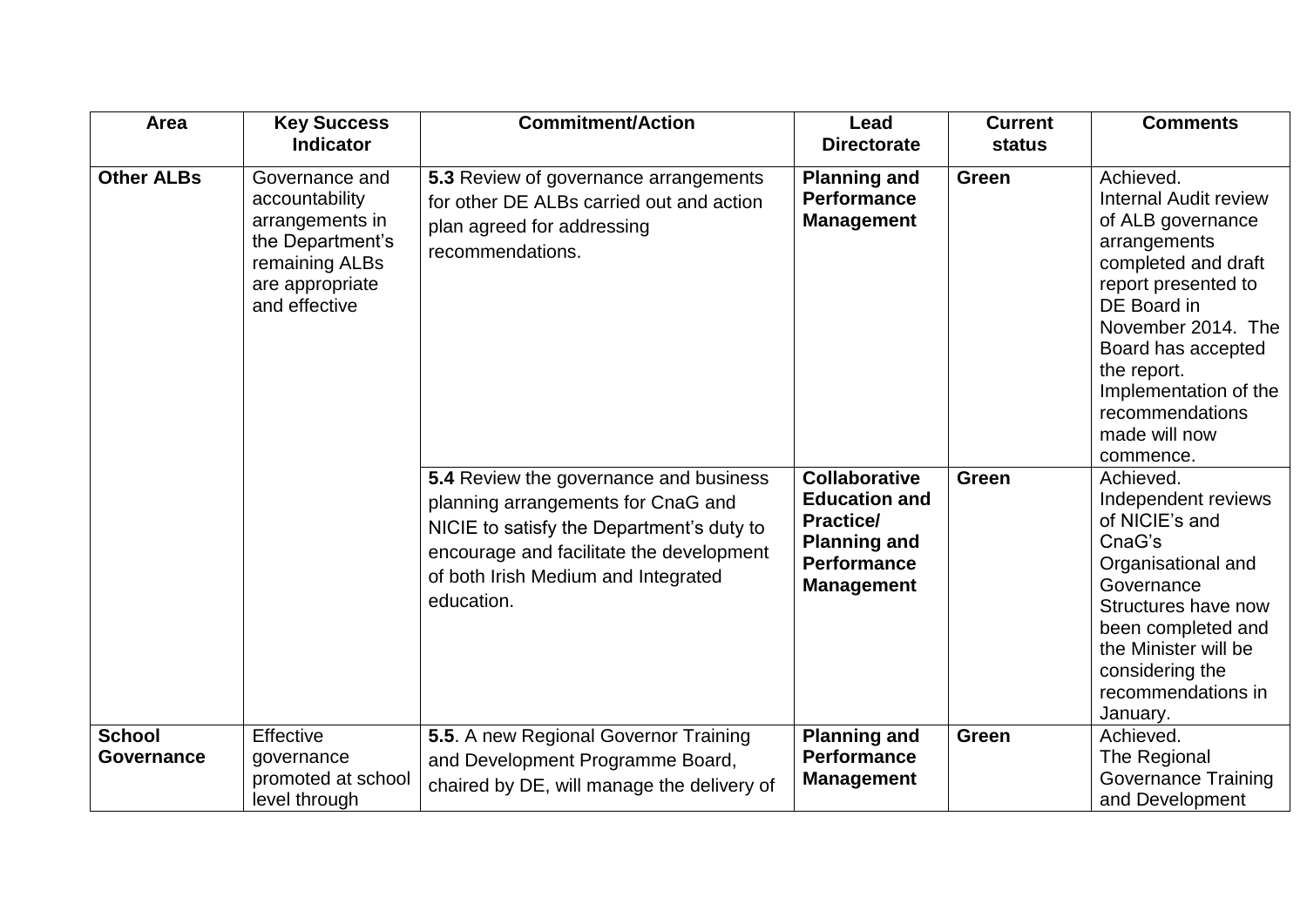| Area | <b>Key Success</b><br><b>Indicator</b>                                               | <b>Commitment/Action</b>                                                                                                                                                                                                                                                                       | Lead<br><b>Directorate</b>                                     | <b>Current</b><br>status | <b>Comments</b>                                                                                                                                                                                                                            |
|------|--------------------------------------------------------------------------------------|------------------------------------------------------------------------------------------------------------------------------------------------------------------------------------------------------------------------------------------------------------------------------------------------|----------------------------------------------------------------|--------------------------|--------------------------------------------------------------------------------------------------------------------------------------------------------------------------------------------------------------------------------------------|
|      | arrangements for<br>appointing, training<br>and supporting<br>Boards of<br>Governors | the work programme agreed by the<br>Minister to enhance the existing regional<br>governor training and support service<br>during 2014/15.                                                                                                                                                      | <b>Planning and</b><br><b>Performance</b><br><b>Management</b> |                          | Programme Board<br>oversaw the delivery<br>of a work programme<br>in 2014/15 which<br>comprised a number<br>of individual projects,<br>including bespoke<br>training for Chairs of<br>BoGs and governors<br>in the Irish Medium<br>sector. |
|      |                                                                                      | 5.6 Regulations setting out arrangements<br>for removal of governors in exceptional<br>circumstances have been drafted.<br>Arrangements for a consultation process<br>on the draft regulations will be considered<br>on completion of current reconstitution of<br>school Boards of Governors. |                                                                | <b>Amber</b>             | Likely to be achieved<br>but with some delay.<br>Work on the<br>consultation process<br>is on hold because of<br>current budgetary<br>restraints.                                                                                          |
|      |                                                                                      | 5.7 The reconstitution of school Boards of<br>Governors is significantly advanced and is<br>planned for completion within the 2014/15<br>business year.                                                                                                                                        |                                                                | <b>Amber</b>             | Likely to be achieved<br>but with some delay.<br>The majority of<br>governors were<br>nominated for<br>appointment to<br>controlled and<br>maintained schools<br>by 31 March 2015.<br>Over half of DE                                      |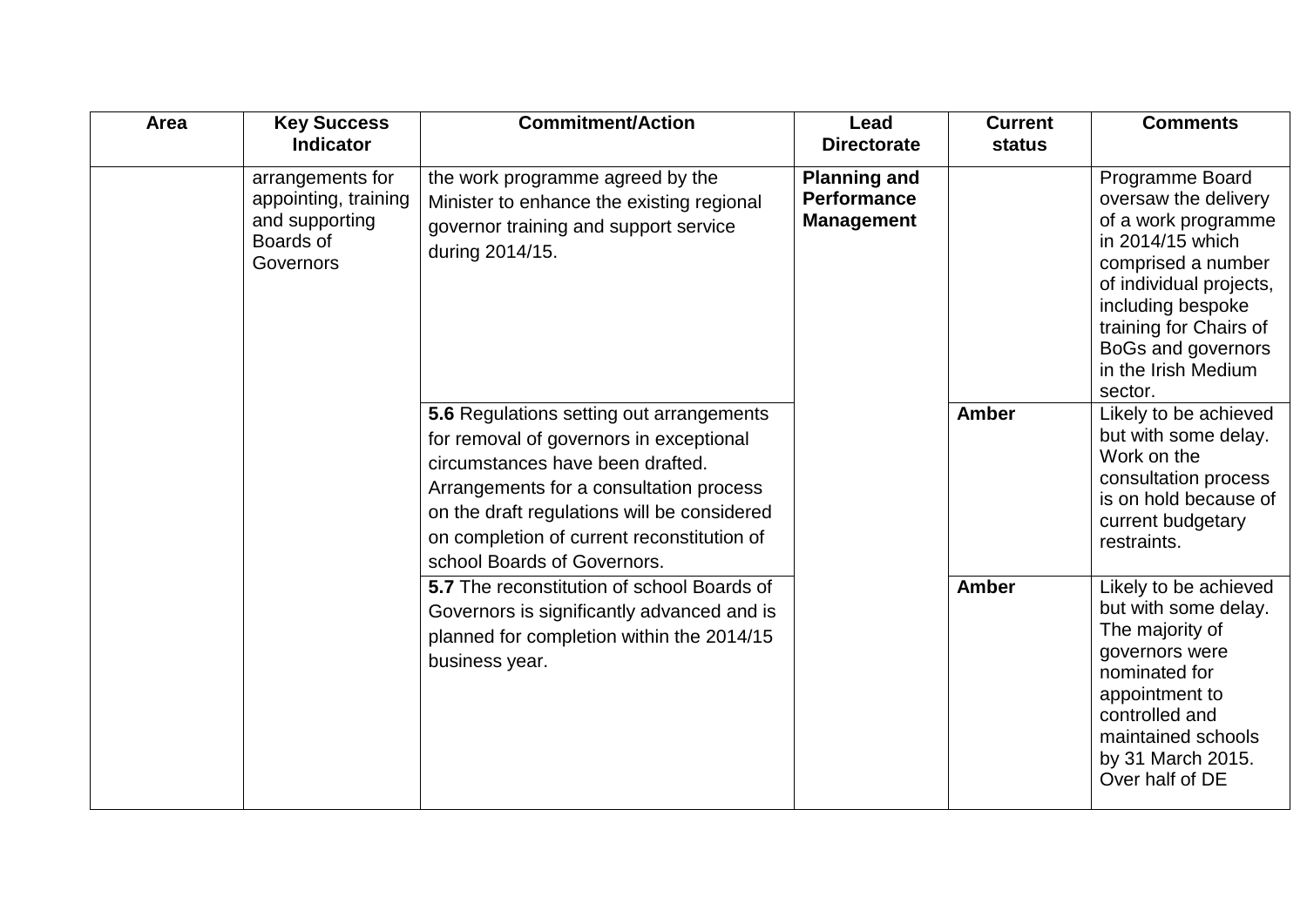| Area                                | <b>Key Success</b><br><b>Indicator</b>                                                                           | <b>Commitment/Action</b>                                                                                                                                                                                                                                        | Lead<br><b>Directorate</b>                                     | <b>Current</b><br><b>status</b> | <b>Comments</b>                                                                                                                                                                                                                                                                                     |
|-------------------------------------|------------------------------------------------------------------------------------------------------------------|-----------------------------------------------------------------------------------------------------------------------------------------------------------------------------------------------------------------------------------------------------------------|----------------------------------------------------------------|---------------------------------|-----------------------------------------------------------------------------------------------------------------------------------------------------------------------------------------------------------------------------------------------------------------------------------------------------|
|                                     |                                                                                                                  |                                                                                                                                                                                                                                                                 | <b>Planning and</b><br><b>Performance</b><br><b>Management</b> |                                 | governor<br>appointments to VGS<br>and GMI schools<br>were made by 31<br>March 2015 and the<br>majority of these<br>appointments should<br>be made by the end<br>of June 2015.                                                                                                                      |
| <b>North-south</b><br>joint working | Improved cross<br>border<br>collaboration and<br>delivery                                                        | 5.8 To continue to work effectively and<br>collaboratively with the Department for<br>Education and Skills in taking forward the<br>priorities agreed by both Ministers at the<br><b>North South Ministerial Council</b><br><b>Educational Sectoral meeting</b> | <b>Equality and</b><br><b>All Ireland</b>                      | <b>Green</b>                    | Achieved. There has<br>been further progress<br>with the Department<br>of Education and<br>Skills through the<br><b>Education Sector</b><br><b>North South</b><br><b>Ministerial Council.</b>                                                                                                       |
| <b>Procurement</b>                  | Centre of<br>Procurement<br><b>Expertise</b><br>Accreditation<br>achieved for<br>education sector<br>procurement | 5.9 Oversee the implementation of agreed<br>proposals for new procurement<br>arrangements for the education sector.                                                                                                                                             | <b>Procurement</b><br><b>Team</b>                              | <b>Amber</b>                    | Likely to be achieved<br>but with some delay.<br><b>ELBs as Centres of</b><br>Procurement<br>Expertise (CoPEs)<br>met with the<br><b>Assessment Team</b><br>Leader through the<br><b>ELBs Procurement</b><br><b>Oversight Board (ELB</b><br><b>Chief Executive</b><br>Officers) in October<br>2014. |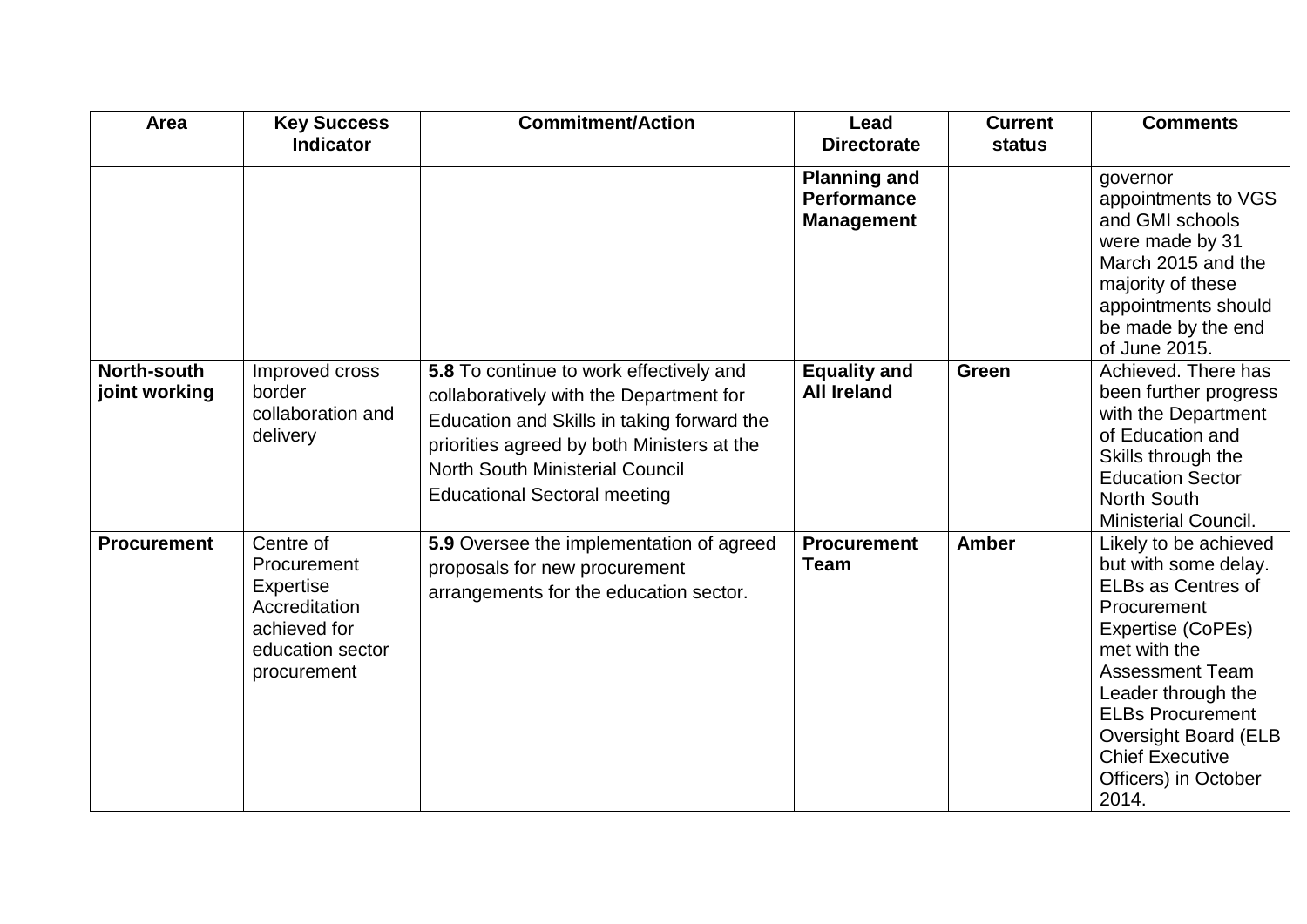| <b>Area</b> | <b>Key Success</b> | <b>Commitment/Action</b> | Lead               | <b>Current</b> | <b>Comments</b>         |
|-------------|--------------------|--------------------------|--------------------|----------------|-------------------------|
|             | <b>Indicator</b>   |                          | <b>Directorate</b> | status         |                         |
|             |                    |                          | <b>Procurement</b> |                | The assessment of       |
|             |                    |                          | <b>Team</b>        |                | CoPE status did not     |
|             |                    |                          |                    |                | take place during       |
|             |                    |                          |                    |                | 2014/15. This action    |
|             |                    |                          |                    |                | will now be carried     |
|             |                    |                          |                    |                | forward into 2015/16    |
|             |                    |                          |                    |                | where a focused         |
|             |                    |                          |                    |                | effort will be required |
|             |                    |                          |                    |                | to progress it.         |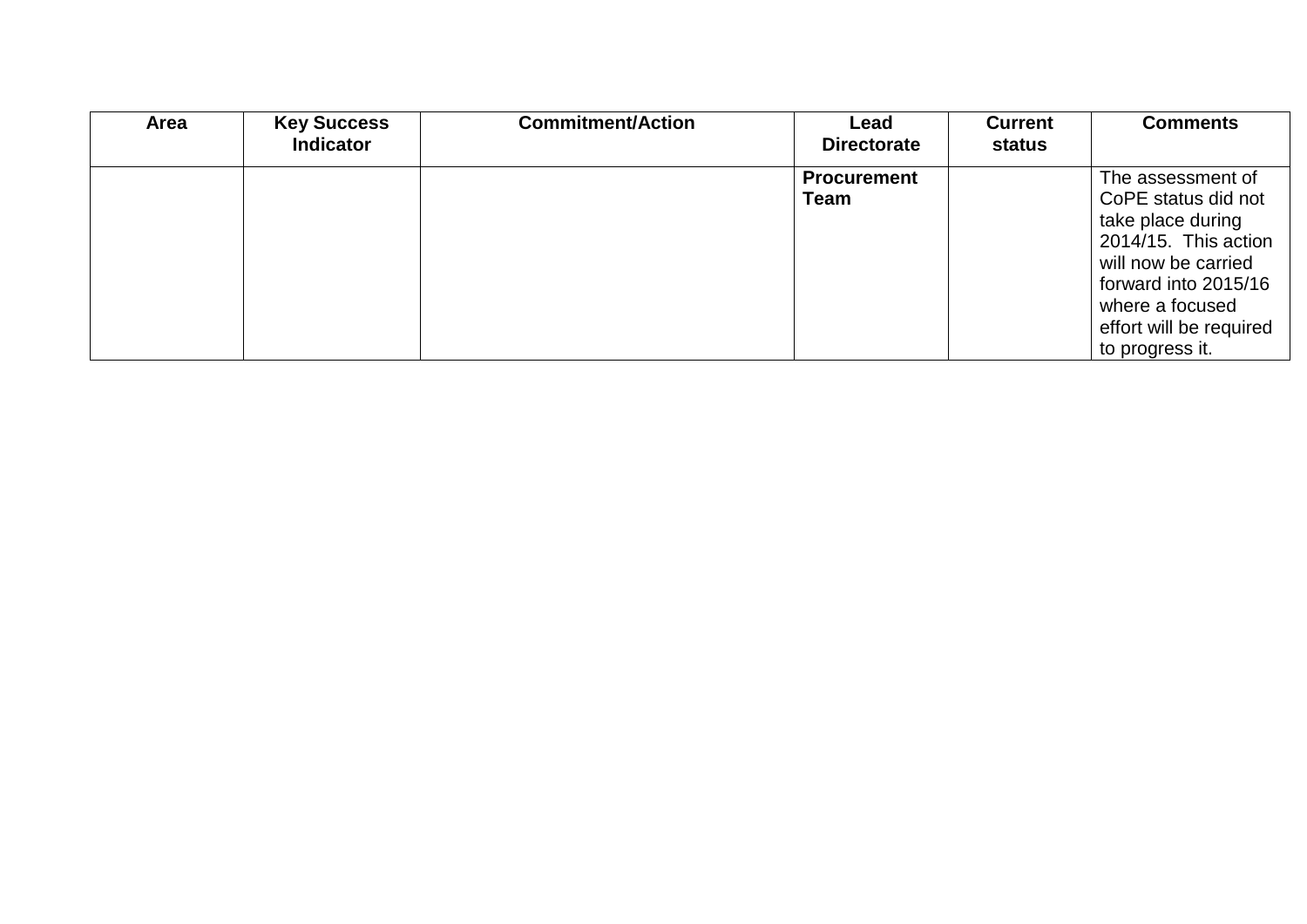# **CORPORATE GOAL 6: DISCHARGING OUR CORPORATE RESPONSIBILITIES EFFECTIVELY**

| <b>Commitment/Action</b>                                                                                                                                                                                                                                                                                       | Lead<br><b>Directorate</b>                | <b>Current</b><br><b>Status</b> | <b>Comments</b>                                                                                                                                                                                                                         |
|----------------------------------------------------------------------------------------------------------------------------------------------------------------------------------------------------------------------------------------------------------------------------------------------------------------|-------------------------------------------|---------------------------------|-----------------------------------------------------------------------------------------------------------------------------------------------------------------------------------------------------------------------------------------|
| 6.1 Develop a Human Resources Strategy to support an engaged and motivated<br>workforce by 31 May 2014                                                                                                                                                                                                         | <b>Equality and</b><br><b>All Ireland</b> | Green                           | Achieved.<br><b>HR Strategy</b><br>approved by<br><b>Departmental Board</b><br>in May 2014.                                                                                                                                             |
| 6.2 Successfully implement the 2014/15 HR action plan by 31 March 2015.                                                                                                                                                                                                                                        |                                           | Amber/Green                     | Substantially<br>achieved.<br>Progress report<br>submitted to DE<br>Board in April 2015<br>records positive<br>progress against a<br>range of actions.<br>Action Plan for<br>2015/16 to be agreed<br>by DE Board at its<br>May meeting. |
| 6.3 Fulfil effectively our statutory duties in relation to equality and good relations.                                                                                                                                                                                                                        |                                           | Green                           | Achieved                                                                                                                                                                                                                                |
| 6.4 Provide an efficient and effective service to the Minister in relation to Ministerial,<br>Executive, Assembly, North South Ministerial Council, and British Irish Council<br>business. This includes providing a high quality and responsive communications<br>service to the Minister and the Department. |                                           | <b>Green</b>                    | Achieved                                                                                                                                                                                                                                |
| 6.5 Manage the Department's budget to optimise the use of available resources and<br>ensure that education bodies are not in breach of the financial control framework.                                                                                                                                        | <b>Finance</b>                            | Green                           | Achieved.<br>Work is ongoing to<br>finalise 2014/15<br>Provisional Outturn,<br>but it is not envisaged                                                                                                                                  |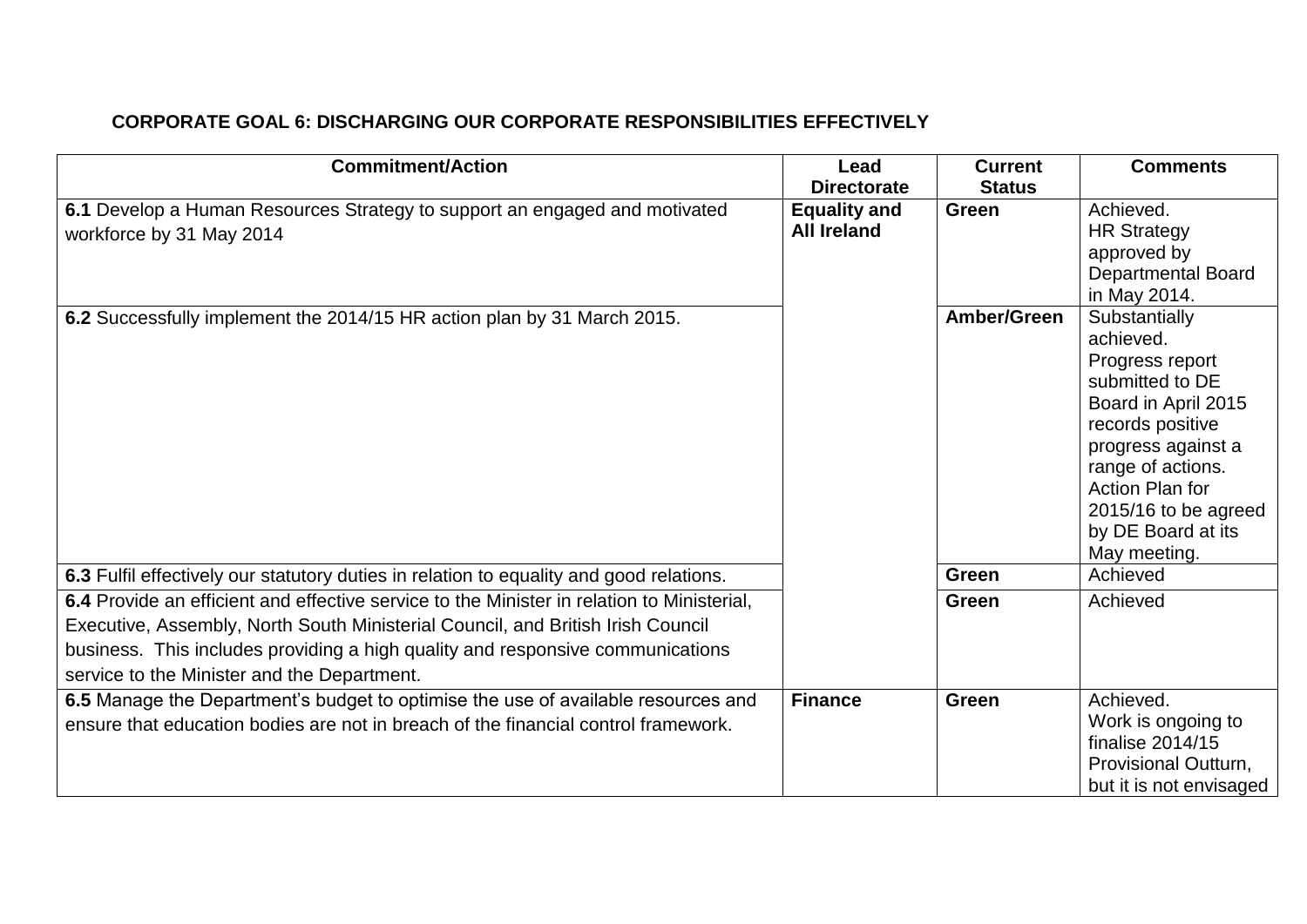|                                                                                                                                                                     | <b>Finance</b>                              |            | that neither DE, nor<br>any NDPB, will not<br>deliver a balanced<br>2014/15 Resource<br>Budget, with<br>underspend <1%.<br>An intensive exercise<br>has been completed<br>to finalise the<br>preparation of the<br>2015/16 Final DE<br>Budget, which the<br>Minister announced<br>on Wednesday<br>4 March 2015. As<br>part of that work, the<br>2015/16 CFS was<br>published on<br>Wednesday<br>25 February 2015. |
|---------------------------------------------------------------------------------------------------------------------------------------------------------------------|---------------------------------------------|------------|-------------------------------------------------------------------------------------------------------------------------------------------------------------------------------------------------------------------------------------------------------------------------------------------------------------------------------------------------------------------------------------------------------------------|
| 6.6 Effectively manage Departmental sickness absence to ensure an average of no<br>more than 7.8 days per employee.                                                 | <b>Equality and</b><br><b>All Ireland</b>   | <b>Red</b> | Not achieved.<br>An outturn of 10.2<br>days against the<br>target of 7.8 days is<br>estimated. Further<br>action being<br>progressed to<br>improve performance<br>in this area.                                                                                                                                                                                                                                   |
| 6.7 Ensure that robust fraud management arrangements are in place within the<br>Department and its ALBs, to identify, evaluate and appropriately manage the risk of | <b>Planning &amp;</b><br><b>Performance</b> | Green      | Achieved<br><b>Fraud Prevention and</b>                                                                                                                                                                                                                                                                                                                                                                           |